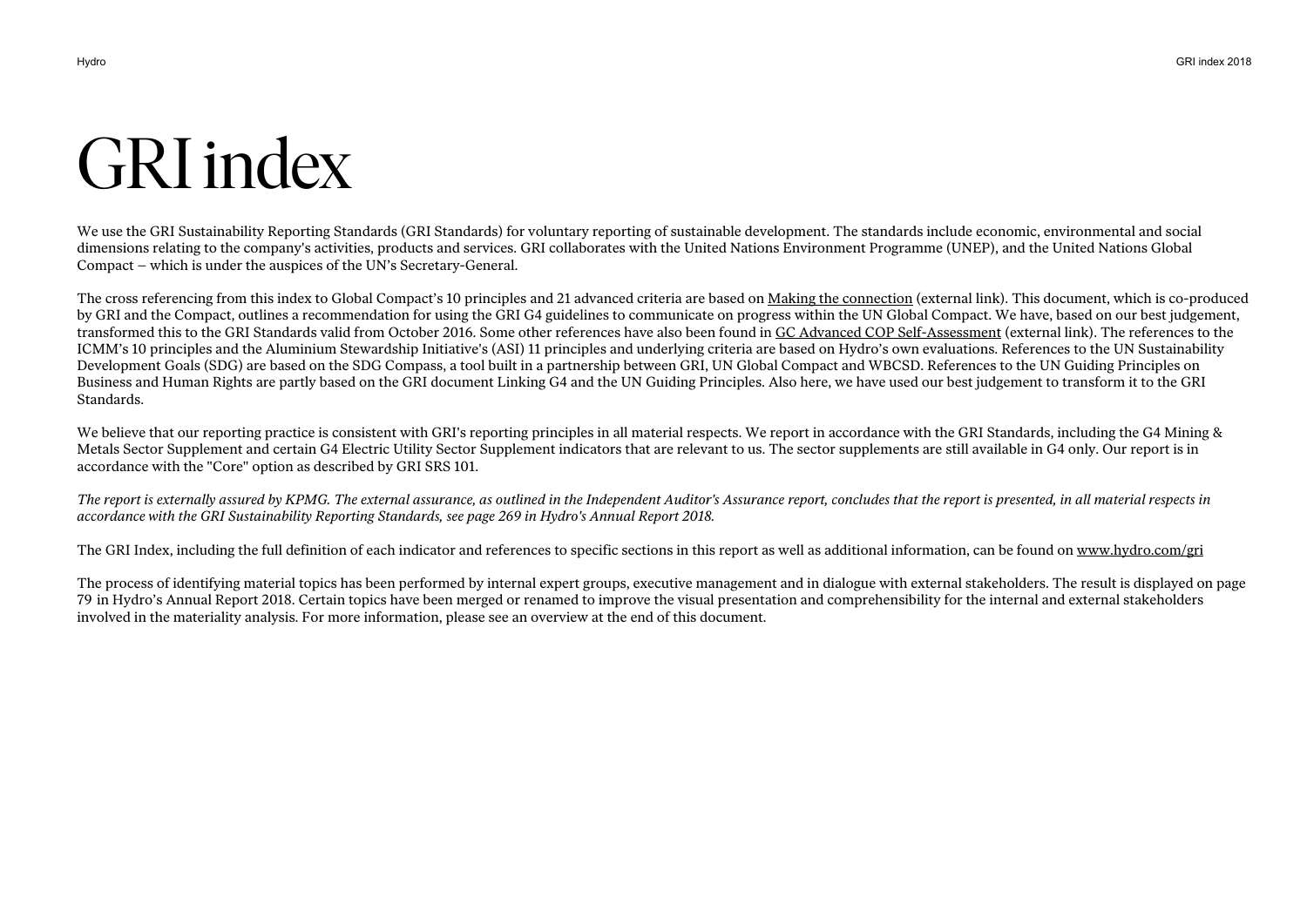## How to use this index

Any page reference in the index refers to **Hydro' Annual Report 2018**, while name of a chapter under the page references, refer to a complete chapter in the annual report.

#### **References in the column UN Global Compact**

| <b>Criterion 1-21</b>  | UN Global Compact Advanced Communication on Progress (COP) |
|------------------------|------------------------------------------------------------|
| Principle 1-10         | UN Global Compact COP                                      |
| <b>Principle A1-C6</b> | UN Business Principles on Human Rights                     |
| SDG 1-17               | Sustainable Development Goals                              |

| Other references      |                                                                          |
|-----------------------|--------------------------------------------------------------------------|
| ASI reference         | Aluminium Stewardship Initiative's 11 principles and underlying criteria |
| <b>ICMM</b> reference | International Council on Mining and Metals (ICMM) 10 principles          |
| Note Exx              | Notes to the environmental statements on page V5                         |
| Note Sxx              | Notes to the social statements on page V21                               |
| Note xx               | Notes to the consolidated financial statements on page F1                |

Indicators named G4-MMxx relate to the G4 Mining & Metals Sector Supplement, while indicators named G4-EUxx relate to the G4 Electric Utility Sector Supplement. They are all included in the GRI index where we believe they belong.

Hydro defined disclosures, as defined through our materiality process in line with the GRI Standard 101-1, are collected in a separate section at the end of this GRI index.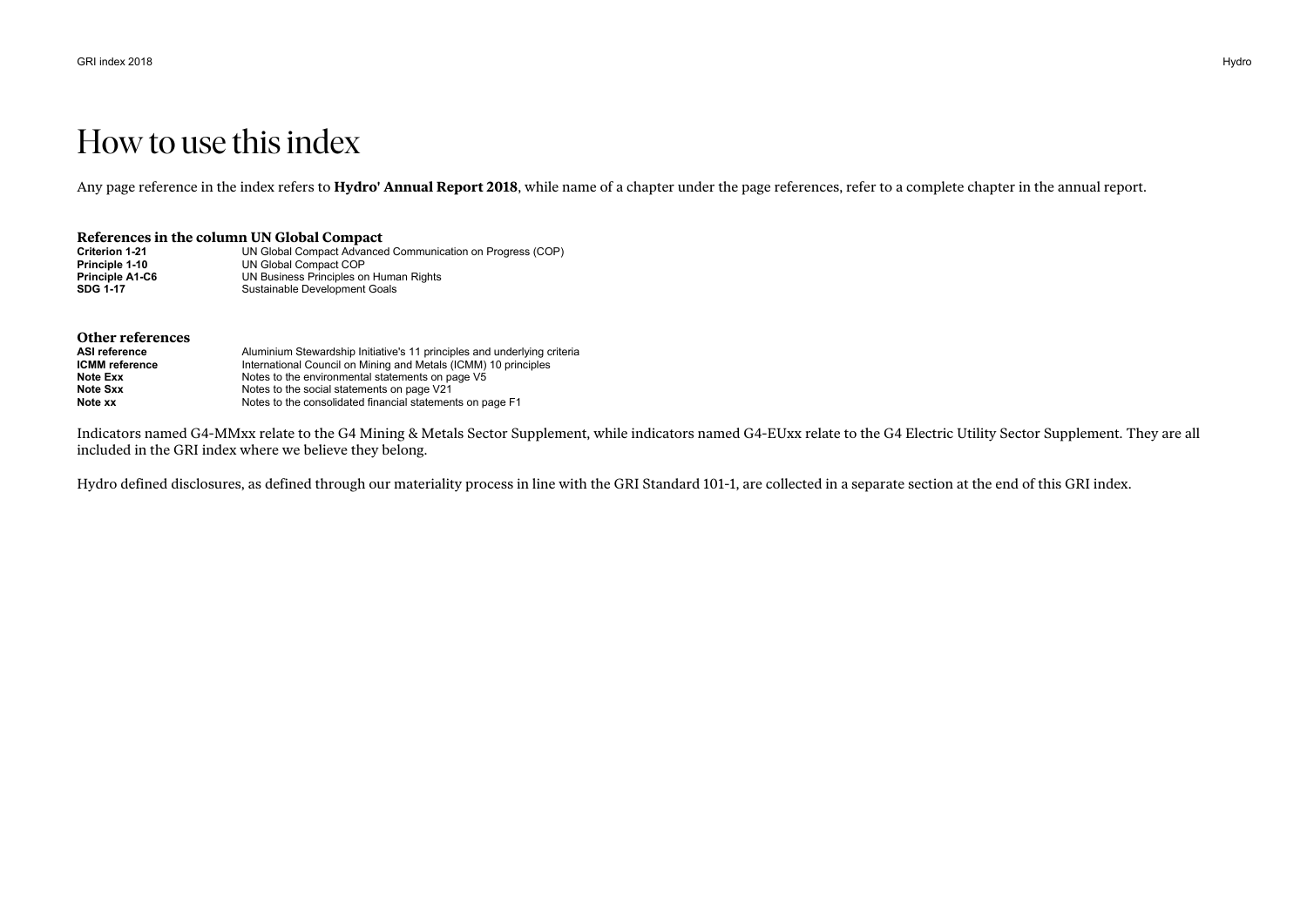# GRI 102: Standard disclosures 2016

## Organizational profile

| <b>GRI</b><br>Standards | Standard disclosure                                                                                                                                                                                                                         | Hydro response                                                                                                                                                                                                                                                                                                                                                                                                                                                                                                                               | <b>UN Global</b><br>Compact ref.      | <b>ICMM</b><br>reference | <b>ASI</b><br>reference |
|-------------------------|---------------------------------------------------------------------------------------------------------------------------------------------------------------------------------------------------------------------------------------------|----------------------------------------------------------------------------------------------------------------------------------------------------------------------------------------------------------------------------------------------------------------------------------------------------------------------------------------------------------------------------------------------------------------------------------------------------------------------------------------------------------------------------------------------|---------------------------------------|--------------------------|-------------------------|
| $102 - 1a$              | Report the name of the organization                                                                                                                                                                                                         | Norsk Hydro ASA                                                                                                                                                                                                                                                                                                                                                                                                                                                                                                                              | Operational<br>context and<br>profile |                          |                         |
| 102-2                   | a. Report a description of the organization's activitives                                                                                                                                                                                   | Page no: 33<br><b>Web: Products</b>                                                                                                                                                                                                                                                                                                                                                                                                                                                                                                          | Operational<br>context and<br>profile |                          |                         |
|                         | b. Report the primary brands, products, and services, including an explanation of any<br>products or services that are banned in certain markets.                                                                                           | Hydro does not sell products to countries or business partners that are prohibited by<br>international sanctions.<br>We are aware that production of aluminium and/or use of aluminium products in<br>general are criticized by certain stakeholders. This is followed up and responded to on<br>a general and case to case basis by industry associations, e. g. the International<br>Aluminium Institute and European Aluminium Association.<br>See also the Hydro defined topic Conflict minerals later in this index.<br>Page no: 33, 79 |                                       |                          |                         |
| 102-3a                  | Report the location of the organization's headquarters                                                                                                                                                                                      | Drammensveien 264, 0283 Oslo, Norway                                                                                                                                                                                                                                                                                                                                                                                                                                                                                                         | Operational<br>context and<br>profile |                          |                         |
| 102-4a                  | Report the number of countries where the organization operates, and names of<br>countries where either the organization has significant operations or that are specifically<br>relevant to the sustainability topics covered in the report. | Page no: Backside<br>Web: Hydro worldwide                                                                                                                                                                                                                                                                                                                                                                                                                                                                                                    | Operational<br>context and<br>profile |                          |                         |
| 102-5a                  | Report the nature of ownership and legal form.                                                                                                                                                                                              | Page no: 135<br>Web: The Hydro share                                                                                                                                                                                                                                                                                                                                                                                                                                                                                                         | Operational<br>context and<br>profile |                          |                         |
| 102-6a                  | Report the markets served (including geographic breakdown, sectors served, and types<br>of customers and beneficiaries).                                                                                                                    | Page no: 33<br><b>Web: Products</b>                                                                                                                                                                                                                                                                                                                                                                                                                                                                                                          | Operational<br>context and<br>profile |                          |                         |
| 102-7a                  | Report the scale of the organization, including:                                                                                                                                                                                            | Page no: 5, 33, 103, 146, Note S1.1<br>Web: Key figures, Hydro worldwide                                                                                                                                                                                                                                                                                                                                                                                                                                                                     | Operational<br>context and<br>profile |                          |                         |

- Total number of employees
- Total number of operations

Net sales (for private organizations) or net revenues (for public organizations)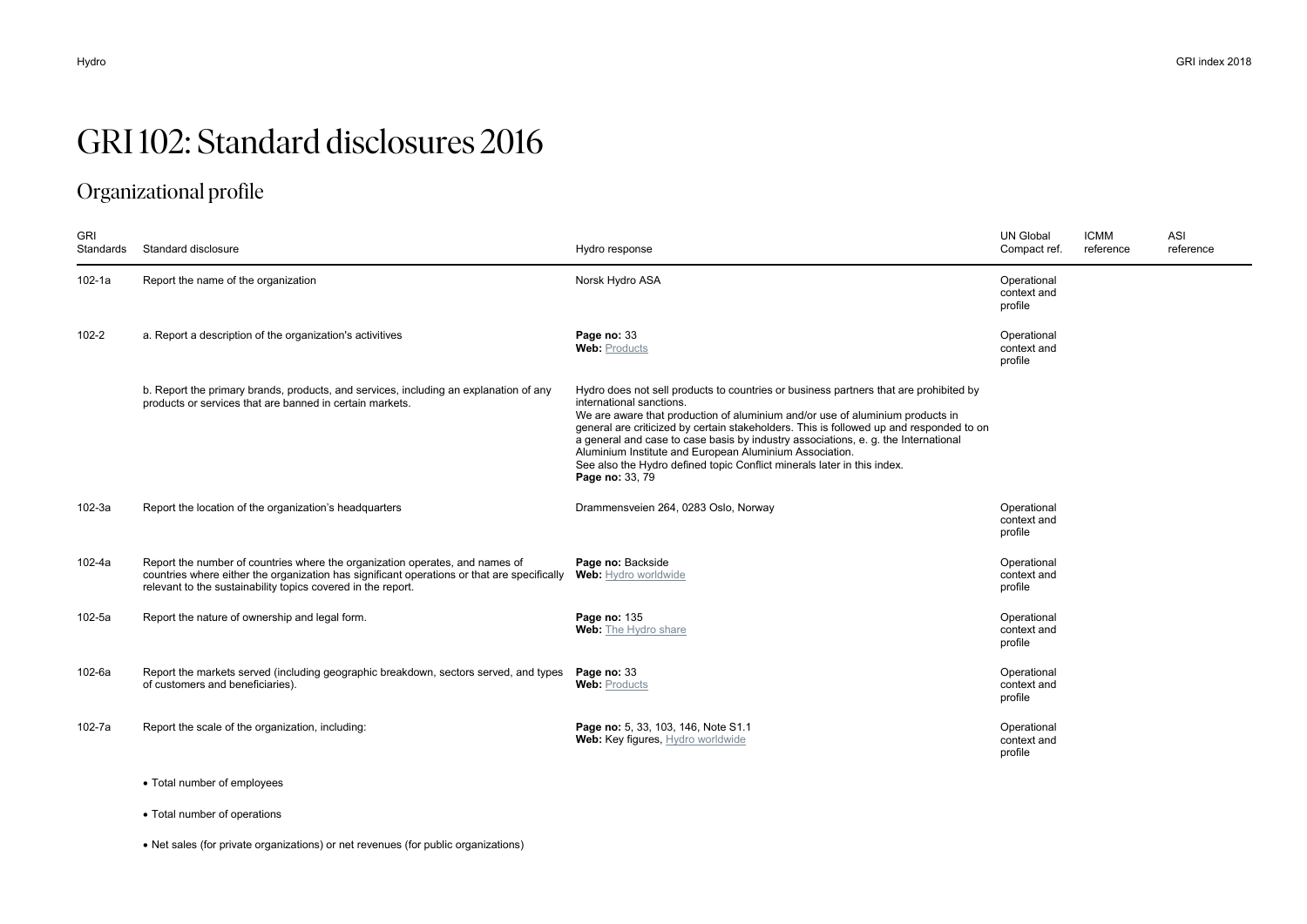| <b>GRI</b><br>Standards | Standard disclosure                                                                                                                                                                                                          | Hydro response                                                                                                    | <b>UN Global</b><br>Compact ref.                      | <b>ICMM</b><br>reference | ASI<br>reference |
|-------------------------|------------------------------------------------------------------------------------------------------------------------------------------------------------------------------------------------------------------------------|-------------------------------------------------------------------------------------------------------------------|-------------------------------------------------------|--------------------------|------------------|
|                         | • Total capitalization broken down in terms of debt and equity (for private sector<br>organizations)                                                                                                                         |                                                                                                                   |                                                       |                          |                  |
|                         | • Quantity of products or services provided                                                                                                                                                                                  |                                                                                                                   |                                                       |                          |                  |
| 102-8                   | a. Report the total number of employees by employment contract (permanent and<br>temporary), by gender                                                                                                                       | Page no: Note S1.1-1.2                                                                                            | Operational<br>context and<br>profile.<br>Principle 6 |                          |                  |
|                         | b. Report the total number of employees by employment contract (permanent and<br>temporary), by region                                                                                                                       | Page no: Note S3                                                                                                  | Principle 6                                           |                          |                  |
|                         | c. Report the total number of employees by employment type (full-time and part-time),<br>by gender                                                                                                                           | Page no: Note S1.2, Note S3                                                                                       | Principle 6                                           |                          |                  |
|                         | d. Report whether a significant portion of the organization's activities are performed by<br>workers who are not employees, and a description of the nature and scale of work<br>performed by workers who are not employees. | Only a very small proportion of the work is performed by people who are self-<br>employed, typically consultants. | Principle 6                                           |                          |                  |
|                         | e. Report any significant variations in employment numbers (such as seasonal variation<br>in employment in tourism or agricultural industries)                                                                               | Page no: Note S1                                                                                                  | Principle 6                                           |                          |                  |
|                         | f. Report an explanation of how the data have been compiled, including any<br>assumptions made                                                                                                                               | Page no: Note S1                                                                                                  |                                                       |                          |                  |
| 102-9a                  | Describe the organization's supply chain, including its main elements as they relate to<br>the organization's activities, primary brands, products and services                                                              | Page no: 89                                                                                                       | Criteria 2                                            |                          |                  |
| 102-10a                 | Report any significant changes during the reporting period regarding the organization's<br>size, structure, ownership, or its supply chain, including:                                                                       | Page no: 13, 89-91, 129, Note 6                                                                                   | Operational<br>context and<br>profile.                |                          |                  |
|                         | • Changes in the location of, or changes in, operations, including facility openings,<br>closings, and expansions                                                                                                            | Page no: 91                                                                                                       |                                                       |                          |                  |
|                         | • Changes in the share capital structure and other capital formation, maintenance, and<br>alteration operations (for private sector organizations)                                                                           | Page no: 129                                                                                                      |                                                       |                          |                  |
|                         | • Changes in the location of suppliers, the structure of the supply chain, or in<br>relationships with suppliers, including selection and termination                                                                        | Page no: 89-91                                                                                                    |                                                       |                          |                  |
| 102-11a                 | Report whether and how the precautionary approach or principle is addressed by the<br>organization                                                                                                                           | Page no: 77                                                                                                       |                                                       |                          |                  |
| 102-12a                 | List externally developed economic, environmental and social charters, principles, or<br>other initiatives to which the organization subscribes or which it endorses                                                         | Page no: 291, 92, 265<br><b>Web:</b> Partnerships,<br>Norwegian code of conduct for corporate governance          |                                                       | Principle 1              |                  |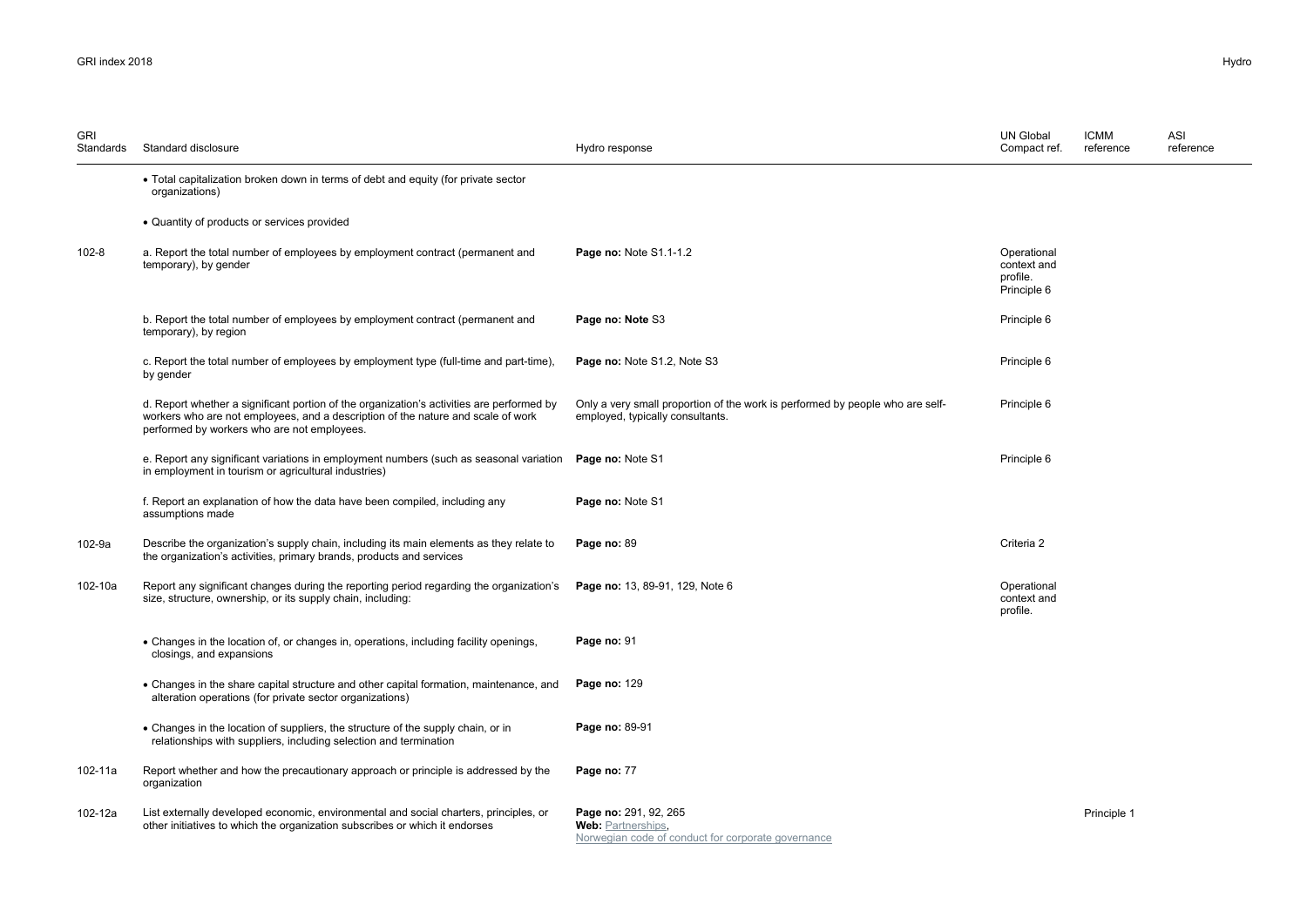| <b>GRI</b><br>Standards | Standard disclosure                                                                                                                                      | Hydro response                                                                                                                                                                                                              | <b>UN Global</b><br>Compact ref. | <b>ICMM</b><br>reference | ASI<br>reference |
|-------------------------|----------------------------------------------------------------------------------------------------------------------------------------------------------|-----------------------------------------------------------------------------------------------------------------------------------------------------------------------------------------------------------------------------|----------------------------------|--------------------------|------------------|
| 102-13a                 | List main memberships of associations (such as industry associations) and national or<br>international advocacy organizations in which the organization: | Page no: 8, 78, 80, 91, 93<br><b>Web: Partnerships</b>                                                                                                                                                                      | Criterion 17-18                  | Principle 1              | Criterion 4.2    |
|                         | • Holds a position on the governance body                                                                                                                |                                                                                                                                                                                                                             | SDG <sub>7</sub>                 |                          |                  |
|                         | • Participates in projects or committees                                                                                                                 |                                                                                                                                                                                                                             |                                  |                          |                  |
|                         | • Provides substantive funding beyond routine membership dues                                                                                            |                                                                                                                                                                                                                             |                                  |                          |                  |
|                         | • Views membership as strategic                                                                                                                          |                                                                                                                                                                                                                             |                                  |                          |                  |
|                         | This refers primarily to memberships maintained at the organizational level                                                                              |                                                                                                                                                                                                                             |                                  |                          |                  |
| G4-EU1                  | Installed electricity generation capacity, broken down by primary energy source and by<br>regulatory regime                                              | All Hydro's electricity generation in consolidated operations takes place in Norway.<br>The 50/50 JV Qatalum in Qatar produces its own electricity from an integrated natural<br>gas-fired power plant.<br>Page no: 45, 64  |                                  |                          |                  |
| G4-EU2                  | Net energy output broken down by primary energy source and by regulatory regime                                                                          | All Hydro's electricity generation in consolidated operations takes place in Norway.<br>The 50/50 JV Qatalum in Qatar produces its own electricity from an integrated natural<br>gas-fired power plant.<br>Page no: 45, 114 | SDG 7.14                         |                          |                  |
| G5-EU5                  | Allocation of $CO2e$ emissions allowances or equivalent, broken down by carbon trading<br>framework                                                      | Web: CDP Climate change data 2018                                                                                                                                                                                           | SDG 13, 14, 15                   |                          |                  |

## Strategy

| <b>GRI</b><br>Standards | Standard disclosure                                                                                                                                                                                                                                            | Hydro response                                                                   | UN Global<br>Compact ref.                         | <b>ICMM</b><br>reference | ASI<br>reference |
|-------------------------|----------------------------------------------------------------------------------------------------------------------------------------------------------------------------------------------------------------------------------------------------------------|----------------------------------------------------------------------------------|---------------------------------------------------|--------------------------|------------------|
| 102-14a                 | Provide a statement from the most senior decision-maker of the organization (such as<br>CEO, chair, or equivalent senior position) about the relevance of sustainability to the<br>organization and the organization's strategy for addressing sustainability. | Page no: 8, 13, 25<br><b>Web:</b> Letter to shareholders                         | Criterion 19<br>Principle A1.1,<br>1.2. A1.3. 2.2 | Principle 2              |                  |
| 102-15a                 | Provide a description of key impacts, risks and opportunities.                                                                                                                                                                                                 | Page no: 8, 13, 21, 35, 45, 53, 59, 67, 77<br><b>Web:</b> Letter to shareholders | Criterion 19                                      | Principle 4              |                  |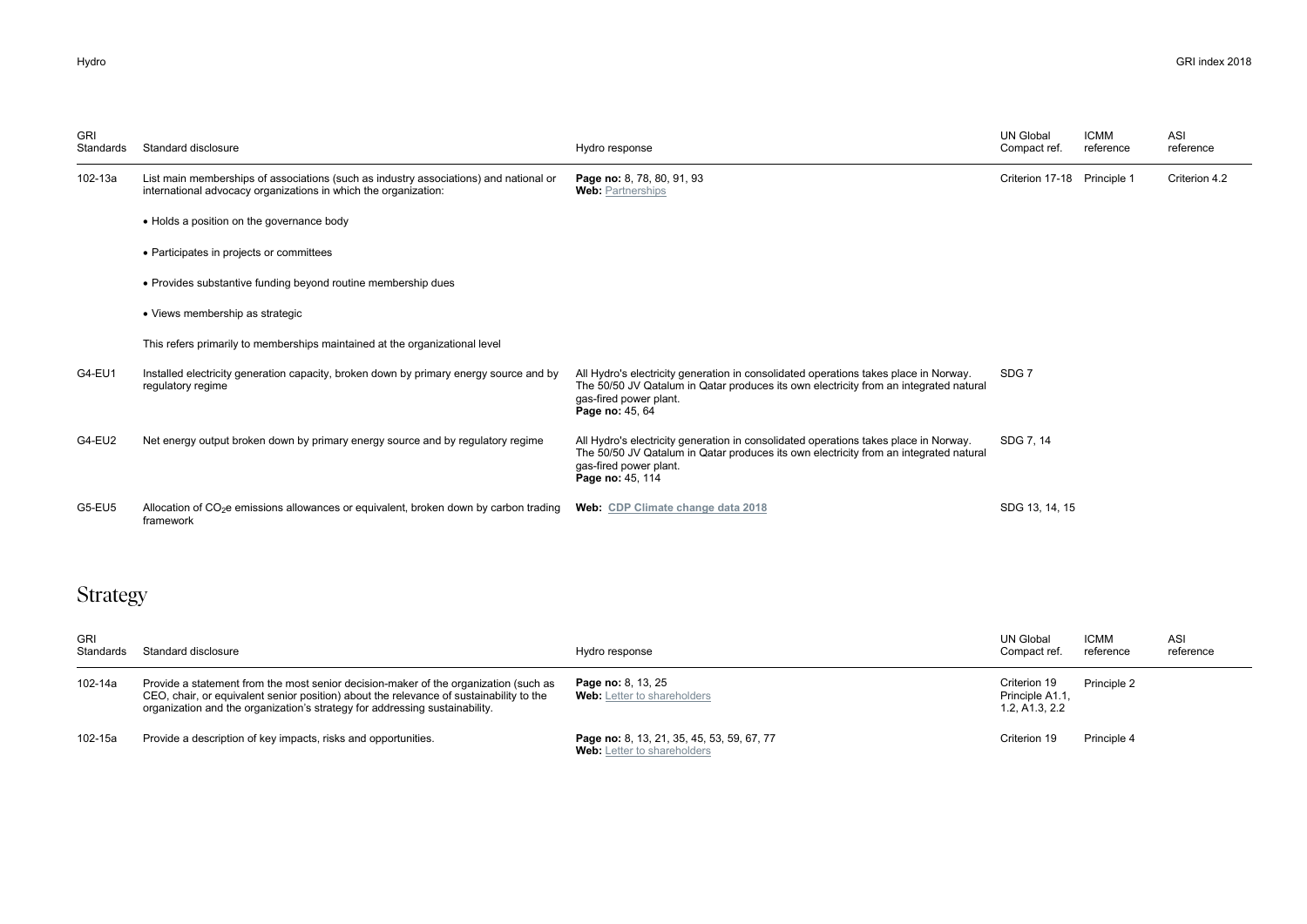## Ethics and integrity

| <b>GRI</b><br>Standards | Standard disclosure                                                                                                                                                                                   | Hydro response                                         | <b>UN Global</b><br>Compact ref.                               | <b>ICMM</b><br>reference | ASI<br>reference |
|-------------------------|-------------------------------------------------------------------------------------------------------------------------------------------------------------------------------------------------------|--------------------------------------------------------|----------------------------------------------------------------|--------------------------|------------------|
| 102-16a                 | Describe the organization's values, principles, standards and norms of behaviour such<br>as codes of conduct and codes of ethics.                                                                     | Page no: 77, 87, 135<br><b>Web:</b> Policies and tools | Principle 10,<br>Criterion 12-14.<br>SDG 16,<br>Principle A2.3 | Principle 1              |                  |
| 102-17a                 | Report the internal and external mechanisms for:                                                                                                                                                      |                                                        |                                                                |                          |                  |
|                         | • seeking advice on ethical and lawful behaviour, and matters related to organizational<br>integrity, such as helplines or advice lines.                                                              | Page no: 87                                            | Principle 10,<br>Criterion 12-14,<br>SDG 16,<br>Principle C6   | Principle 1              |                  |
|                         | • reporting concerns about unethical or unlawful behaviour, and matters related to<br>organizational integrity, such as escalation through line management, whistleblowing<br>mechanisms of hotlines. | Page no: 87                                            | SDG 16,<br>Principle 6                                         |                          |                  |

### Governance

| <b>GRI</b><br>Standards | Standard disclosure                                                                                                                                                                                                   | Hydro response                                                                                                                                                                                                                                                                                                                                                                                                                                                                                     | <b>UN Global</b><br>Compact ref. | <b>ICMM</b><br>reference | <b>ASI</b><br>reference |
|-------------------------|-----------------------------------------------------------------------------------------------------------------------------------------------------------------------------------------------------------------------|----------------------------------------------------------------------------------------------------------------------------------------------------------------------------------------------------------------------------------------------------------------------------------------------------------------------------------------------------------------------------------------------------------------------------------------------------------------------------------------------------|----------------------------------|--------------------------|-------------------------|
| 102-18                  | Report the governance structure of the organization, including committees of the<br>highest governance body. Identify any committees responsible for decision-making on<br>economic, environmental and social topics. | Economic, environmental and social impacts are an integrated part of Hydro's strategy Criterion 1, 20<br>work. The board has the overarching responsibility for Hydro's strategy, and has also<br>specific sessions on enterprise risk management. Related to new projects,<br>acquisitions, closure and follow-up of normal operations, economic, environmental and<br>social issues are included on a regular basis.<br>Page no: 10, 135, 141, 293<br>Web: Governance bodies, Policies and tools |                                  |                          |                         |
| 102-19a                 | Report the process for delegating authority for economic, environmental and social<br>topics from the highest governance body to the senior executives and other employees                                            | Hydro's governance system is based on the delegation of responsibility from the board Criterion 1, 20<br>of directors to the President and CEO and from the President and CEO to the<br>executive vice presidents (EVPs) of the business areas and to EVPs of corporate<br>functions.                                                                                                                                                                                                              |                                  |                          |                         |
|                         |                                                                                                                                                                                                                       | Hydro's governance system is the system by which Hydro is directed and controlled.<br>At the core of the governance system is Hydro's constituting documents and global<br>directives, including Hydro's Code of Conduct. These documents include governance<br>of economic, environmental and social topics and describe how legal entities and<br>employees are expected to carry out activities and operations.<br>Page no: 10, 136, 141<br><b>Web:</b> Governance bodies, Policies and tools   |                                  |                          |                         |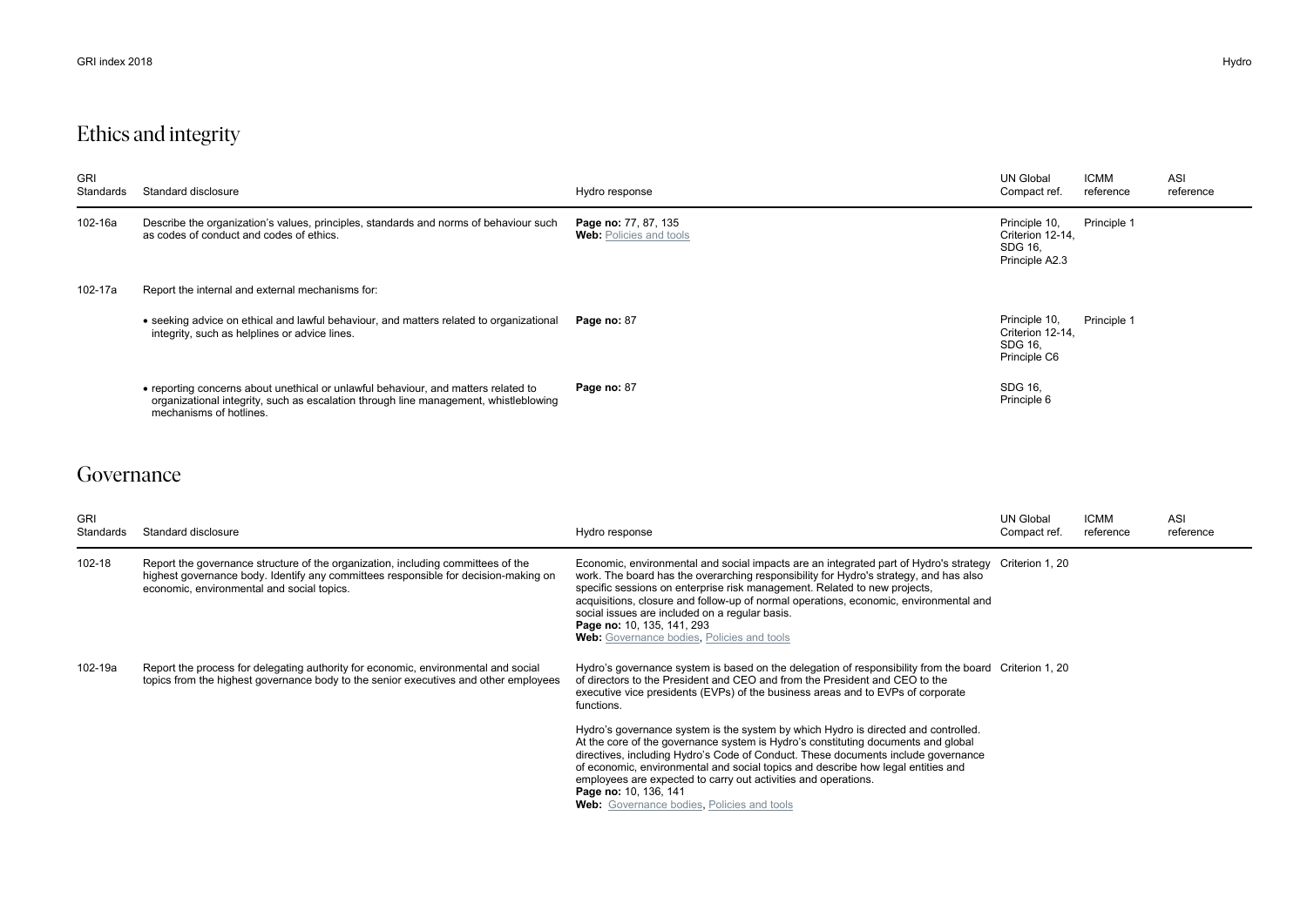| <b>GRI</b><br>Standards | Standard disclosure                                                                                                                                                                                                                                  | Hydro response                                                                                                                                                                                                                                                                                                                                                                                                                                                                                                                                                                                                                                                                                                                                                                                                                                                | <b>UN Global</b><br>Compact ref. | <b>ICMM</b><br>reference | ASI<br>reference |
|-------------------------|------------------------------------------------------------------------------------------------------------------------------------------------------------------------------------------------------------------------------------------------------|---------------------------------------------------------------------------------------------------------------------------------------------------------------------------------------------------------------------------------------------------------------------------------------------------------------------------------------------------------------------------------------------------------------------------------------------------------------------------------------------------------------------------------------------------------------------------------------------------------------------------------------------------------------------------------------------------------------------------------------------------------------------------------------------------------------------------------------------------------------|----------------------------------|--------------------------|------------------|
| 102-20                  | Report whether the organization has appointed an executive-level position or positions<br>with responsibility for economic, environmental and social topics, and whether the post<br>holders report directly to the highest governance body          | This is a line responsibility in Hydro. In addition, the supervisory responsibilities are<br>divided within Hydro's Corporate Management Board:<br>• Eivind Kallevik is Executive Vice President (EVP) and CFO, and is overseeing<br>economic issues<br>• Anne-Lene Midseim is EVP of CSR, Compliance & General Counsel<br>• Arvid Moss is EVP and head of Energy and is responsible for overseeing climate<br>change<br>• Hilde Vestheim Nordh (acting) is EVP People & HSE and is responsible for<br>overseeing related topics.<br>• Inger Sethov is EVP and head of Communication & Public Affairs and is responsible<br>for overseeing stakeholder dialogue and reputation management<br>All five EVPs are members of Hydro's Corporate Management Board and report to the<br>President and CEO.<br>Page no: 10-11, 139, 141<br>Web: Corporate management | Criterion 1, 20                  |                          |                  |
| 102-21                  | Report processes for consultation between stakeholders and the highest governance<br>body on economic, environmental and social topics. If consultation is delegated,<br>describe to whom and any feedback processes to the highest governance body. | The stakeholder engagement process in Hydro is generally ruled at an administrative<br>level in the organization and is a line responsibility at all levels. Under special<br>circumstances the board, represented by the chairperson, may conduct dialogue with<br>investors. The board of directors communicates indirectly - and in certain cases<br>directly - with the shareholders through the corporate assembly and directly through<br>the general meeting of shareholders. Through the employee representatives, the<br>board also communicates directly with the employee organizations.<br>Page no: 291<br>Web: Corporate assembly, General meeting                                                                                                                                                                                               | Criterion 1, 20<br><b>SDG 16</b> |                          | Criterion 2.5    |
| 102-22a                 | Report the composition of the highest governance body and its committees by:                                                                                                                                                                         | Page no: 10<br>Web: Governance bodies, Board of directors<br>Corporate management                                                                                                                                                                                                                                                                                                                                                                                                                                                                                                                                                                                                                                                                                                                                                                             | Criterion 1, 20<br>SDG 16        |                          |                  |
|                         | • Executive or non-executive                                                                                                                                                                                                                         | Hydro has a two-tier board structure. All members of the board of directors are non-<br>executive.                                                                                                                                                                                                                                                                                                                                                                                                                                                                                                                                                                                                                                                                                                                                                            |                                  |                          |                  |
|                         | • Independence                                                                                                                                                                                                                                       | <b>Page no: 141</b>                                                                                                                                                                                                                                                                                                                                                                                                                                                                                                                                                                                                                                                                                                                                                                                                                                           |                                  |                          |                  |
|                         | • Tenure on the governance body                                                                                                                                                                                                                      | <b>Page no: 139</b>                                                                                                                                                                                                                                                                                                                                                                                                                                                                                                                                                                                                                                                                                                                                                                                                                                           |                                  |                          |                  |
|                         | • Number of each individual's other significant positions and commitments, and the<br>nature of the commitments                                                                                                                                      | Page no: 139                                                                                                                                                                                                                                                                                                                                                                                                                                                                                                                                                                                                                                                                                                                                                                                                                                                  |                                  |                          |                  |
|                         | $\bullet$ Gender                                                                                                                                                                                                                                     | Page no: Note S3.1                                                                                                                                                                                                                                                                                                                                                                                                                                                                                                                                                                                                                                                                                                                                                                                                                                            | SDG <sub>5</sub>                 |                          |                  |
|                         | • Membership of under-represented social groups                                                                                                                                                                                                      | Page no: 139<br>In 2018, three of the directors were employee representatives, and one non-<br>Norwegian (German)                                                                                                                                                                                                                                                                                                                                                                                                                                                                                                                                                                                                                                                                                                                                             |                                  |                          |                  |
|                         | • Competencies relating to economic, environmental and social topics                                                                                                                                                                                 | <b>Page no: 139</b>                                                                                                                                                                                                                                                                                                                                                                                                                                                                                                                                                                                                                                                                                                                                                                                                                                           |                                  |                          |                  |
|                         | • Stakeholder representation                                                                                                                                                                                                                         | Employee (33 percent) and shareholder (67 percent) representatives.                                                                                                                                                                                                                                                                                                                                                                                                                                                                                                                                                                                                                                                                                                                                                                                           |                                  |                          |                  |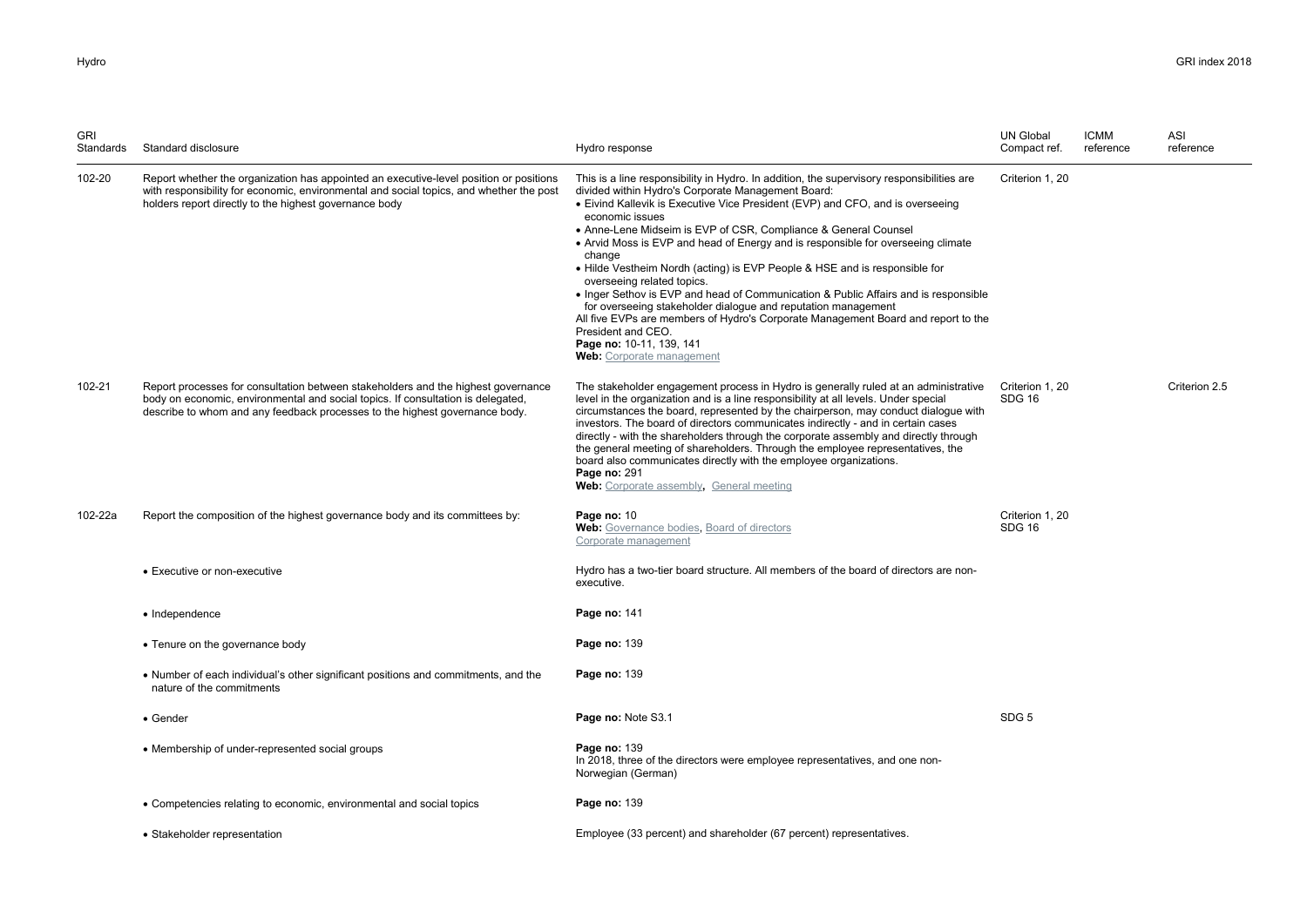| <b>GRI</b><br>Standards | Standard disclosure                                                                                                                                                                                                                                                                  | Hydro response                                                                                                                                                                                                                                                                                                                            | <b>UN Global</b><br>Compact ref. | <b>ICMM</b><br>reference | ASI<br>reference |
|-------------------------|--------------------------------------------------------------------------------------------------------------------------------------------------------------------------------------------------------------------------------------------------------------------------------------|-------------------------------------------------------------------------------------------------------------------------------------------------------------------------------------------------------------------------------------------------------------------------------------------------------------------------------------------|----------------------------------|--------------------------|------------------|
| 102-23a                 | Report whether the Chair of the highest governance body is also an executive officer<br>(and, if so, his or her function within the organization's management and the reasons for<br>this arrangement)                                                                               | The chairperson of Hydro's board of directors is not an executive officer.<br>Page no: 10-11<br><b>Web:</b> Board of directors                                                                                                                                                                                                            | Criterion 1, 20<br><b>SDG 16</b> |                          |                  |
| 102-24                  | Report the nomination and selection processes for the highest governance body and its<br>committees, and the criteria used for nominating and selecting highest governance body Web: Nomination committee<br>members, including:                                                     | Page no: 10, 291, 141                                                                                                                                                                                                                                                                                                                     | Criterion 1, 20<br><b>SDG 16</b> |                          |                  |
|                         | • Whether and how diversity is considered                                                                                                                                                                                                                                            | Diversity regarding experience, gender, geography and nationality, age and cultural<br>background are all considered.                                                                                                                                                                                                                     | SDG <sub>5</sub>                 |                          |                  |
|                         | • Whether and how independence is considered                                                                                                                                                                                                                                         | Independence is considered and consistently reported on.                                                                                                                                                                                                                                                                                  |                                  |                          |                  |
|                         | • Whether and how expertise and experience related to economic, environmental and<br>social topics are considered                                                                                                                                                                    | Such competencies are included in the evaluation when new board members are<br>nominated, considering all these competencies in the combined board of directors.                                                                                                                                                                          |                                  |                          |                  |
|                         | • Whether and how stakeholders (including shareholders) are involved                                                                                                                                                                                                                 | All shareholders may nominate candidates.<br>Page no: 291<br>Web: Governance bodies, Nomination committee, Nominations                                                                                                                                                                                                                    |                                  |                          |                  |
| 102-25                  | Report processes for the highest governance body to ensure conflicts of interest are<br>avoided and managed. Report whether conflicts of interest are disclosed to<br>stakeholders, including, as a minimum:                                                                         | This is a requirement in Hydro's Code of Conduct which is valid even to the board of<br>directors. All board meetings are started by evaluating any possible conflict of interest SDG 16<br>related to the agenda items.                                                                                                                  | Criterion 1, 20.                 |                          |                  |
|                         | • Cross-board membership                                                                                                                                                                                                                                                             |                                                                                                                                                                                                                                                                                                                                           |                                  |                          |                  |
|                         | • Cross-shareholding with suppliers and other stakeholders                                                                                                                                                                                                                           |                                                                                                                                                                                                                                                                                                                                           |                                  |                          |                  |
|                         | • Existence of controlling shareholder                                                                                                                                                                                                                                               | The Norwegian state represented by the Ministry of Industry and Fisheries own 34.3<br>percent of the total number of ordinary shares authorized and issued by Hydro (as of<br>31.12.2018)                                                                                                                                                 |                                  |                          |                  |
|                         | • Related party disclosures                                                                                                                                                                                                                                                          | This is covered by Hydro's Code of Conduct and additional procedures for insiders<br>and primary insiders.<br>Page no: 291, Note 11<br>Web: Hydro's code of conduct                                                                                                                                                                       |                                  |                          |                  |
| 102-26                  | Report the highest governance body's and senior executives roles in the development,<br>approval and updating of the organizations purpose, value or mission statements,<br>strategies, policies and goals related to economic, environmental and social topics.                     | Page no: 13, 25, 135<br><b>Web:</b> Policies and tools                                                                                                                                                                                                                                                                                    | Criterion 1, 20                  |                          | Criterion 2.3    |
| 102-27                  | Report the measures taken to develop and enhance the highest governance body's<br>collective knowledge of economic, environmental and social topics                                                                                                                                  | Page no: 31                                                                                                                                                                                                                                                                                                                               | Criterion 1, 20,<br>SDG4         |                          |                  |
| 102-28                  | a. Report the process for evaluation of the highest governance body's performance with<br>respect to economic, environmental and social topics. Report whether such evaluation<br>is independent or not, and its frequency. Report whether such evaluation is a self-<br>assessment. | The board of directors conducts a private session following each board meeting that<br>includes evaluation of the efficiency of the meeting. In addition, a self-assessment<br>facilitated by the corporate advisory firm Lintstock is conducted annually. The reviews<br>include all parts of the board's responsibility.<br>Page no: 31 | Criterion 1, 20                  |                          |                  |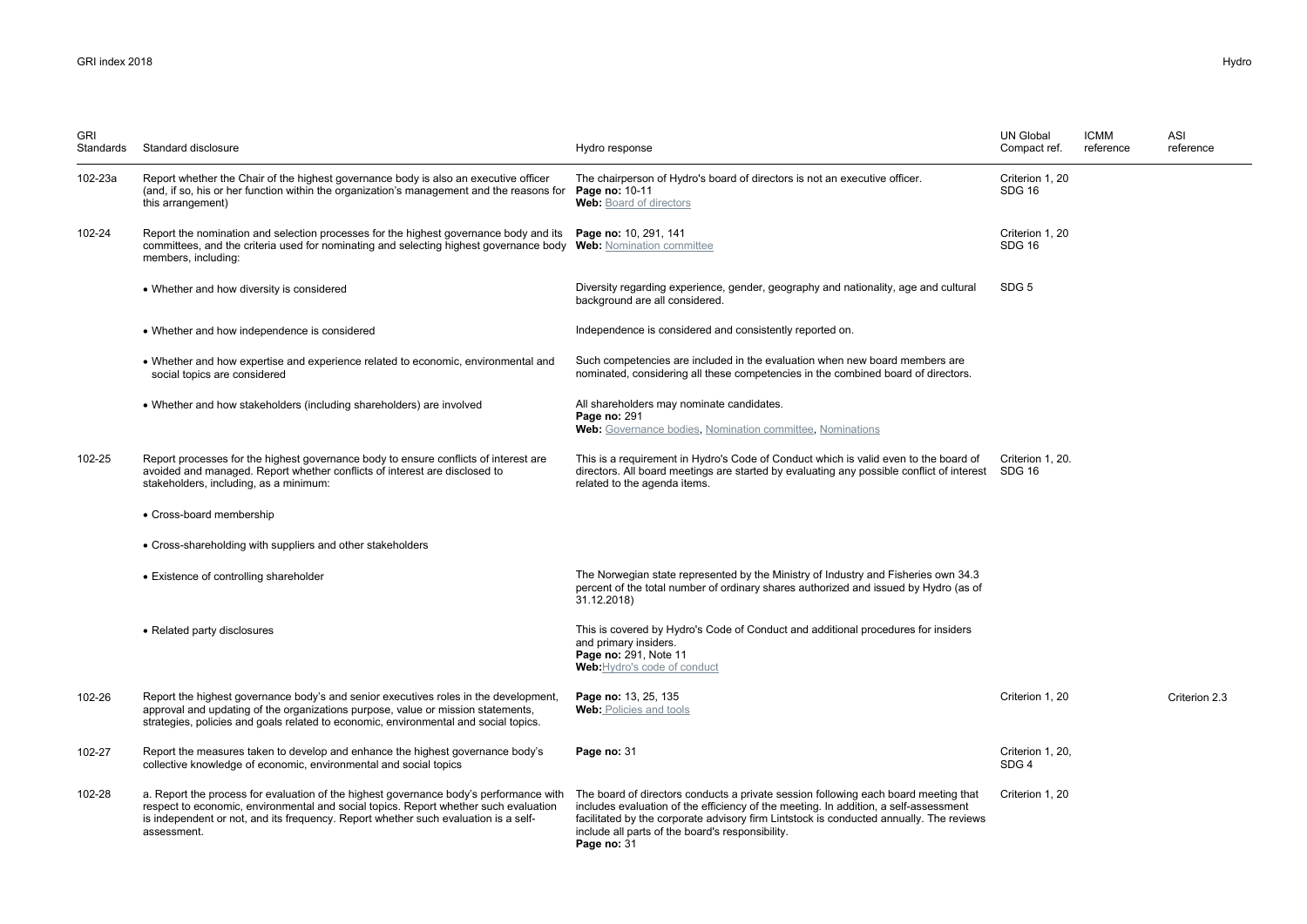| <b>GRI</b><br>Standards | Standard disclosure                                                                                                                                                                                                                                                               | Hydro response                                                                                                                                                                                                                                                                                                                                                                                                                                                                                                                                                                                                                                                                                                                               | <b>UN Global</b><br>Compact ref.               | <b>ICMM</b><br>reference | ASI<br>reference |
|-------------------------|-----------------------------------------------------------------------------------------------------------------------------------------------------------------------------------------------------------------------------------------------------------------------------------|----------------------------------------------------------------------------------------------------------------------------------------------------------------------------------------------------------------------------------------------------------------------------------------------------------------------------------------------------------------------------------------------------------------------------------------------------------------------------------------------------------------------------------------------------------------------------------------------------------------------------------------------------------------------------------------------------------------------------------------------|------------------------------------------------|--------------------------|------------------|
|                         | b. Report actions taken in response to the highest governance body's performance with<br>respect to economic, environmental and social topics, including as a minimum, changes<br>in membership and organizational practices.                                                     | Page no: 31                                                                                                                                                                                                                                                                                                                                                                                                                                                                                                                                                                                                                                                                                                                                  |                                                |                          |                  |
| 102-29                  | a. Report the highest governance body's role in the identification and management of<br>economic, environmental and social topics and their impacts, risks, and opportunities.<br>Include the highest governance body's role in the implementation of due diligence<br>processes. | According to Norwegian corporate law, this is the responsibility of the Corporate<br>Management Board (Hydro's executive board) and is being overseen by the board of<br>directors.<br>Page no: 13, 25, 78, 141<br>Web: Board of directors,<br>Norwegian code of practice for corporate governance                                                                                                                                                                                                                                                                                                                                                                                                                                           | Criterion 1, 20.<br>SDG 16,<br>Principle A2.2  |                          |                  |
|                         | b. Report whether stakeholder consultation is used to support the highest governance<br>body's identification and management of economic, environmental and social topics and<br>their impacts, risks, and opportunities.                                                         | The stakeholder engagement process in Hydro is generally ruled at an administrative<br>level in the organization and is a line responsibility at all levels. Under special<br>circumstances the board, represented by the chairperson, may conduct dialogue with<br>investors. The board of directors communicates indirectly - and in certain cases<br>directly - with the shareholders through the corporate assembly and directly through<br>the general meeting of shareholders. Through the employee representatives, the<br>board also communicates directly with the employee organizations.<br>Hydro's capital expenditure process sets clear requirements of stakeholder dialogue at<br>an early stage.<br>Page no: 91-93, 136, 141 | SDG 16.<br>Principle A2.2                      |                          | Criterion 2.5    |
| 102-30                  | Report the highest governance body's role in reviewing the effectiveness of the<br>organization's risk management processes for economic, environmental and social<br>topics.                                                                                                     | Risk management is a dedicated topic on the board agenda annually.<br>Page no: 21, 31                                                                                                                                                                                                                                                                                                                                                                                                                                                                                                                                                                                                                                                        | Criterion 1, 20.<br>Principle A2.2             |                          |                  |
| 102-31a                 | Report the frequency of the highest governance body's review of economic,<br>environmental and social topics, and their impacts, risks, and opportunities.                                                                                                                        | This is an integrated part of Hydro's strategy process, all new projects and<br>investments, the annual business planning process and the financial and extra-<br>financial reporting process.<br>Sustainability performance is addressed in every board meeting.<br>Page no: 31<br>Web: Board of directors,<br>Norwegian code of practice for corporate governance                                                                                                                                                                                                                                                                                                                                                                          | Criterion 1, 20, Principle 4<br>Principle A2.2 |                          | Criterion 2.5    |
| 102-32a                 | Report the highest committee or position that formally reviews and approves the<br>organization's sustainability report and ensures that all material topics are covered.                                                                                                         | The Board of Directors' report, Financial statements and Appendices to the Board of<br>Directors' report are approved by the board itself. The rest of the annual report is<br>approved by the Corporate Management Board.<br>Page no: 32, 78, 214                                                                                                                                                                                                                                                                                                                                                                                                                                                                                           | Criterion 1, 20                                |                          |                  |
| 102-33a                 | Report the process for communicating critical concerns to the highest governance body.                                                                                                                                                                                            | Status about Hydro's AlertLine, as well as significant non-compliance issues, are<br>reported annually to the board of directors and every quarter to the board audit<br>committee. The President and CEO reports about critical concerns to the board of<br>directors at a running basis when relevant.<br>Page no: 10, 291, 87<br>Web: General meeting                                                                                                                                                                                                                                                                                                                                                                                     | Criterion 1, 20                                |                          |                  |
| 102-34                  | Report the nature and total number of critical concerns that were communicated to the<br>highest governance body and the mechanism(s) used to address and resolve them.                                                                                                           | All concerns reported through the AlertLine are also reported to the board of directors Criterion 1, 20<br>at an aggregated level and when relevant also on a case by case level.<br>Page no: 87                                                                                                                                                                                                                                                                                                                                                                                                                                                                                                                                             |                                                |                          |                  |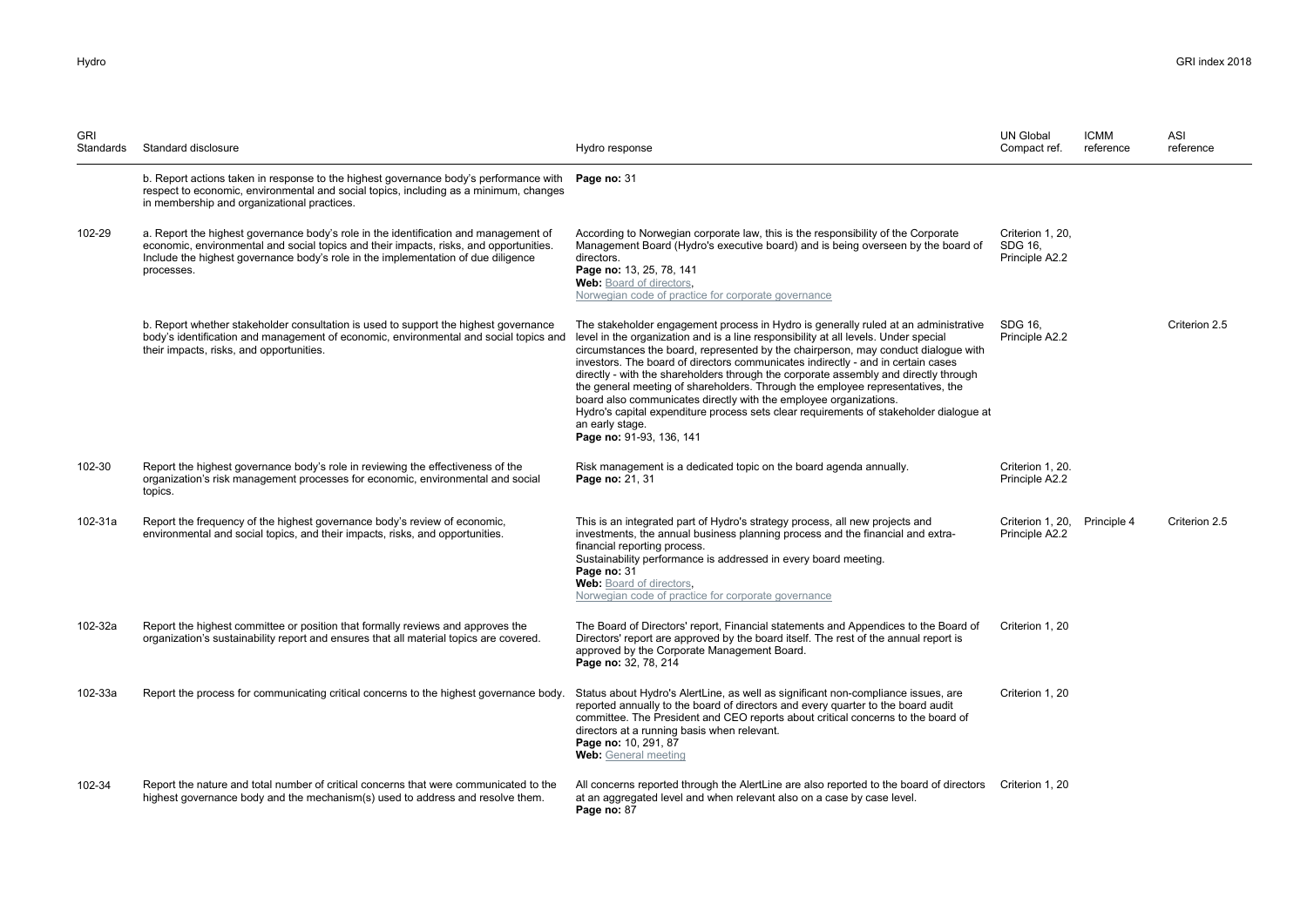| <b>GRI</b><br>Standards | Standard disclosure                                                                                                                                                                                                                                                                                                      | Hydro response                                                                                                                                                                                                                                                                                                                                     | <b>UN Global</b><br>Compact ref.  | <b>ICMM</b><br>reference | ASI<br>reference |
|-------------------------|--------------------------------------------------------------------------------------------------------------------------------------------------------------------------------------------------------------------------------------------------------------------------------------------------------------------------|----------------------------------------------------------------------------------------------------------------------------------------------------------------------------------------------------------------------------------------------------------------------------------------------------------------------------------------------------|-----------------------------------|--------------------------|------------------|
| 102-35                  | a. Report on the remuneration policies for the highest governance body and senior<br>executives for the following types of remuneration:                                                                                                                                                                                 | <b>Page no: 31, Note 8, 9 and 10</b>                                                                                                                                                                                                                                                                                                               | Criterion 1, 20                   |                          |                  |
|                         | • Fixed pay and variable pay<br>• Performance-based pay<br>• Equity-based pay<br>• Bonuses<br>• Deferred or vested shares                                                                                                                                                                                                | Page no: Note 8, 9 and 10                                                                                                                                                                                                                                                                                                                          |                                   |                          |                  |
|                         | • Sign-on bonuses or recruitment incentive payments                                                                                                                                                                                                                                                                      | Not applicable                                                                                                                                                                                                                                                                                                                                     |                                   |                          |                  |
|                         | • Termination payments                                                                                                                                                                                                                                                                                                   | Page no: Note 8, 9 and 10                                                                                                                                                                                                                                                                                                                          |                                   |                          |                  |
|                         | • Clawbacks                                                                                                                                                                                                                                                                                                              | Page no: Note 8                                                                                                                                                                                                                                                                                                                                    |                                   |                          |                  |
|                         | • Retirement benefits, including the difference between benefit schemes and<br>contribution rates for the highest governance body, senior executives, and all other<br>employees                                                                                                                                         | In Brazil, Hydro matches employee pension contributions up to 9 percent of base<br>salary. In addition comes social security, which is very low in the country. There are no<br>special provisions for executives. In Norway and Germany pension schemes follow<br>legal requirements and good business practice.<br>Page no: Note 8, 9, 10 and 34 |                                   |                          |                  |
|                         | b. Report how performance criteria in the remuneration policy relates to the highest<br>governance body's and senior executives' economic, environmental and social topics.                                                                                                                                              | The members of the Board of Directors are given a fixed annual remuneration.<br>Economic, environmental and social objectives are included in senior executives'<br>bonus plan.<br><b>Page no:</b> 31, 291, Note 8, 9 and 10                                                                                                                       |                                   |                          |                  |
| 102-36                  | Report the process for determining remuneration. Report whether remuneration<br>consultants are involved in determining remuneration and whether they are independent<br>of management. Report any other relationships which the remuneration consultants<br>have within the organization.                               | Hydro uses data from certain independent service providers, but no consultants are<br>used in the process.<br>Page no: 291, 141, Note 8                                                                                                                                                                                                            | Criterion 1, 20                   |                          |                  |
| 102-37                  | Report how stakeholders' views are sought and taken into account regarding<br>remuneration, including the results of votes on remuneration policies and proposals, if<br>applicable.                                                                                                                                     | Page no: 291, 141<br>Web: General meeting                                                                                                                                                                                                                                                                                                          | Criterion 1, 20,<br><b>SDG 16</b> |                          |                  |
| 102-38a                 | Report the ratio of the total annual compensation for the organization's highest-paid<br>individual in each country of significant operations to the median and annual total<br>compensation for all employees (excluding the highest paid individual) in the same<br>country.                                           | We report on highest-paid individual in Norway, Germany and Brazil, and total payroll<br>for Norway, Germany, Brazil and the USA. We do not currently have reliable data for<br>calculating the median employee compensation per country.<br>Page no: Note S2.2, Note S1.1                                                                         | Criterion 1, 20                   |                          |                  |
| 102-39a                 | Report the ratio of the percentage increase in total annual compensation for the<br>organization's highest-paid individual in each country of significant operations to the<br>median percentage increase in annual total compensation for all employees (excluding<br>the highest paid individual) in the same country. | We report on highest-paid individual in Norway, Germany and Brazil, but do currently<br>not have reliable data for all employees.<br>Page no: Note S2.2, Note S1.1                                                                                                                                                                                 | Criterion 1, 20                   |                          |                  |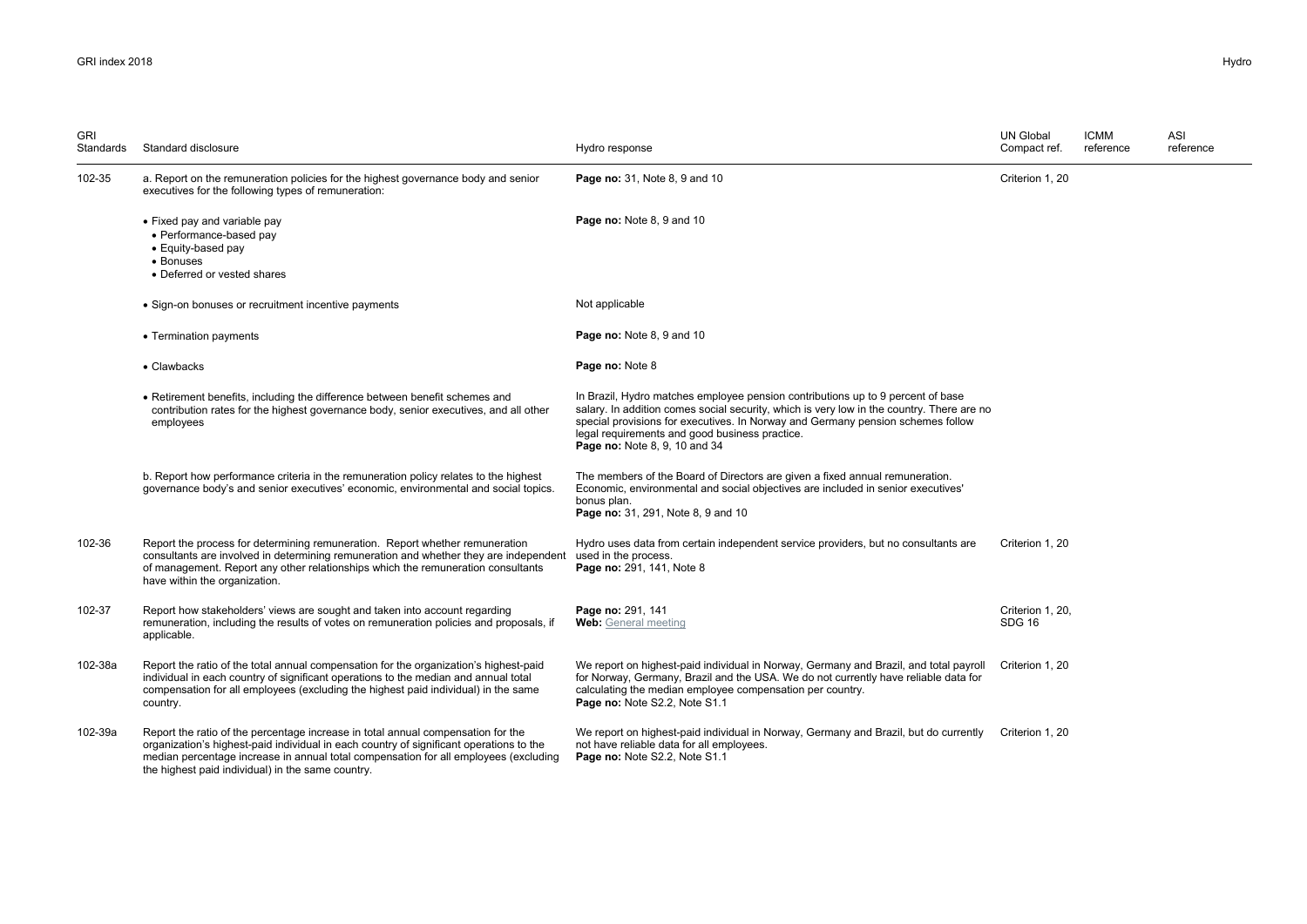## Stakeholder engagement

| <b>GRI</b><br>Standards | Standard disclosure                                                                                                                                                                                                                                                                        | Hydro response                                                                                                                                                                                                                                   | <b>UN Global</b><br>Compact ref.               | <b>ICMM</b><br>reference | ASI<br>reference |
|-------------------------|--------------------------------------------------------------------------------------------------------------------------------------------------------------------------------------------------------------------------------------------------------------------------------------------|--------------------------------------------------------------------------------------------------------------------------------------------------------------------------------------------------------------------------------------------------|------------------------------------------------|--------------------------|------------------|
| 102-40a                 | Provide a list of stakeholder groups engaged by the organization                                                                                                                                                                                                                           | Page no: 291, 91-93, 230, 129, 136, 141, 92                                                                                                                                                                                                      | Criterion 21<br>Principle C2                   |                          |                  |
| 102-41a                 | Report the percentage of total employees covered by collective bargaining agreements                                                                                                                                                                                                       | Page no: Note S6                                                                                                                                                                                                                                 | Criteria 8<br>SDG 8                            |                          |                  |
| 102-42a                 | Report the basis for identification and selection of stakeholders with whom to engage.                                                                                                                                                                                                     | Page no: 291, 91-93, 230, 129, 136-136                                                                                                                                                                                                           | Criterion 21<br>Principle C2                   |                          |                  |
| 102-43a                 | Report the organization's approach to stakeholder engagement, including frequency of<br>engagement by type and by stakeholder group, and an indication of whether any of the<br>engagement was undertaken specifically as part of the report preparation process                           | Stakeholder groups and frequency varies substantially throughout the organization,<br>depending on phase, location etc. We believe that our reporting gives a good insight<br>to how we work with stakeholder engagement.                        | Criterion 21<br>Principle C2                   | Principle 4, 9-<br>10    |                  |
|                         |                                                                                                                                                                                                                                                                                            | Page no: 291, 91, 230, 129, 135-136, 141                                                                                                                                                                                                         |                                                |                          |                  |
| 102-44a                 | Report any key topics and concerns that have been raised through stakeholder<br>engagement, and how the organization has responded to those key topics and<br>concerns, including through its reporting. Report the stakeholder groups that raised<br>each of the key topics and concerns. | Topics and concerns raised through stakeholder engagement vary substantially<br>throughout the organization, depending on phase, location etc. We believe that our<br>reporting gives a good insight to how we work with stakeholder engagement. | Criterion 21<br>Report profile<br>Principle C2 | Principle 4, 10          |                  |
|                         |                                                                                                                                                                                                                                                                                            | Page no: 291, 91, 230, 129, 135-136, 141                                                                                                                                                                                                         |                                                |                          |                  |

## Reporting practice

| <b>GRI</b><br>Standards | Standard disclosure                                                                                                                                                                                                                                                                                                                 | Hydro response                                                                                                                                                                         | UN Global<br>Compact ref. | <b>ICMM</b><br>reference | <b>ASI</b><br>reference |
|-------------------------|-------------------------------------------------------------------------------------------------------------------------------------------------------------------------------------------------------------------------------------------------------------------------------------------------------------------------------------|----------------------------------------------------------------------------------------------------------------------------------------------------------------------------------------|---------------------------|--------------------------|-------------------------|
| 102-45                  | a. List all entities included in the organization's consolidated financial statements or<br>equivalent documents                                                                                                                                                                                                                    | <b>Page no: 280, Note 6</b>                                                                                                                                                            |                           |                          |                         |
|                         | b. Report whether any entity included in the organization's consolidated financial<br>statements or equivalent documents is not covered by the report<br>The organization can report on this standard disclosure by referencing the information in<br>publicly available consolidated financial statements or equivalent documents. | According to Hydro policy, all subsidiaries shall be included in the accounts, see Note<br>2. The same principle is used for extra-financial reporting.<br><b>Page no: 230, Note 2</b> |                           |                          |                         |
| 102-46                  | a. Explain the process for defining the report content and the topic Boundaries                                                                                                                                                                                                                                                     | Page no: 78-79, 230                                                                                                                                                                    | Principle B2              |                          |                         |
|                         | b. Explain how the organization has implemented the Reporting Principles for defining<br>report content                                                                                                                                                                                                                             | Page no: 78-79, 230                                                                                                                                                                    | Principle B2              |                          |                         |
| 102-47a                 | List all the material topics identified in the process for defining report content                                                                                                                                                                                                                                                  | Page no: 79                                                                                                                                                                            | Principle B1              |                          | Criterion 3.1           |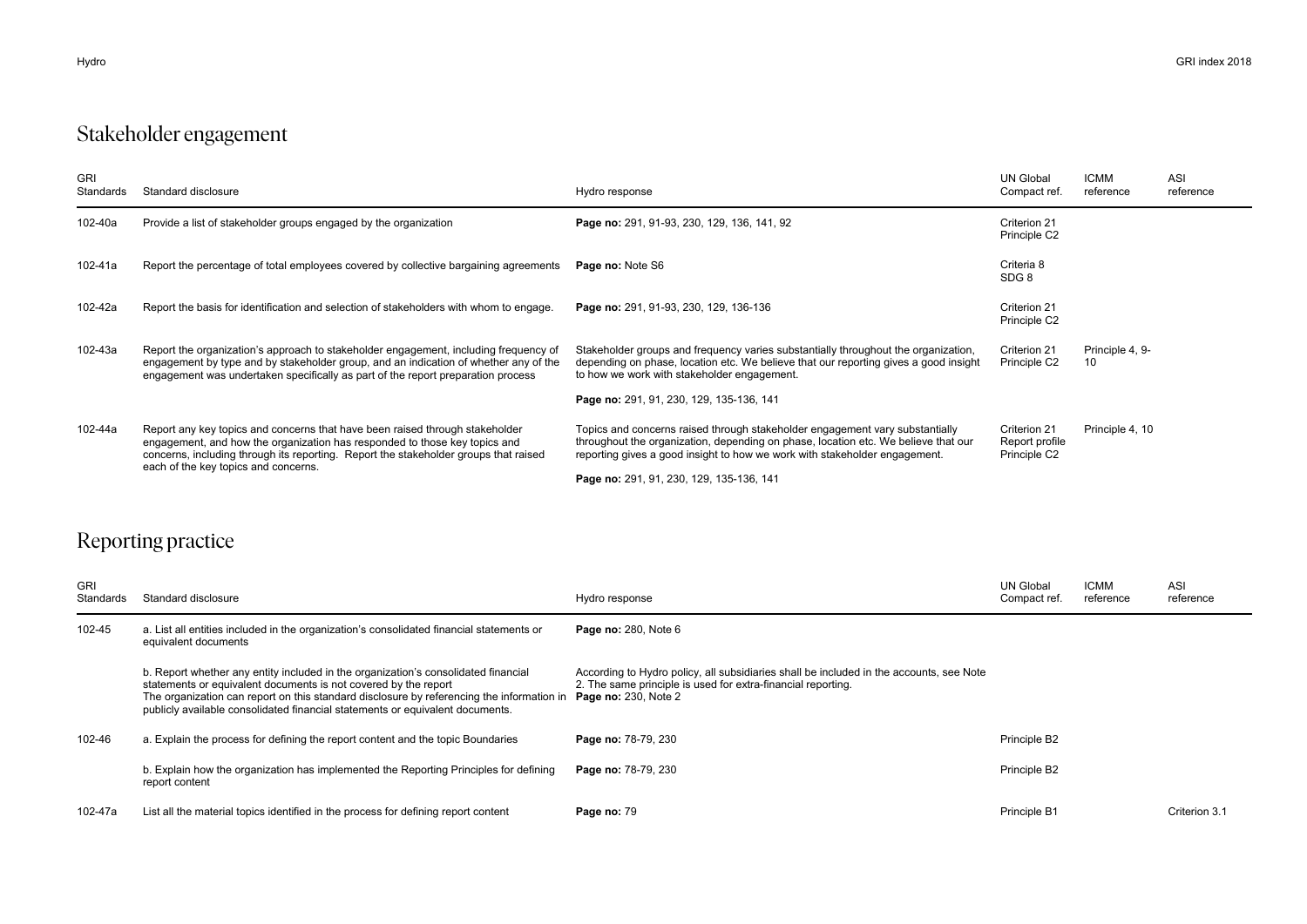| GRI<br>Standards | Standard disclosure                                                                                                                                                                                                                                                                                                                                                                                   | Hydro response                                                                                                                                                                                                                                                                                                                                                                                                                                                                                 | <b>UN Global</b><br>Compact ref.       | <b>ICMM</b><br>reference | ASI<br>reference |
|------------------|-------------------------------------------------------------------------------------------------------------------------------------------------------------------------------------------------------------------------------------------------------------------------------------------------------------------------------------------------------------------------------------------------------|------------------------------------------------------------------------------------------------------------------------------------------------------------------------------------------------------------------------------------------------------------------------------------------------------------------------------------------------------------------------------------------------------------------------------------------------------------------------------------------------|----------------------------------------|--------------------------|------------------|
| 102-48a          | Report the effect of any restatements of information provided in previous reports, and<br>the reasons for such restatements                                                                                                                                                                                                                                                                           | Page no: 78-79, 230, Note 3, Note 6                                                                                                                                                                                                                                                                                                                                                                                                                                                            |                                        |                          |                  |
| 102-49a          | Report significant changes from previous reporting periods in the list of material topics<br>and topic Boundaries                                                                                                                                                                                                                                                                                     | <b>Page no: 78-79, Note 6</b>                                                                                                                                                                                                                                                                                                                                                                                                                                                                  | Principle B1                           |                          |                  |
| 102-50a          | Reporting period (such as fiscal or calendar year) for information provided.                                                                                                                                                                                                                                                                                                                          | 1 Jan - 31 Dec 2018                                                                                                                                                                                                                                                                                                                                                                                                                                                                            |                                        |                          |                  |
| 102-51a          | Date of most recent previous report (if any)                                                                                                                                                                                                                                                                                                                                                          | Hydro's Annual Report - 2017 was published on 23 March 2018.                                                                                                                                                                                                                                                                                                                                                                                                                                   |                                        |                          |                  |
| 102-52a          | Reporting cycle (such as annual, biannual)                                                                                                                                                                                                                                                                                                                                                            | Annual                                                                                                                                                                                                                                                                                                                                                                                                                                                                                         |                                        |                          |                  |
| 102-53a          | Provide the contact point for questions regarding the report or its contents                                                                                                                                                                                                                                                                                                                          | Head of Extra-Financial Reporting Kirsten Margrethe Hovi                                                                                                                                                                                                                                                                                                                                                                                                                                       |                                        |                          |                  |
| 102-54           | Report the 'in accordance' option the organization has chosen                                                                                                                                                                                                                                                                                                                                         | This report has been prepared in accordance with the GRI Standards: Core option<br>Page no: 265<br>Web: hydro.com/gri                                                                                                                                                                                                                                                                                                                                                                          |                                        | Principle 10             | Principle 3      |
| 102-55           | a. Report the GRI content index for the chosen option, which specifies each of the GRI<br>Standards used and lists all disclosures included in the report.                                                                                                                                                                                                                                            | This index<br>Web: hydro.com/gri                                                                                                                                                                                                                                                                                                                                                                                                                                                               |                                        | Principle 10             |                  |
|                  | b. For each disclosure, the content index shall include:<br>i. the number of the disclosure (for disclosures covered by the GRI Standards);<br>ii. the page number(s) or URL(s) where the information can be found, either within the<br>report or in other published materials;<br>iii. if applicable, and where permitted, the reason(s) for omission when a required<br>disclosure cannot be made. | This index                                                                                                                                                                                                                                                                                                                                                                                                                                                                                     |                                        |                          |                  |
| 102-56           | a. Report the organization's policy and current practice with regard to seeking external<br>assurance for the report                                                                                                                                                                                                                                                                                  | Page no: 230                                                                                                                                                                                                                                                                                                                                                                                                                                                                                   | External<br>assurance of<br><b>COP</b> | Principle 10             |                  |
|                  | b. If the report has been externally assured:                                                                                                                                                                                                                                                                                                                                                         | All parts of the Viability performance section and the Viability performance statements<br>in Hydro's Annual Report 2018, the Country-by-country report and Modern Slavery<br>Transparency Statement (both included in the Board of Directors' Report), and this<br>index (including adherence with GRI, UN Global Compact, ICMM, ASI, UN Guiding<br>Principles on Business and Human Rights, and Sustainability Development Goals) are<br>included in the scope of external auditor's review. |                                        | Principle 10             | Principle 3      |
|                  | i) Report the reference to the External Assurance Report, if the report has been<br>externally assured. GRI recommends the use of external assurance but it is not a<br>requirement to be 'in accordance' with the Guidelines                                                                                                                                                                         | Page no: 269                                                                                                                                                                                                                                                                                                                                                                                                                                                                                   |                                        |                          |                  |
|                  | ii) Report the relationship between the organization and the assurance providers                                                                                                                                                                                                                                                                                                                      | Page no: 295, 136, Note 42                                                                                                                                                                                                                                                                                                                                                                                                                                                                     |                                        |                          |                  |
|                  | iii) Report whether the highest governance body or senior executives are involved in<br>seeking assurance for the organization's sustainability report                                                                                                                                                                                                                                                | Page no: 136, 297                                                                                                                                                                                                                                                                                                                                                                                                                                                                              |                                        |                          |                  |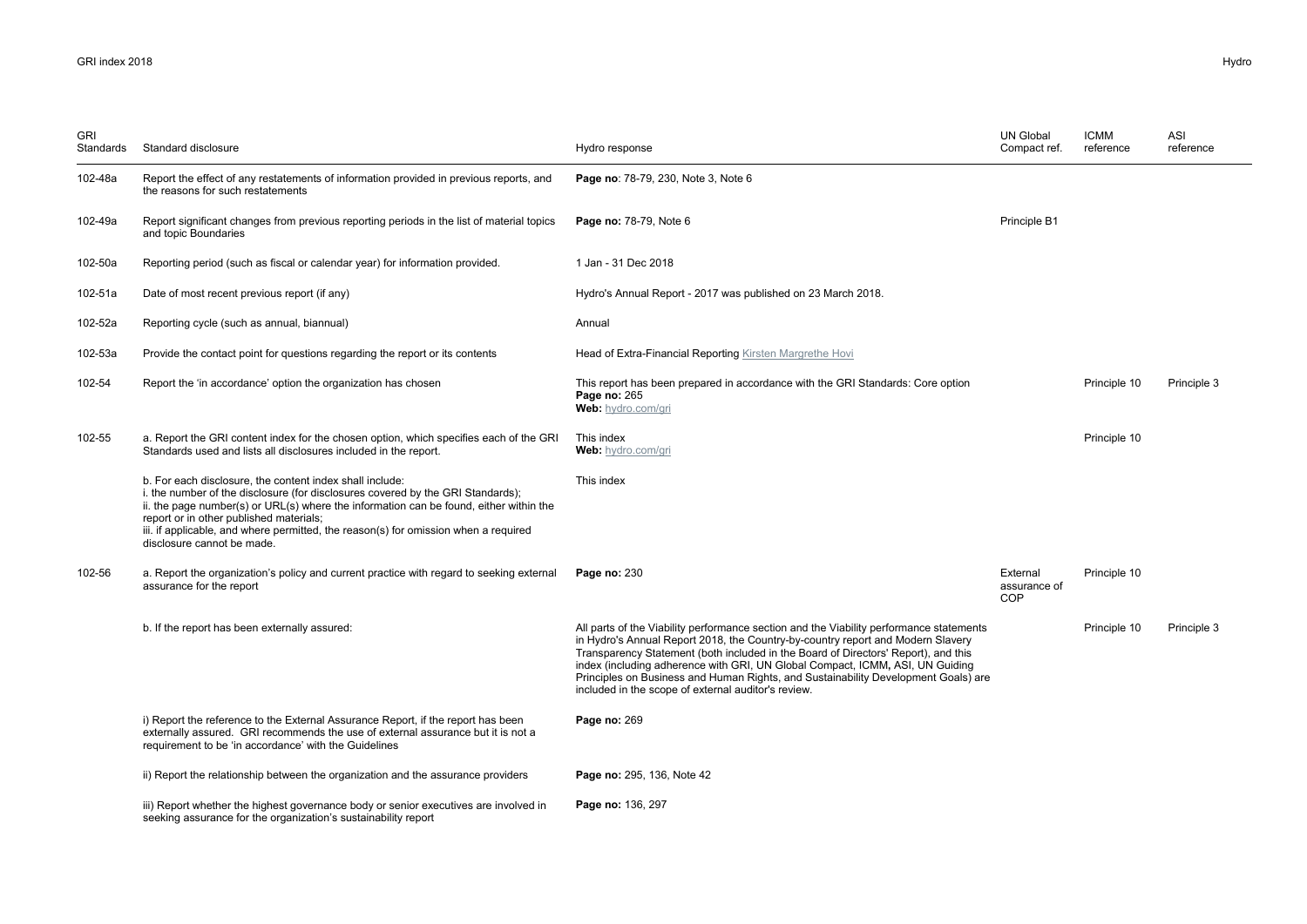# GRI 103: Management Approach 2016

| <b>GRI</b><br>Standards | Standard disclosure                                                                                                                                       | Hydro response                                                                                                                                                                       | <b>UN Global</b><br>Compact ref.                                     | <b>ICMM</b><br>reference        | ASI<br>reference |
|-------------------------|-----------------------------------------------------------------------------------------------------------------------------------------------------------|--------------------------------------------------------------------------------------------------------------------------------------------------------------------------------------|----------------------------------------------------------------------|---------------------------------|------------------|
| $103 - 1$               | For each material topic, report the following information:                                                                                                | For each bullet point below, we have listed Hydro's general approach. More specfic<br>information is in addition given to each material topic where relevant.<br>Web: Hydro.com/gri  | Principle B1                                                         |                                 | Criterion 3.1    |
|                         | • An explanation of why the topic is material.                                                                                                            | Page no: 8, 79                                                                                                                                                                       |                                                                      |                                 |                  |
|                         | • The Boundary for the material topic, which includes a description of:<br>• Where the impacts occur<br>• The organization's involvement with the impacts | Included in each material topic                                                                                                                                                      |                                                                      |                                 |                  |
|                         | • Any specific limitation regarding the topic Boundary                                                                                                    | Included in each material topic where relevant                                                                                                                                       |                                                                      |                                 |                  |
| 103-2                   | For each material topic, report the following information:                                                                                                | For each bullet point below, we have listed Hydro's general approach. More specific<br>information is in addition given to each material topic where relevant.<br>Web: Hydro.com/gri |                                                                      |                                 |                  |
|                         | • An explanation of how the organization manages the topic.                                                                                               | Page no: 135-136                                                                                                                                                                     |                                                                      |                                 |                  |
|                         | • A statement of the purpose of the management approach.                                                                                                  | Included in each material topic                                                                                                                                                      |                                                                      |                                 |                  |
|                         | • A description of the following, if the management approach includes that component:                                                                     |                                                                                                                                                                                      |                                                                      |                                 |                  |
|                         | • Policies                                                                                                                                                | Web: www.hydro.com/principles                                                                                                                                                        |                                                                      |                                 |                  |
|                         | • Commitments                                                                                                                                             | <b>Web:</b> Hydro's partnerships                                                                                                                                                     |                                                                      |                                 |                  |
|                         | • Goals and targets                                                                                                                                       | Page no: 13                                                                                                                                                                          |                                                                      |                                 |                  |
|                         | • Responsibilities                                                                                                                                        | Page no: 10-11                                                                                                                                                                       |                                                                      |                                 |                  |
|                         | • Resources                                                                                                                                               |                                                                                                                                                                                      |                                                                      |                                 |                  |
|                         | • Grievance mechanisms                                                                                                                                    | Page no: 25, 59, 67,, 87, 89<br>Web: Canal Direto, Hydro's Human Rights Policy                                                                                                       | Criterion<br>4, 5, 7, 10<br>Principle C3,<br>C5, C6<br><b>SDG 16</b> | Principle 3, 6, 9 Criterion 3.2 |                  |

• Specific actions, such as procesess, projects, programs and initiatives Included in each material topic

103-3 For each material topic, report the following information: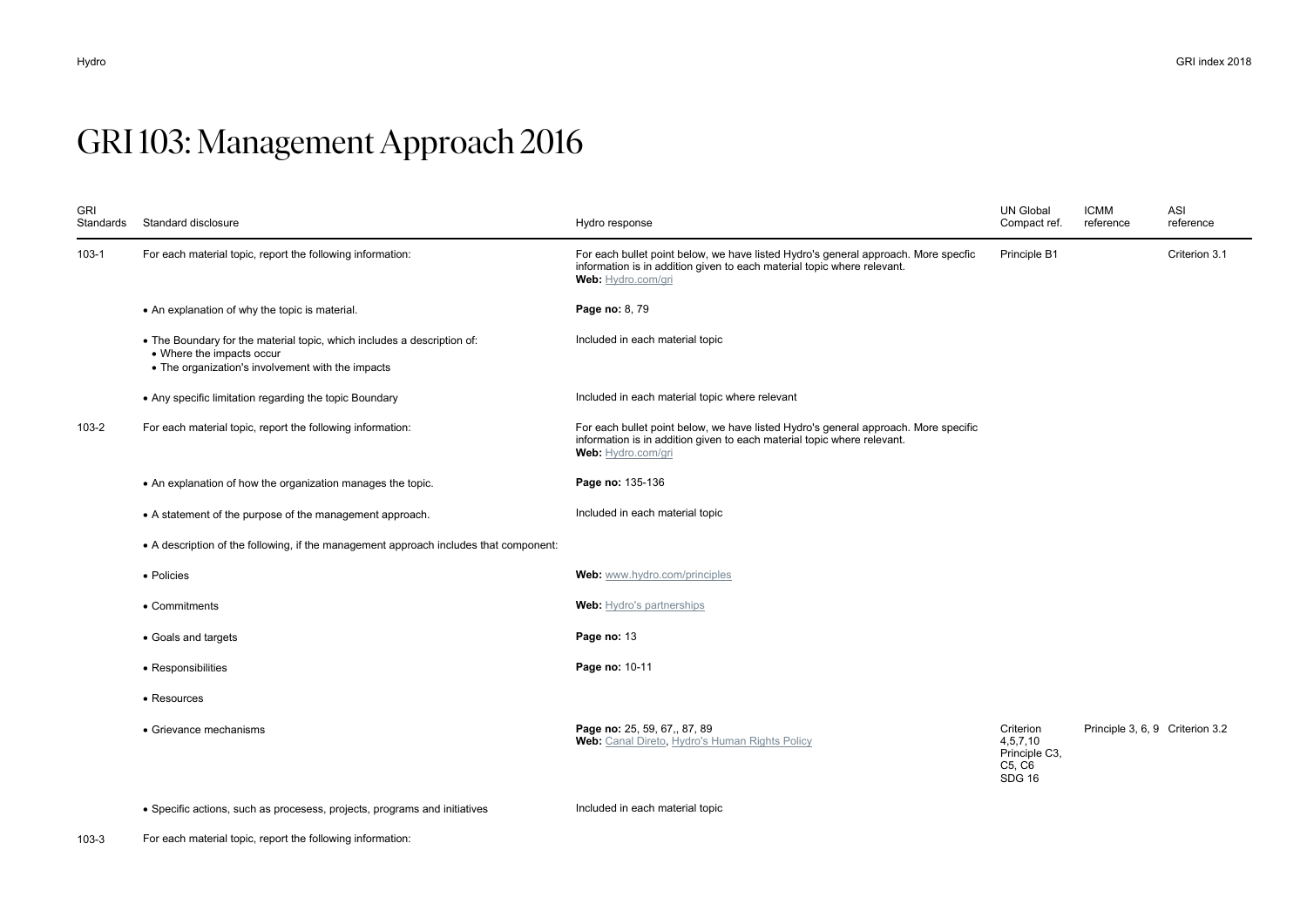| GRI<br>Standards | Standard disclosure | Hydro response | <b>UN Global</b><br>Compact ref. | <b>ICMM</b><br>reference | ASI<br>reference |
|------------------|---------------------|----------------|----------------------------------|--------------------------|------------------|
|                  |                     |                |                                  |                          |                  |

#### **Page no:** 13, 31, 135-136

 An explanation of how the organization evaluates the management approach, including:

• The mechanisms for evaluating the effectiveness of the management approach

• The results of the evaluation of the management approach

• Any related adjustments to the management approach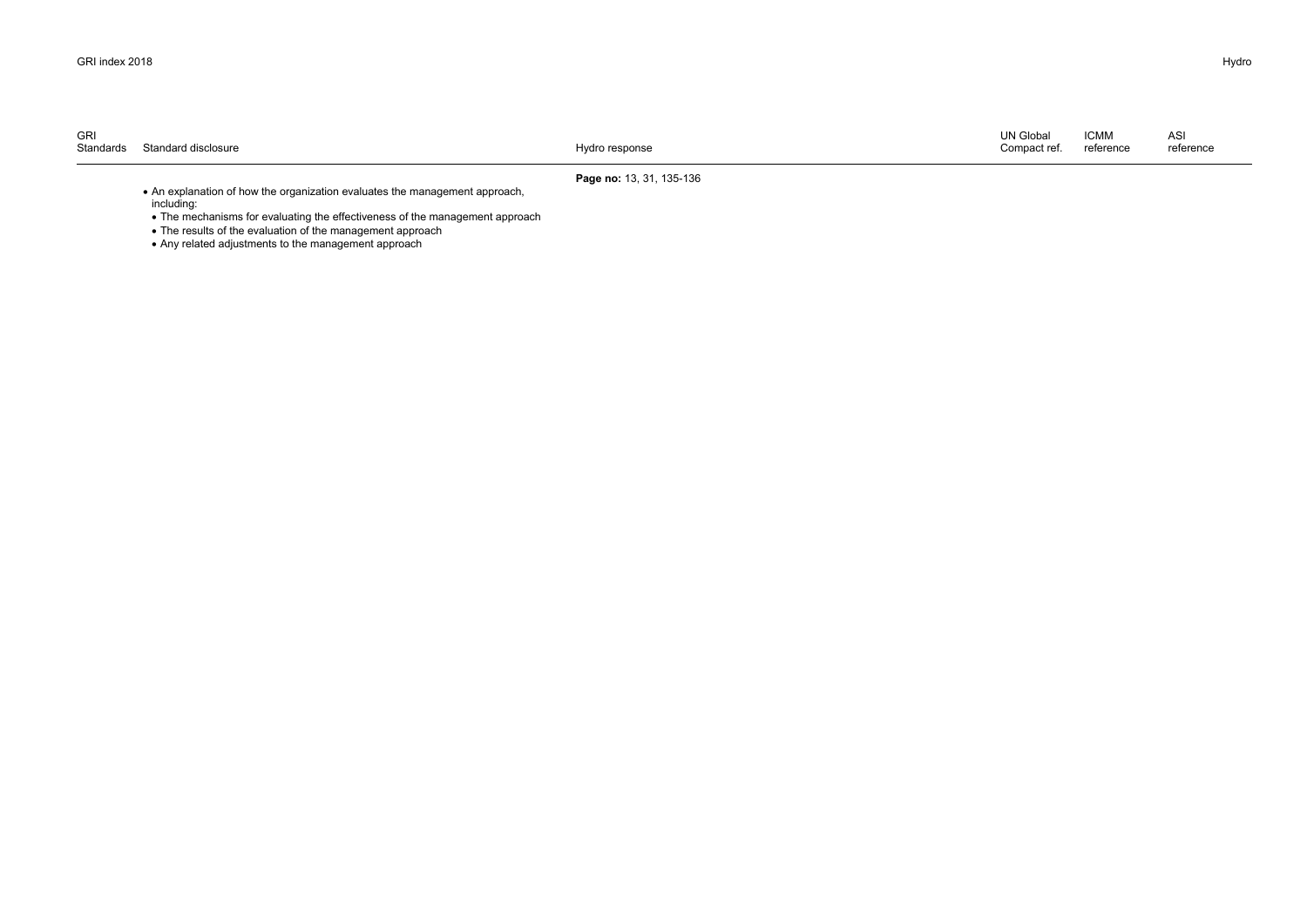## GRI 200-400: Topics and indicators

We have chosen to define the reporting boundaries per indicator (and not per topic as recommended by GRI) as we experience that the boundaries can vary significantly between the indicators of one topic. Below is an overview of how we define the various boundaries we have set.

- **Consolidated activities** refers to entities where Hydro's ownership exceeds 50 percent. See note 1 to Hydro's consolidated financial statements for full definition.
- Ownership equity refers to entities where Hydro holds any ownership share, and the reporting is relative to Hydro's ownership share. A pragmatic approach is chosen in cases where a relative reporting is not suitable.
- **Ownership equity (specific country)** refers to the same as above, but only in specific countries.
- **Value chain** refers to the total value chain including the whole life cycle from cradle to grave.
- **Hydro excluding Extruded Solutions** refers to indicators that are not yet reported for Hydro's business area Extruded Solutions, acquired October 2017, but other consolidated activities.
- **Hydro's value chain** refers to all Hydro's activities from we receive supplies to the final product is distributed.
- **Supply chain** refers mainly to our tier one suppliers.
- **Local communities** refers in general to local communities as commonly known, but entire nations such as Norway, Germany and Brazil are regarded as a local communities in some cases.

#### GRI 200: Economic

| <b>GRI</b><br>Standards                 | Standard disclosure                                                                                                                                                                    | Hydro response                                                                                                                                                                                                                                                                                                                                                                                                                                   | Reporting boundary      | UN Global Compact ref.                     | ICMM reference | ASI reference |
|-----------------------------------------|----------------------------------------------------------------------------------------------------------------------------------------------------------------------------------------|--------------------------------------------------------------------------------------------------------------------------------------------------------------------------------------------------------------------------------------------------------------------------------------------------------------------------------------------------------------------------------------------------------------------------------------------------|-------------------------|--------------------------------------------|----------------|---------------|
|                                         | <b>GRI 201: Economic Performance 2016</b>                                                                                                                                              |                                                                                                                                                                                                                                                                                                                                                                                                                                                  |                         |                                            |                |               |
| Disclosure on<br>management<br>approach | Report a.) why the topic is material, b.) how<br>the organization manages the topic or its<br>impacts and c.) how the management<br>approach is evaluated.                             | See our response to GRI Standard 103 in this<br>index.<br>Page no:26, 101, 103                                                                                                                                                                                                                                                                                                                                                                   |                         | Criteria 15-18, especially<br>criterion 16 |                |               |
| $201 - 1$                               | Direct value generated and distributed.<br>Report countries of operation that are either<br>candidate to or compliant with the Extractive<br>Industries Transparency Initiative (EITI) | Hydro has only extractive activities in Brazil,<br>which is currently neither compliant with nor<br>candidate to EITI. Still, Hydro has reported<br>according to EITI for its mining and alumina<br>refining activities in Brazil since 2005. Hydro's<br>current country-by-country report complies with<br>and goes beyond the EITI requirements.<br>Page no: 5, 25, 276, 144-148, Note 7<br><b>Web:</b> Key figures, Country by country report | Consolidated activities | SDG 2, 5, 7, 8, 9                          |                | Criterion 3.4 |
| 201-2a                                  | Financial implications and other risks and<br>opportunities for the organization's activities<br>due to climate change                                                                 | Page no: 120, 26, 67, 79-82, 101, Climate<br>change and environmental risks in Risk review<br>section on page 120<br>Web: CDP climate change data 2017                                                                                                                                                                                                                                                                                           | Ownership equity        | Principle 7,<br>SDG 13                     |                |               |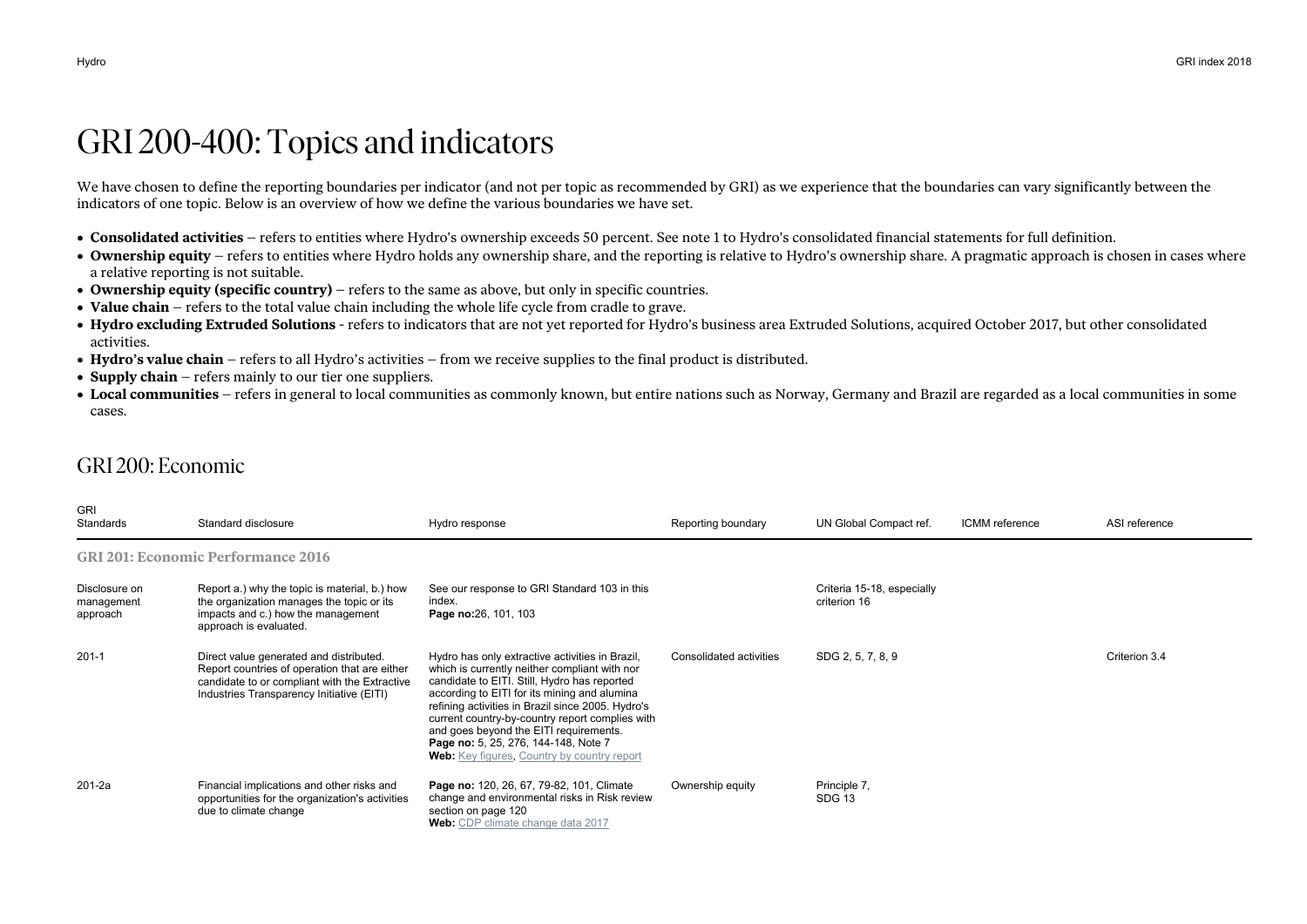| <b>GRI</b><br>Standards                 | Standard disclosure                                                                                                                                                                                                                                                                                                         | Hydro response                                                                                                                                                                                                                                                                                                                                                                                                                   | Reporting boundary                                        | UN Global Compact ref.                     | ICMM reference | ASI reference  |
|-----------------------------------------|-----------------------------------------------------------------------------------------------------------------------------------------------------------------------------------------------------------------------------------------------------------------------------------------------------------------------------|----------------------------------------------------------------------------------------------------------------------------------------------------------------------------------------------------------------------------------------------------------------------------------------------------------------------------------------------------------------------------------------------------------------------------------|-----------------------------------------------------------|--------------------------------------------|----------------|----------------|
| $201-3$                                 | Coverage of the organizations defined benefit<br>plan obligations and other retirement plans                                                                                                                                                                                                                                | Page no: Note 166 and Note 200                                                                                                                                                                                                                                                                                                                                                                                                   | Consolidated activities                                   |                                            |                |                |
| 201-4                                   | Financial assistance received from<br>government, by country                                                                                                                                                                                                                                                                | Page no: Note 16, Note S7 and S8                                                                                                                                                                                                                                                                                                                                                                                                 | Ownership equity<br>Hydro excluding Extruded<br>Solutions |                                            |                |                |
| <b>GRI 202: Market Presence 2016</b>    |                                                                                                                                                                                                                                                                                                                             |                                                                                                                                                                                                                                                                                                                                                                                                                                  |                                                           |                                            |                |                |
| Disclosure on                           | Report a.) why the topic is material, b.) how<br>management approach the organization manages the topic or its<br>impacts and c.) how the management<br>approach is evaluated.                                                                                                                                              | See our response to GRI Standard 103 in this<br>index.<br>Page no: 31, 95-97                                                                                                                                                                                                                                                                                                                                                     |                                                           | Criteria 15-18, especially<br>criterion 16 | Principle 9    | Criterion 10.7 |
| $202 - 1$                               | Ratios of standard entry level wage by gender Page no: 297, 95, Note S2.3<br>compared to the local minimum wage at<br>significant locations of operation for<br>employees. Report actions taken to determine<br>whether other workers (excluding employees)<br>are compensated based on wages subject<br>minimum wage rules |                                                                                                                                                                                                                                                                                                                                                                                                                                  |                                                           | Principle 6,<br>SDG 1, 5, 8                |                | Criterion 10.7 |
| 202-2                                   | Proportion of senior management hired from<br>the local community at significant areas of<br>operation. In significant locations of operation,<br>report proportion of the facility's total<br>workforce from the local community.<br>('Workforce' is employees and supervised<br>workers; as defined in 102-8).            | Page no: Note S3.2                                                                                                                                                                                                                                                                                                                                                                                                               |                                                           | Principle 6,<br>SDG <sub>8</sub>           | Principle 9    |                |
|                                         | <b>GRI 203: Indirect Economic Impacts 2016</b>                                                                                                                                                                                                                                                                              |                                                                                                                                                                                                                                                                                                                                                                                                                                  |                                                           |                                            |                |                |
| Disclosure on<br>management<br>approach | Report a.) why the topic is material, b.) how<br>the organization manages the topic or its<br>impacts and c.) how the management<br>approach is evaluated.                                                                                                                                                                  | See our response to GRI Standard 103 in this<br>index.<br>A result of the industrial development in<br>Paragominas and Barcarena, Brazil, is migration<br>of job seekers. As the industry in the area is not<br>able to provide everyone with work, Hydro<br>works along two axes: Social programs for<br>income generation and improved education as<br>well as strengthening of local suppliers.<br>Page no: 276, 91-94, 75 93 |                                                           | Criteria 15-18, especially<br>criterion 16 | Principle 9    |                |
| 203-1                                   | Development and impact of infrastructure<br>investments and services supported                                                                                                                                                                                                                                              | Page no: 276, 91-94, 247, Note S9                                                                                                                                                                                                                                                                                                                                                                                                | Local communities                                         | SDG 2, 5, 7, 9, 11                         | Principle 9    |                |
| 203-2                                   | Significant indirect economic impacts,<br>including the extent of impacts                                                                                                                                                                                                                                                   | This is challenging to measure. The<br>International Council on Mining and Metals, in<br>which Hydro is a member, published in 2012 a<br>report on the mining industry's role in national                                                                                                                                                                                                                                        | Local communities                                         | SDG 1, 2, 3, 8, 10, 17                     | Principle 9    |                |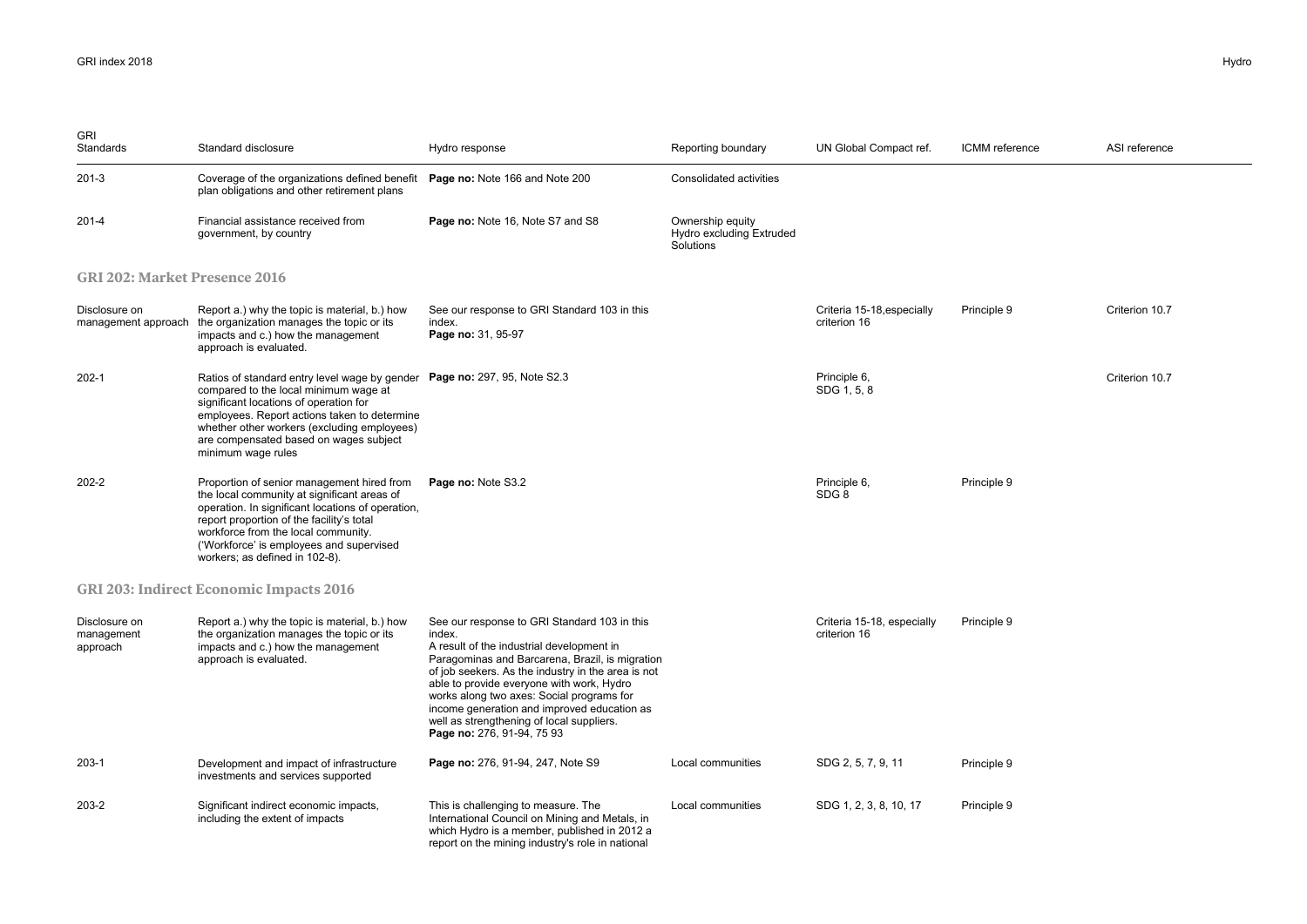| <b>GRI</b><br><b>Standards</b>          | Standard disclosure                                                                                                                                                                                                    | Hydro response                                                                                                                                                                                                                                                                                                                                                                                                                                                                     | Reporting boundary                                 | UN Global Compact ref.                                                            | ICMM reference | ASI reference     |
|-----------------------------------------|------------------------------------------------------------------------------------------------------------------------------------------------------------------------------------------------------------------------|------------------------------------------------------------------------------------------------------------------------------------------------------------------------------------------------------------------------------------------------------------------------------------------------------------------------------------------------------------------------------------------------------------------------------------------------------------------------------------|----------------------------------------------------|-----------------------------------------------------------------------------------|----------------|-------------------|
|                                         |                                                                                                                                                                                                                        | economies. The report was last updated in<br>2016. Hydro is a cornerstone company in<br>several municipalities. This includes<br>Paragominas and Barcarena in Brazil and the<br>aluminium plants in Norway. Other examples<br>are use of local suppliers, building of schools<br>and other capacity building projects and<br>restructuring.<br>Hydro does currently not report fully on this<br>indicator.<br>Page no: 276, 91-94<br>Web: The role of mining in national economies |                                                    |                                                                                   |                |                   |
|                                         | <b>GRI 204: Procurement practices 2016</b>                                                                                                                                                                             |                                                                                                                                                                                                                                                                                                                                                                                                                                                                                    |                                                    |                                                                                   |                |                   |
| Disclosure on<br>management<br>approach | Report a.) why the topic is material, b.) how<br>the organization manages the topic or its<br>impacts and c.) how the management<br>approach is evaluated.                                                             | See our response to GRI Standard 103 in this<br>index.<br>Page no: 26, 37, 45, 54, 64, Note S11<br>Web: Hydro's Social Responsibility, Hydro's<br>Human Rights Policy                                                                                                                                                                                                                                                                                                              |                                                    | Criteria 15-18, especially<br>criterion 16,<br>SDG 1, 5, 8,<br>Principle A2.3, C1 | Principle 9    |                   |
| 204-1                                   | Proportion of spending on local suppliers at<br>significant locations of operation.                                                                                                                                    | Page no: 89-93, Note S11                                                                                                                                                                                                                                                                                                                                                                                                                                                           | Supply chain of Hydro's<br>consolidated activities | Criterion 2,<br><b>SDG 12</b>                                                     |                |                   |
| <b>GRI 205: Anti-Corruption 2016</b>    |                                                                                                                                                                                                                        |                                                                                                                                                                                                                                                                                                                                                                                                                                                                                    |                                                    |                                                                                   |                |                   |
| Disclosure on<br>management<br>approach | Report a.) why the topic is material, b.) how<br>the organization manages the topic or its<br>impacts and c.) how the management<br>approach is evaluated.                                                             | See our response to GRI Standard 103 in this<br>index.<br>Page no: 24, 25, 86-89<br>Web: Code of conduct, Hydro Integrity<br>Handbook, Hydro's Social Responsibility,                                                                                                                                                                                                                                                                                                              |                                                    | Criteria 9-18                                                                     | Principle 1    | Criterion 1.2     |
| $205-1$                                 | Total number and percentage of operations<br>assessed for risks related to corruption and<br>the significant risks identified                                                                                          | All Hydro's activities are assessed at business<br>area level in connection with the annual<br>business planning process. In e.g. B&A, all<br>plants have also been individually assessed.                                                                                                                                                                                                                                                                                         | Consolidated activities                            | Principle 10, Criteria 14,<br><b>SDG 16</b>                                       |                |                   |
| 205-2                                   | Communication and training on anti-<br>corruption policies and procedures. Describe<br>if the organization's anti-corruption policies<br>and procedures have been communicated to<br>any other persons or organization | Page no: 24, 89, Note S10.4,<br><b>Web:</b> Code of conduct, Hydro Integrity<br>Handbook, Hydro's Supplier Code of Conduct                                                                                                                                                                                                                                                                                                                                                         | Consolidated activities                            | Principle 10, Criteria 14,<br>SDG 16.<br>Principle A2.3                           | Principle 2    | Criteria 1.2, 2.1 |
| 205-3                                   | Confirmed incidents of corruption and actions<br>taken                                                                                                                                                                 | There was one confirmed incident of corruption<br>registered in 2018.<br>Page no: 247, Note S10.1                                                                                                                                                                                                                                                                                                                                                                                  | Consolidated activities                            | Principle 10, Criteria 14,<br>SDG 16                                              |                |                   |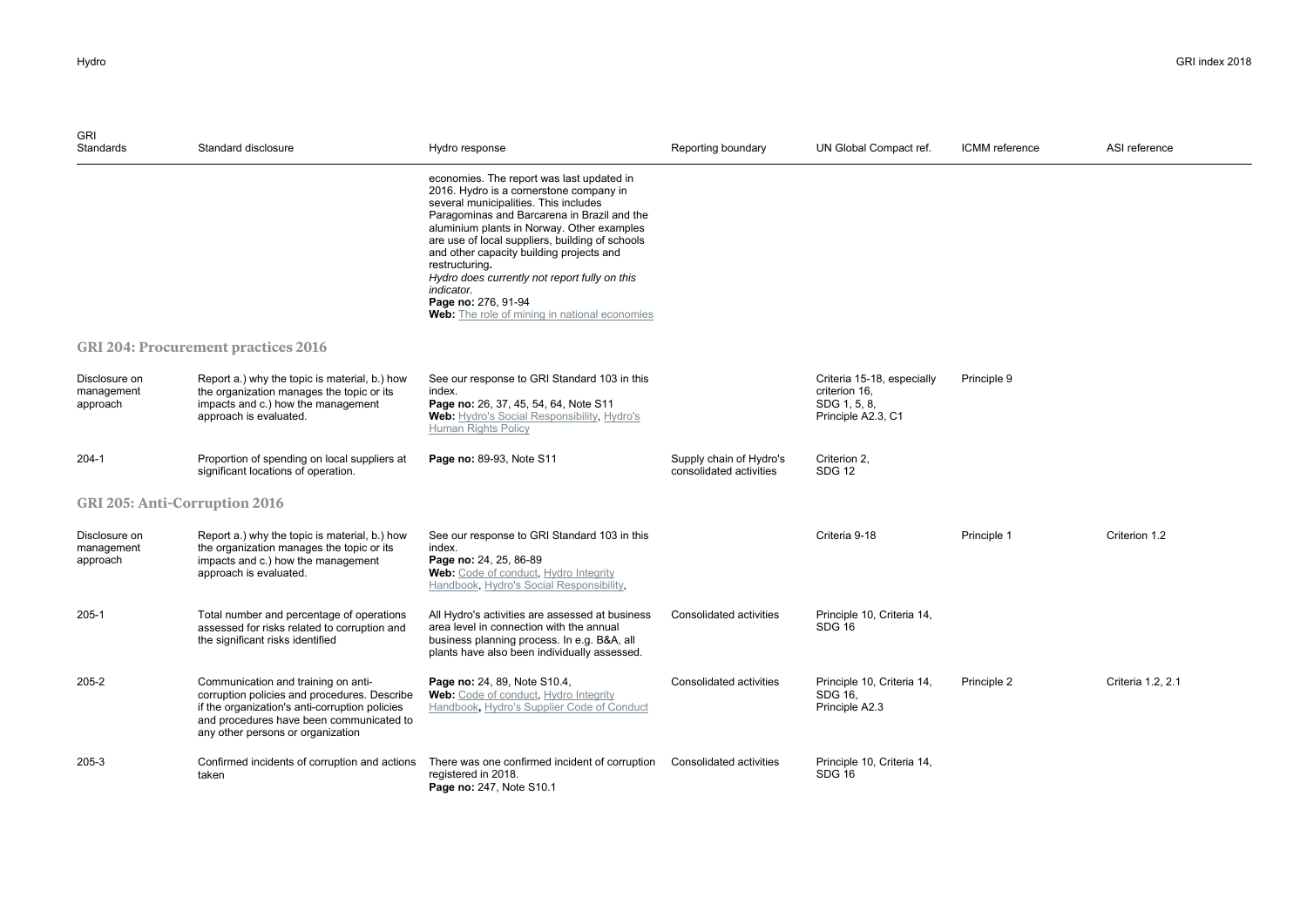| <b>GRI</b><br><b>Standards</b>             | Standard disclosure                                                                                                                                        | Hydro response                                                                                                                                                                                                                                                                                              | Reporting boundary        | UN Global Compact ref. | ICMM reference | ASI reference |  |  |
|--------------------------------------------|------------------------------------------------------------------------------------------------------------------------------------------------------------|-------------------------------------------------------------------------------------------------------------------------------------------------------------------------------------------------------------------------------------------------------------------------------------------------------------|---------------------------|------------------------|----------------|---------------|--|--|
|                                            | <b>GRI 206: Anti-competitive behavior 2016</b>                                                                                                             |                                                                                                                                                                                                                                                                                                             |                           |                        |                |               |  |  |
| Disclosure on<br>management<br>approach    | Report a.) why the topic is material, b.) how<br>the organization manages the topic or its<br>impacts and c.) how the management<br>approach is evaluated. | See our response to GRI Standard 103 in this<br>index.<br>Page no: 87, 120<br><b>Web:</b> Code of conduct                                                                                                                                                                                                   |                           |                        | Principle 2    | Criterion 1.1 |  |  |
| $206-1$                                    | Total number of legal actions for anti-<br>competitive behaviour, anti-trust, and<br>monopoly practices and their outcomes                                 | No significant incidents registered in 2018.<br>Page no: 247, Note S10, 24                                                                                                                                                                                                                                  | Consolidated activities   | <b>SDG 16</b>          |                |               |  |  |
| <b>G4 EU: Availability and Reliability</b> |                                                                                                                                                            |                                                                                                                                                                                                                                                                                                             |                           |                        |                |               |  |  |
| Disclosure on<br>management<br>approach    | <b>Electric Utilities Sector specific aspect:</b><br>Management approach to ensure short and<br>long-term electricity availability and reliability.        | The technical availability of Hydro's power<br>stations is measured as a separate key<br>performance indicator (KPI) on a monthly basis.<br>Reliability of the operations is ensured through<br>comprehensive, preventive maintenance<br>programs supported by relevant maintenance<br>KPIs.<br>Page no: 63 | Hydro's energy operations |                        |                |               |  |  |
| G4-EU10                                    | Planned capacity against projected electricity<br>demand over the long term, broken down by<br>energy source and regulatory regime.                        | Our production of hydro power has a normal<br>capacity of 10TWh, and the actual production<br>and the forecasted production is followed-up on<br>a weekly basis.<br>Page no: 63- 67                                                                                                                         | Hydro's energy operations | SDG <sub>7</sub>       |                |               |  |  |

### GRI 300: Environmental

| GRI<br>Standards                     | Standard disclosure                                                                                                                                        | Hydro response                                                                                                | Reporting boundary                    | UN Global Compact ref.                     | ICMM reference | ASI reference     |
|--------------------------------------|------------------------------------------------------------------------------------------------------------------------------------------------------------|---------------------------------------------------------------------------------------------------------------|---------------------------------------|--------------------------------------------|----------------|-------------------|
| GRI 301: Materials 2016              |                                                                                                                                                            |                                                                                                               |                                       |                                            |                |                   |
| Disclosure on<br>management approach | Report a.) why the topic is material, b.) how<br>the organization manages the topic or its<br>impacts and c.) how the management<br>approach is evaluated. | See our response to GRI Standard 103 in this<br>index.<br>Page no: 26, 82, 83-84, 86<br><b>Web: Recycling</b> |                                       | Criteria 9-11, 15-18                       | Principle 6    | Criterion 4.3-4.6 |
| 301-1a                               | Materials used by weight and volume                                                                                                                        | Page no: Note E4.1                                                                                            | Consolidated activities               | Principles 7-8, Criterion 11,<br>SDG 8, 12 |                |                   |
| $301 - 2$                            | Percentage of materials used that are<br>recycled input materials. Includes both post-                                                                     | Page no: 231, Note E4.3                                                                                       | Hydro excluding Extruded<br>Solutions | Criteria 11.<br>SDG 8, 12                  |                | Criterion 4.3-4.6 |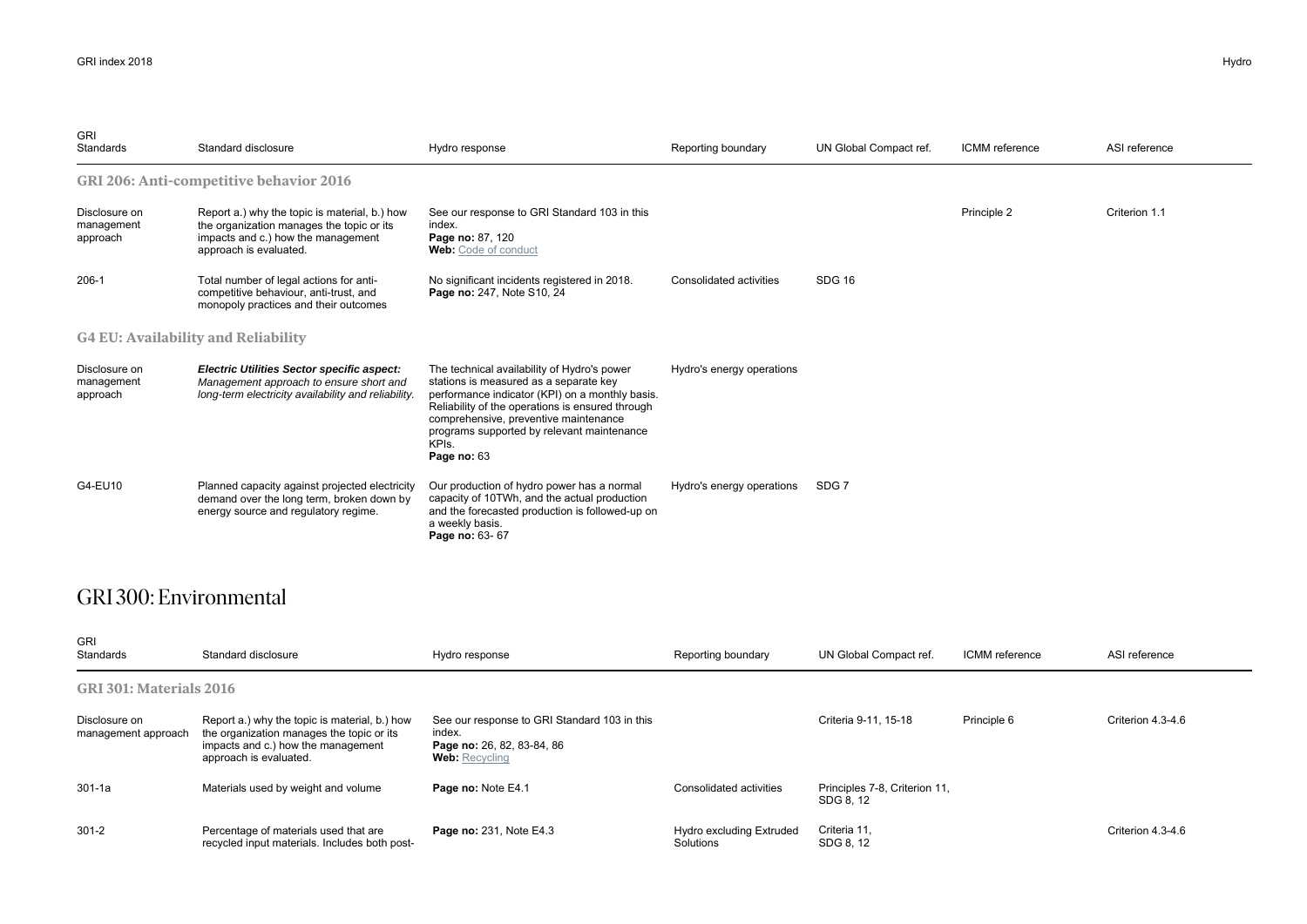| <b>GRI</b><br>Standards                  | Standard disclosure                                                                                                                                                                                                                                                                                                                                                                                                                                                                                                                                                                        | Hydro response                                                                                                                                                                                                                                                                                                                                                                                                     | Reporting boundary      | UN Global Compact ref.                               | ICMM reference | ASI reference     |
|------------------------------------------|--------------------------------------------------------------------------------------------------------------------------------------------------------------------------------------------------------------------------------------------------------------------------------------------------------------------------------------------------------------------------------------------------------------------------------------------------------------------------------------------------------------------------------------------------------------------------------------------|--------------------------------------------------------------------------------------------------------------------------------------------------------------------------------------------------------------------------------------------------------------------------------------------------------------------------------------------------------------------------------------------------------------------|-------------------------|------------------------------------------------------|----------------|-------------------|
|                                          | consumer recycled material and waste from<br>industrial sources (e.g. new scrap from<br>fabricators and old scrap from end-of-life<br>equipment), but excludes internal recycling<br>within the facility (home scrap).                                                                                                                                                                                                                                                                                                                                                                     |                                                                                                                                                                                                                                                                                                                                                                                                                    |                         |                                                      |                |                   |
| $301 - 3$                                | Percentage of products sold and their<br>packaging materials that are reclaimed by<br>category                                                                                                                                                                                                                                                                                                                                                                                                                                                                                             | This indicator is material to the business area<br>Extruded Solutions. We do currently not report<br>externally on this indicator.                                                                                                                                                                                                                                                                                 |                         |                                                      |                |                   |
| <b>GRI 302: Energy 2016</b>              |                                                                                                                                                                                                                                                                                                                                                                                                                                                                                                                                                                                            |                                                                                                                                                                                                                                                                                                                                                                                                                    |                         |                                                      |                |                   |
| Disclosure on<br>management approach     | Report a.) why the topic is material, b.) how<br>the organization manages the topic or its<br>impacts and c.) how the management<br>approach is evaluated.                                                                                                                                                                                                                                                                                                                                                                                                                                 | See our response to GRI Standard 103 in this<br>index.<br>Page no: 26, 58, 63-64, 78-82<br><b>Web: Recycling, Energy</b>                                                                                                                                                                                                                                                                                           |                         | Criteria 9-11, 15-18                                 | Principle 6    |                   |
| $302 - 1$                                | Energy consumption within the organization                                                                                                                                                                                                                                                                                                                                                                                                                                                                                                                                                 | Page no: 80 change, 231, Note E3.1                                                                                                                                                                                                                                                                                                                                                                                 | Consolidated activities | Principles 7-8, Criteria 11,<br>SDG 7, 8, 12, 13     |                | Criterion 5.1     |
| $302 - 2$                                | Energy consumption outside of the<br>organization                                                                                                                                                                                                                                                                                                                                                                                                                                                                                                                                          | Not material<br>As an integrated aluminium company the large<br>majority of Hydro's total energy consumption<br>takes place inside the company.                                                                                                                                                                                                                                                                    |                         |                                                      |                |                   |
| $302 - 3$                                | Energy intensity                                                                                                                                                                                                                                                                                                                                                                                                                                                                                                                                                                           | Page no: 45, 81, 231, Note E3.2                                                                                                                                                                                                                                                                                                                                                                                    | Consolidated activities | Principles 8,<br>SDG 7, 8, 12, 13                    |                | Criterion 5.1     |
| 302-4                                    | Reduction of energy consumption                                                                                                                                                                                                                                                                                                                                                                                                                                                                                                                                                            | Page no: 81, 99-101, 231, Note E3.1                                                                                                                                                                                                                                                                                                                                                                                | Consolidated activities | Principles 8-9,<br>Criterion 11,<br>SDG 7, 8, 12, 13 |                | Criteria 5.2, 5.4 |
| $302 - 5$                                | Reductions in energy requirements of<br>products and services                                                                                                                                                                                                                                                                                                                                                                                                                                                                                                                              | Page no: 81, 100-101, 231<br><b>Web:</b> Environment                                                                                                                                                                                                                                                                                                                                                               | Hydro's value chain     | Principles 8-9,<br>Criterion 11,<br>SDG 8,12, 13     |                | Criteria 5.2, 5.4 |
| <b>GRI 303: Water and Effluents 2018</b> |                                                                                                                                                                                                                                                                                                                                                                                                                                                                                                                                                                                            |                                                                                                                                                                                                                                                                                                                                                                                                                    |                         |                                                      |                |                   |
| Disclosure on<br>management approach     | Report a.) why the topic is material, b.) how<br>the organization manages the topic or its<br>impacts and c.) how the management<br>approach is evaluated.<br>Electric Utilities sector supplement: At the<br>watershed or hydrological basin level, include<br>collaborative approaches to managing<br>watersheds and reservoirs for multiple uses<br>(e.g., irrigation, drinking water, ecosystem<br>conservation, etc.). Also report long-term<br>planning for securing water resources, for<br>meeting the needs of both the utility and other requirements regarding biodiversity and | See our response to GRI Standard 103 in this<br>index.<br>Water is a key resource utilized across the<br>entire value chain at Hydro and monitored at all<br>Hydro operations.<br>The hydro power production in Norway is<br>operating within a strict concession regime<br>controlled by the Norwegian authorities. The<br>concessions are regulating water regulation<br>levels, requirements for flow-rates and |                         | Criteria 9-11, 15-18                                 | Principle 6    | Criteria 7.1, 7.2 |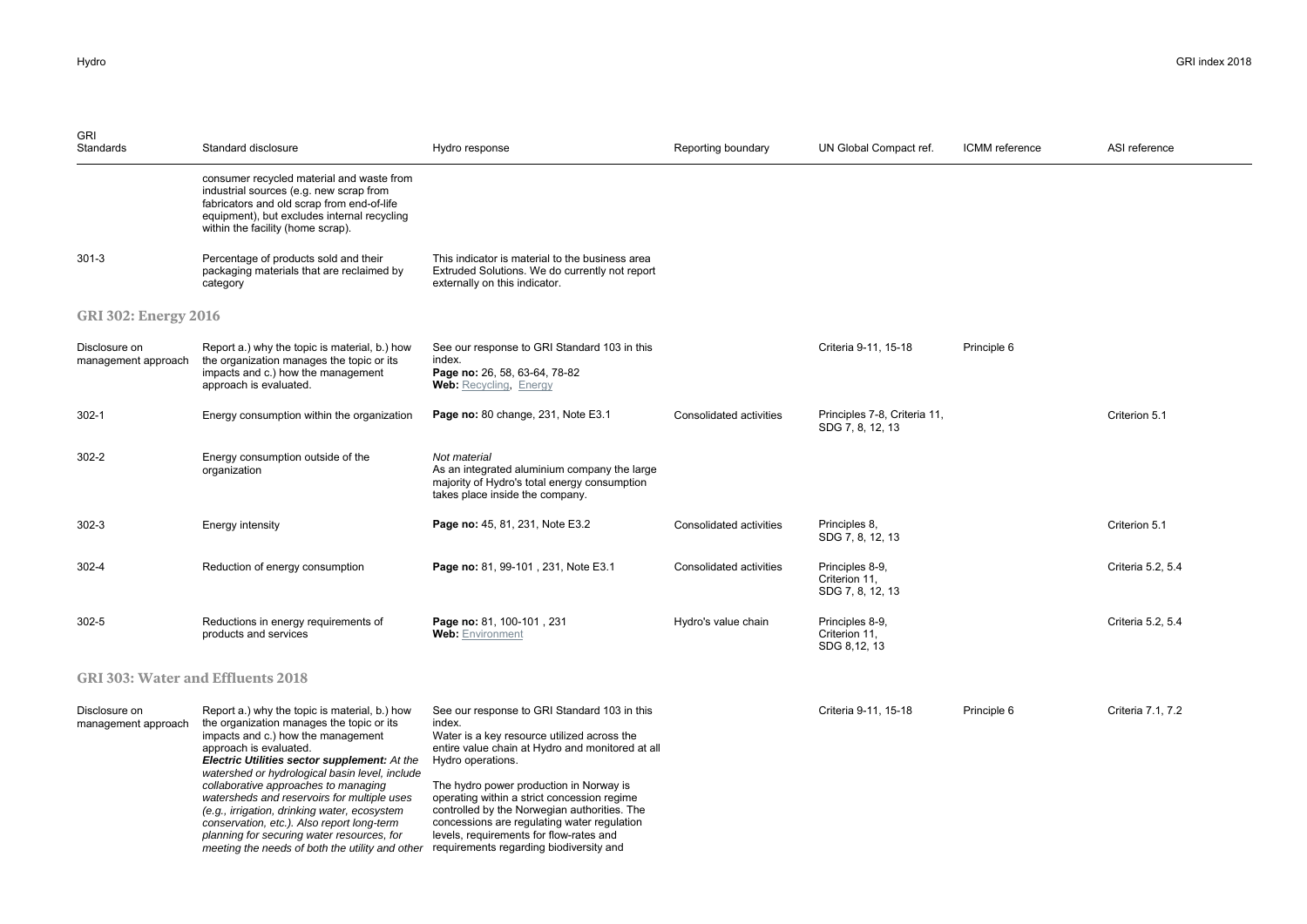| <b>GRI</b><br>Standards         | Standard disclosure                                                                                                                                                                                                                                                                                                                             | Hydro response                                                                                                                                                                                                                                                                                                                                      | Reporting boundary                                    | UN Global Compact ref.                            | ICMM reference | ASI reference               |
|---------------------------------|-------------------------------------------------------------------------------------------------------------------------------------------------------------------------------------------------------------------------------------------------------------------------------------------------------------------------------------------------|-----------------------------------------------------------------------------------------------------------------------------------------------------------------------------------------------------------------------------------------------------------------------------------------------------------------------------------------------------|-------------------------------------------------------|---------------------------------------------------|----------------|-----------------------------|
|                                 | stakeholders (e.g. local communities). This<br>includes describing the criteria for managing<br>maximum/minimum flow of surface water and<br>volume of ground water and how these are<br>determined and maintained.                                                                                                                             | environment.<br>Page no: 26, 64, 67, 68, 83-86                                                                                                                                                                                                                                                                                                      |                                                       |                                                   |                |                             |
| $303-1$                         | Report interactions with water as a shared<br>resource, including how and where water is<br>withdrawn, consumed and discharged, and<br>the water-related impacts linked to the<br>organization's activities                                                                                                                                     | Page no: 71, 83                                                                                                                                                                                                                                                                                                                                     | Consolidated activities                               | Principles 7-8, Criterion 11,<br>SDG <sub>6</sub> |                | Criterion 7.1               |
| $303 - 2$                       | Report management of water discharge-<br>related impacts                                                                                                                                                                                                                                                                                        | Page no: 26, 71                                                                                                                                                                                                                                                                                                                                     | Consolidated activities                               | Principle 8,<br>SDG 6                             |                | Criterion 7.1               |
| $303 - 3$                       | Water withdrawal                                                                                                                                                                                                                                                                                                                                | Page no: Note E4.2                                                                                                                                                                                                                                                                                                                                  | Consolidated activities                               | Principle 8,<br>Criterion 11,<br>SDG 6, 8, 12     |                | Criterion 7.1               |
| 303-4                           | Water discharge                                                                                                                                                                                                                                                                                                                                 | Page no: Note E4.2                                                                                                                                                                                                                                                                                                                                  | Consolidated activities                               | Principle 8,<br>Criterion 11,<br>SDG 6, 8, 12     |                | Criterion 7.1               |
| $303 - 5$                       | Water consumption                                                                                                                                                                                                                                                                                                                               | Page no: we do not yet report fully on this<br>indicator.                                                                                                                                                                                                                                                                                           |                                                       |                                                   |                |                             |
| GRI 304: Biodiversity 2016      |                                                                                                                                                                                                                                                                                                                                                 |                                                                                                                                                                                                                                                                                                                                                     |                                                       |                                                   |                |                             |
| Disclosure on mgmt.<br>approach | Report a.) why the topic is material, b.) how<br>the organization manages the topic or its<br>impacts and c.) how the management<br>approach is evaluated.<br>Mining and Metals specific disclosure:<br>Disclosures on the approach to biodiversity<br>management should include consideration of<br>ecosystems services and associated values. | See our response to GRI Standard 103 in this<br>index.<br>Page no: 26, 37, 64, 84, 82<br>Web: Guidance note on biodiversity                                                                                                                                                                                                                         |                                                       | Criteria 9-11, 15-18                              | Principles 6-7 | Criteria 2.5, 6.3, 8.1, 8.2 |
| $304 - 1$                       | Operational sites owned, leased, managed in,<br>or adjacent to, protected areas and areas of<br>high biodiversity value outside protected<br>areas                                                                                                                                                                                              | In addition to Hydro's hydropower production in Ownership equity in Norway Principle 8.<br>Norway, the minority-owned bauxite mine MRN and Brazil<br>is situated within the borders of the national<br>forest of Saracá-Taquera in Brazil. The<br>Paragominas mine in Brazil also operates in an<br>area of high biodiversity value.<br>Page no: 82 |                                                       | SDG 6, 14, 15                                     | Principle 2    |                             |
| $304 - 2$                       | Description of significant impacts of activities,<br>products, and services on biodiversity<br>protected areas and areas of high biodiversity<br>value outside protected areas.<br><b>Mining and Metals Sector Supplement:</b><br>Include impacts identified as a consequence                                                                   | Page no: 83-84, Note E6.2-E6.3<br>Web: Guidance note on biodiversity<br>Page no: 101, Note S10.3                                                                                                                                                                                                                                                    | Ownership equity in Norway Principle 8,<br>and Brazil | SDG 6, 14, 15                                     |                | Criterion 2.5               |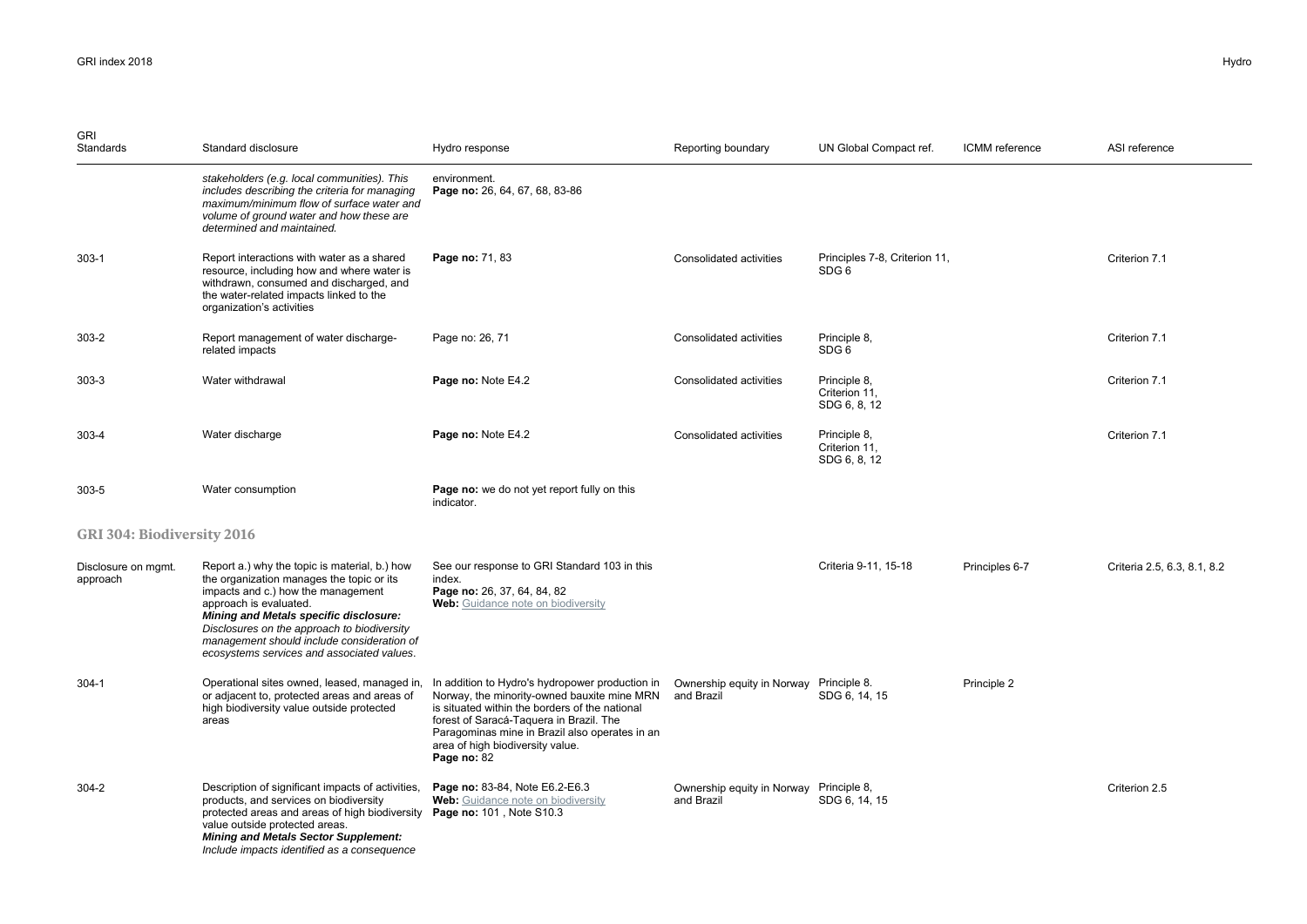| <b>GRI</b><br>Standards              | Standard disclosure                                                                                                                                                                                                                                                                                                                                                                                                                                                                         | Hydro response                                                                                                                                                                                                                                                                                                                                                                                                                                                                                                                                                      | Reporting boundary             | UN Global Compact ref.                                | ICMM reference | ASI reference         |
|--------------------------------------|---------------------------------------------------------------------------------------------------------------------------------------------------------------------------------------------------------------------------------------------------------------------------------------------------------------------------------------------------------------------------------------------------------------------------------------------------------------------------------------------|---------------------------------------------------------------------------------------------------------------------------------------------------------------------------------------------------------------------------------------------------------------------------------------------------------------------------------------------------------------------------------------------------------------------------------------------------------------------------------------------------------------------------------------------------------------------|--------------------------------|-------------------------------------------------------|----------------|-----------------------|
|                                      | of any resettlement and closure activities<br>reported under indicators MM9 and MM10.                                                                                                                                                                                                                                                                                                                                                                                                       |                                                                                                                                                                                                                                                                                                                                                                                                                                                                                                                                                                     |                                |                                                       |                |                       |
| $304 - 3$                            | Habitats protected or restored.<br><b>Mining and Metals Sector Supplement:</b><br>Report whether and how biodiversity offsets<br>have been used as part of the overall policy<br>and approach to habitat protection and<br>restoration.                                                                                                                                                                                                                                                     | Hydro is adhering to international standards<br>such as IFC and is a member of ICMM. Offsets<br>are part of the mitigation hierarchy if projects or<br>activities are taking place in sensitive/critical<br>areas. Hydro does currently not use biodiversity<br>offsets.<br>Page no: 84-83, Note E6.2<br>Web: Guidance note on biodiversity                                                                                                                                                                                                                         | Consolidated activities        | Principle 8,<br>Criteria 11,<br>SDG 6, 14, 15         | Principle 7    |                       |
| 304-4                                | Total number of IUCN Red List species and<br>national conservation list species with<br>habitats in areas affected by operations, by<br>level of extinction risk                                                                                                                                                                                                                                                                                                                            | Page no: 231, Note E6.3                                                                                                                                                                                                                                                                                                                                                                                                                                                                                                                                             | Consolidated activities        | Principle 8.<br>SDG 14, 15                            |                |                       |
| G4-MM1                               | Amount of land (owned or leased, and<br>managed for production activities or<br>extractive use) disturbed or rehabilitated                                                                                                                                                                                                                                                                                                                                                                  | Page no: 26, 37, 84-83, Note E6.2                                                                                                                                                                                                                                                                                                                                                                                                                                                                                                                                   | Consolidated activities        | Principle 8.<br>SDG 3, 6, 12, 14, 15                  | Principle 2,6  |                       |
| G4-MM2                               | The number and percentage of total sites<br>identified as requiring biodiversity<br>management plans according to stated<br>criteria, and the number (percentage) of those<br>sites with plans in place                                                                                                                                                                                                                                                                                     | In a biodiversity risk assessment performed in<br>2013, we identified that Paragominas in Brazil<br>and the hydropower operations inside national<br>parks in Norway need biodiversity action plans.<br>Energy's biodiversity plan is an integral part of<br>its environmental management program and<br>permits required by the relevant authority.<br>Paragominas' biodiversity program includes the<br>partnership with the Biodiversity Research<br>Consortium Brazil-Norway (BRC).<br>Page no: 64, 84-83                                                       | <b>Consolidated activities</b> | Principles 7-8,<br>SDG 6, 14, 15                      | Principle 2    | Criteria 8.1, 8.2     |
| GRI 305: Emissions 2016              |                                                                                                                                                                                                                                                                                                                                                                                                                                                                                             |                                                                                                                                                                                                                                                                                                                                                                                                                                                                                                                                                                     |                                |                                                       |                |                       |
| Disclosure on<br>management approach | Report a.) why the topic is material, b.) how<br>the organization manages the topic or its<br>impacts and c.) how the management<br>approach is evaluated.<br><b>Mining and Metals Sector Supplement:</b><br>DMA should include discussion of the<br>management of fugitive emissions such as<br>dust from mining and processing activities or<br>noise and seismic impacts from explosives<br>use through, for example, monitoring<br>activities and compliance with regulatory<br>limits. | See our response to GRI Standard 103 in this<br>index.<br>In addition to monitoring of stack emissions and<br>fugitive emissions the plants are either doing<br>ambient air quality campaigns or operating<br>specific ambient air quality stations. Fugitive<br>emissions from mining operations are managed<br>by applying appropriate techniques on roads or<br>tailings (such as wetting). Offsets are not used<br>as a mean to compensate for impacts since we<br>are normally operating within the permit limits.<br>Page no: 26, 37, 50, 67, 67, 79, 81, 120 |                                | Criteria 9-11, 15-18                                  | Principle 6    | Criteria 5.2-5.4, 6.1 |
| $305 - 1$                            | Direct Greenhouse Gas (GHG) emissions<br>(scope 1)                                                                                                                                                                                                                                                                                                                                                                                                                                          | Page no: 231, Note E1                                                                                                                                                                                                                                                                                                                                                                                                                                                                                                                                               | Ownership equity               | Principles 7-8, Criteria 11,<br>SDG 3, 12, 13, 14, 15 |                | Criterion 5.1         |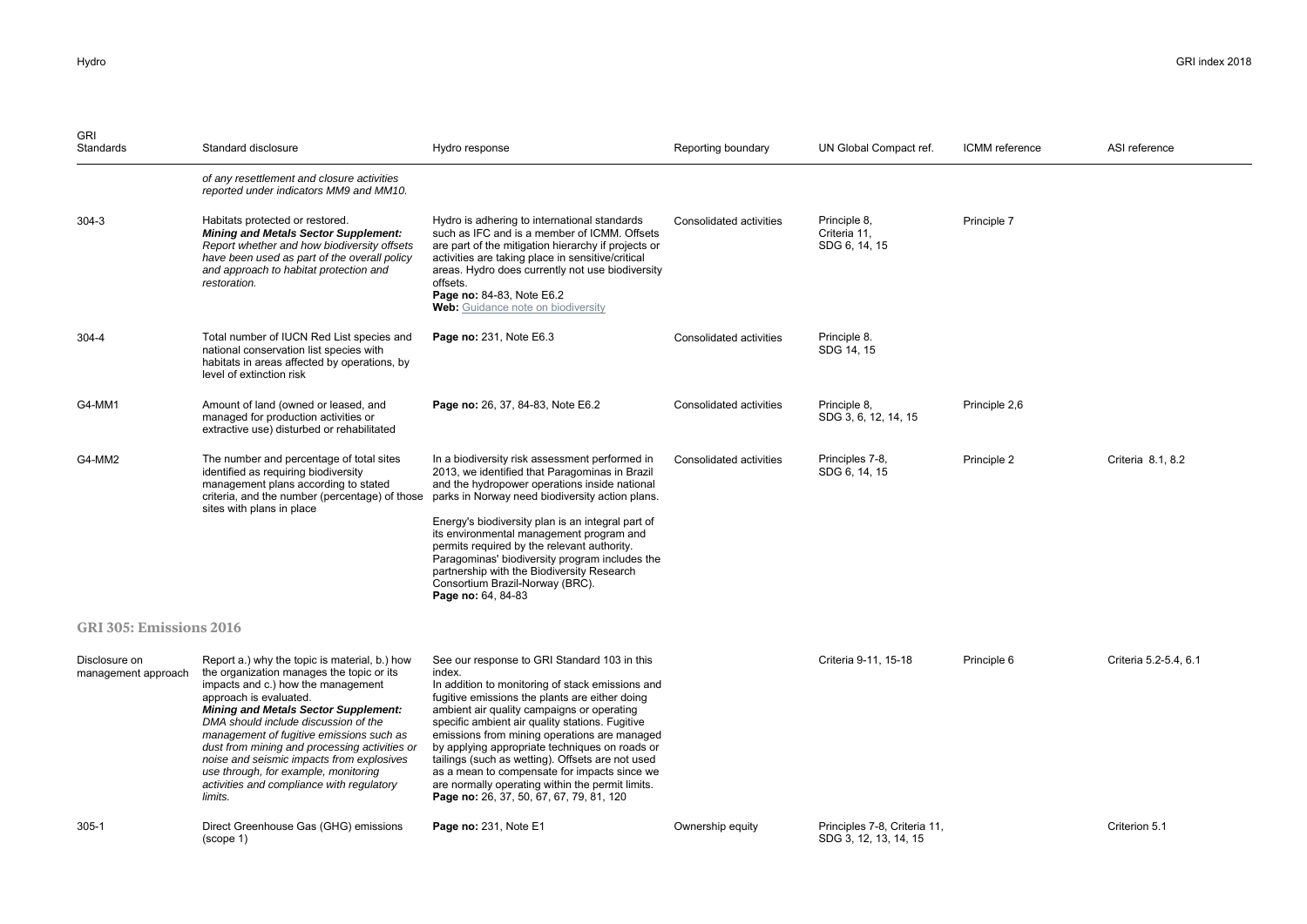| <b>GRI</b><br>Standards              | Standard disclosure                                                                                                                                                                                                                                                                                                                                                                                                                                                                                                                                                                                                                                                                                                                                     | Hydro response                                                                         | Reporting boundary      | UN Global Compact ref.                                | ICMM reference | ASI reference                             |
|--------------------------------------|---------------------------------------------------------------------------------------------------------------------------------------------------------------------------------------------------------------------------------------------------------------------------------------------------------------------------------------------------------------------------------------------------------------------------------------------------------------------------------------------------------------------------------------------------------------------------------------------------------------------------------------------------------------------------------------------------------------------------------------------------------|----------------------------------------------------------------------------------------|-------------------------|-------------------------------------------------------|----------------|-------------------------------------------|
| 305-2                                | Energy indirect Greenhouse Gas (GHG)<br>emissions (scope 2)                                                                                                                                                                                                                                                                                                                                                                                                                                                                                                                                                                                                                                                                                             | Page no: 231, Note E1                                                                  | Ownership equity        | Principles 7-8, Criteria 11,<br>SDG 3, 12, 13, 14, 15 |                | Criterion 5.1                             |
| $305 - 3$                            | Other indirect Greenhouse Gas (GHG)<br>emissions (scope 3)                                                                                                                                                                                                                                                                                                                                                                                                                                                                                                                                                                                                                                                                                              | Hydro does currently not report fully on this<br>indicator<br>Page no: 80, 82, note E1 | Value chain             | Principles 7-8, Criterion 2,<br>SDG 3, 12, 13, 14, 15 |                | Criterion 5.1                             |
| 305-4                                | Greenhouse Gas (GHG) emissions intensity                                                                                                                                                                                                                                                                                                                                                                                                                                                                                                                                                                                                                                                                                                                | Page no: 81, 231, Note E1.6-E1.7                                                       | Consolidated activities | Principle 8<br>SDG 13, 14, 15                         |                | Criteria 5.1, 5.3                         |
| 305-5                                | Reduction of Greenhouse Gas (GHG)<br>emissions                                                                                                                                                                                                                                                                                                                                                                                                                                                                                                                                                                                                                                                                                                          | Page no: 26, 80, 94, 97-98, Note E1                                                    | Consolidated activities | Principles 8-9, Criteria 11,<br>SDG 13, 14, 15        |                | Criteria 5.2, 5.3                         |
| 305-6                                | Emissions of Ozone Depleting Substances<br>(ODS)                                                                                                                                                                                                                                                                                                                                                                                                                                                                                                                                                                                                                                                                                                        | Page no: Note E2.1                                                                     | Consolidated activities | Principles 7-8, Criteria 11,<br>SDG 3, 12             |                | Criterion 6.1                             |
| 305-7                                | NOx, SOx and other significant air emissions.<br>Include emissions from both major mobile<br>sources and on-site stationary sources.                                                                                                                                                                                                                                                                                                                                                                                                                                                                                                                                                                                                                    | Page no: Note E2.1                                                                     | Consolidated activities | Principles 7-8, Criteria 11,<br>SDG 3, 12, 14, 15     |                | Criterion 6.1                             |
| GRI 306: Effluents and waste 2016    |                                                                                                                                                                                                                                                                                                                                                                                                                                                                                                                                                                                                                                                                                                                                                         |                                                                                        |                         |                                                       |                |                                           |
| Disclosure on<br>management approach | Report a.) why the topic is material, b.) how<br>the organization manages the topic or its<br>impacts and c.) how the management<br>approach is evaluated.<br>Mining and metals specific disclosure:<br>DMA should include discussion of:<br>* Processes to assess and manage risks<br>associated with overburden, waste rock,<br>tailings, sludges and other residues (for<br>example, structural stability of storage<br>facilities, metal leaching potential, and<br>hazardous properties).<br>* Types of tailings facilities that it owns or<br>operates including riverine, lake and<br>submarine tailings disposal, and the use of<br>lined vs. unlined pits.<br>* Approaches taken to minimize waste and its<br>potential environmental impacts. | See our response to GRI Standard 103 in this<br>index.<br>Page no: 26, 45, 84, 84-86   |                         | Criteria 9-11, 15-18                                  | Principle 6    | Principle 6.<br>Criteria 6.2-6.3, 6.6-6.7 |
| 306-1                                | Total water discharge by quality and<br>destination                                                                                                                                                                                                                                                                                                                                                                                                                                                                                                                                                                                                                                                                                                     | Page no: 231, Note E4.2                                                                | Consolidated activities | Principle 8,<br>SDG 3, 6, 12, 14                      |                |                                           |
| 306-2                                | Total weight of waste by type and disposal<br>method. Large-volume mining and mineral<br>processing waste should be reported under<br>MM3.                                                                                                                                                                                                                                                                                                                                                                                                                                                                                                                                                                                                              | Page no: 231, Note E5                                                                  | Consolidated activities | Principle 8.<br>SDG 3, 6, 12                          |                | Criteria 6.5, 6.8                         |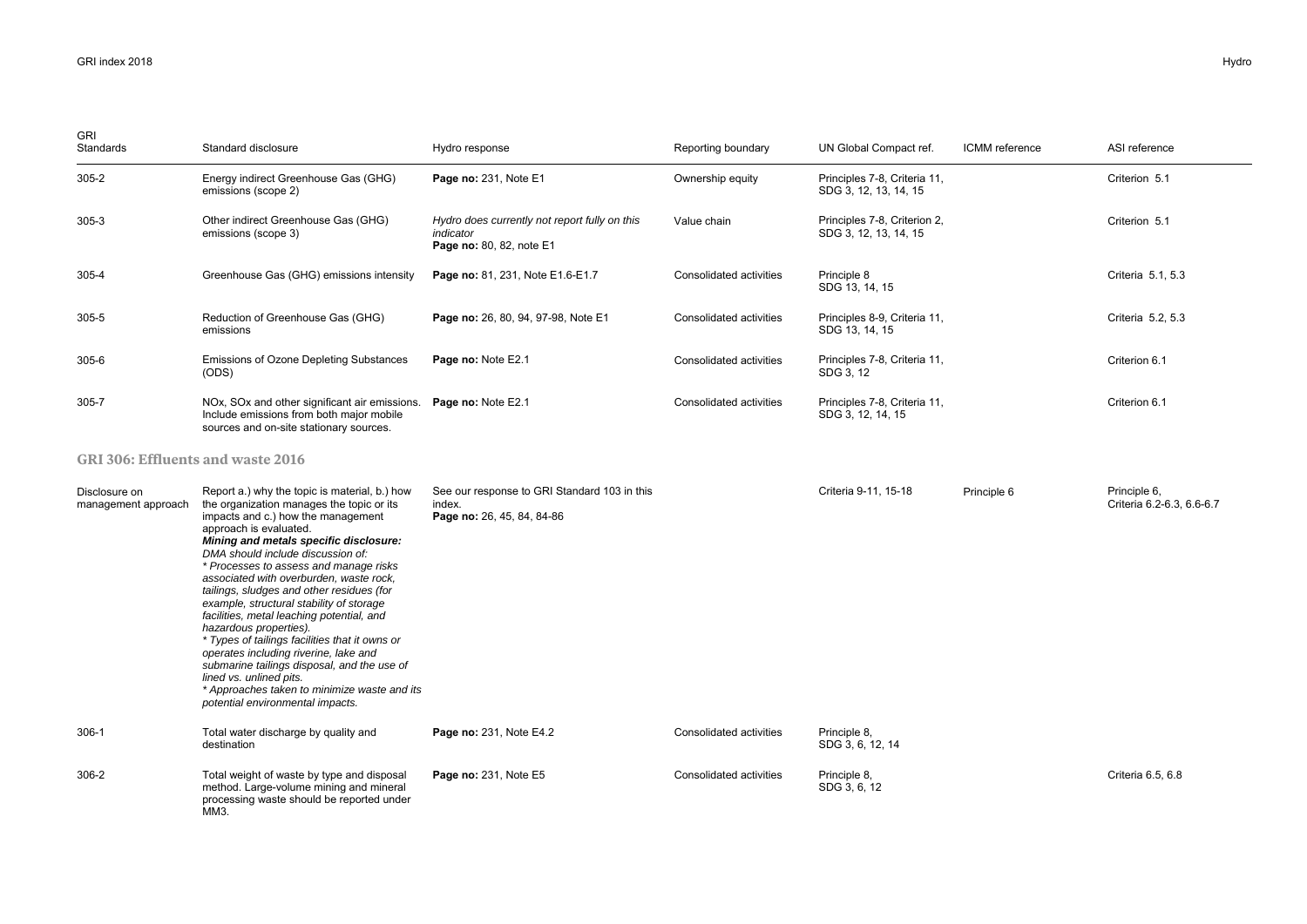| <b>GRI</b><br>Standards              | Standard disclosure                                                                                                                                                               | Hydro response                                                                                                                                                                                                                                    | Reporting boundary                                                                                                              | UN Global Compact ref.                           | <b>ICMM</b> reference | ASI reference     |  |
|--------------------------------------|-----------------------------------------------------------------------------------------------------------------------------------------------------------------------------------|---------------------------------------------------------------------------------------------------------------------------------------------------------------------------------------------------------------------------------------------------|---------------------------------------------------------------------------------------------------------------------------------|--------------------------------------------------|-----------------------|-------------------|--|
| $306-3$                              | Total number and volume of significant spills.<br>Include spillage of tailings, slimes, or other<br>significant process materials.                                                | Page no: 231, Note E2.2                                                                                                                                                                                                                           | Consolidated activities                                                                                                         | Principle 8,<br>SDG 3, 6, 12, 14, 15             |                       | Criteria 6.2- 6.4 |  |
| 306-4                                | Weight of transported, imported, exported or<br>treated wastes deemed hazardous under the<br>terms of the Basel Convention                                                        | Hydro does currently not report fully on this<br>indicator.<br>Page no: Note E5.2                                                                                                                                                                 | Consolidated activities                                                                                                         | Principle 8,<br>SDG 3, 12                        |                       | Criterion 6.5     |  |
| 306-5                                | Identity, size, protected status, and<br>biodiversity value of water bodies and related<br>habitats significantly affected by the<br>organizations discharges of water and runoff | Our hydropower plants in Norway have a<br>biodiversity/ecosystem impact on their relevant<br>water bodies. Strategies are in place to address<br>this.<br>Hydro does currently not report fully on this<br>indicator.<br>Page no: 64, 84-83, E4.2 | Hydro's hydropower<br>operations in Norway                                                                                      | Principle 8,<br>SDG 6, 14, 15                    |                       |                   |  |
| G4-MM3                               | Total amounts of overburden, rock, tailings,<br>and sludges and their associated risks                                                                                            | Page no: 84, Note E5.1 and E6.1                                                                                                                                                                                                                   | For Hydro's consolidated<br>activities, this indicator is<br>applicable only for<br>Paragominas and Alunorte,<br>both in Brazil | Principle 8,<br>SDG 3, 6, 12                     |                       |                   |  |
| <b>GRI 307: Compliance 2016</b>      |                                                                                                                                                                                   |                                                                                                                                                                                                                                                   |                                                                                                                                 |                                                  |                       |                   |  |
| Disclosure on<br>management approach | Report a.) why the topic is material, b.) how<br>the organization manages the topic or its<br>impacts and c.) how the management<br>approach is evaluated.                        | See our response to GRI Standard 103 in this<br>index.<br>Page no: 120, 67                                                                                                                                                                        |                                                                                                                                 | Criterion 9-11                                   | Principle 6           | Criteria 1.1, 3.3 |  |
| $307-1$                              | Monetary value of significant fines and total<br>number of non-monetary sanctions for non-<br>compliance with environmental laws and/or<br>regulations                            | Page no: Note S10.1                                                                                                                                                                                                                               | Consolidated activities                                                                                                         | Principle 8,<br><b>SDG 16</b>                    |                       | Criterion 3.3     |  |
|                                      | <b>GRI 308: Supplier Environmental Assessment 2016</b>                                                                                                                            |                                                                                                                                                                                                                                                   |                                                                                                                                 |                                                  |                       |                   |  |
| Disclosure on<br>management approach | Report a.) why the topic is material, b.) how<br>the organization manages the topic or its<br>impacts and c.) how the management<br>approach is evaluated.                        | See our response to GRI Standard 103 in this<br>index.<br>Page no: 67-68, 89<br>Web: Hydro's Social Responsibility, Corporate<br>Social Responsibility in the supply chain                                                                        |                                                                                                                                 | Criteria 2, 9-11, 15-18,<br>Principle A2.4       | Principle 6           | Criterion 2.4     |  |
| 308-1                                | Percentage of new suppliers that were<br>screened using environmental criteria                                                                                                    | Hydro does currently not report fully on this<br>indicator.<br>Page no: 89, Note S10.5                                                                                                                                                            | Supply chain                                                                                                                    | Principle 8, Criterion 2,<br>Principle A2.1      |                       |                   |  |
| 308-2                                | Significant actual and potential negative<br>environmental impacts in the supply chain<br>and actions taken                                                                       | The most significant actual negative impacts in<br>our supply chain are associated with the<br>extraction of the raw materials, especially coal.<br>Furthermore, we consider the most significant                                                 | Supply chain                                                                                                                    | Principle 8, Criterion 2,<br>Principles A2.5, C3 |                       |                   |  |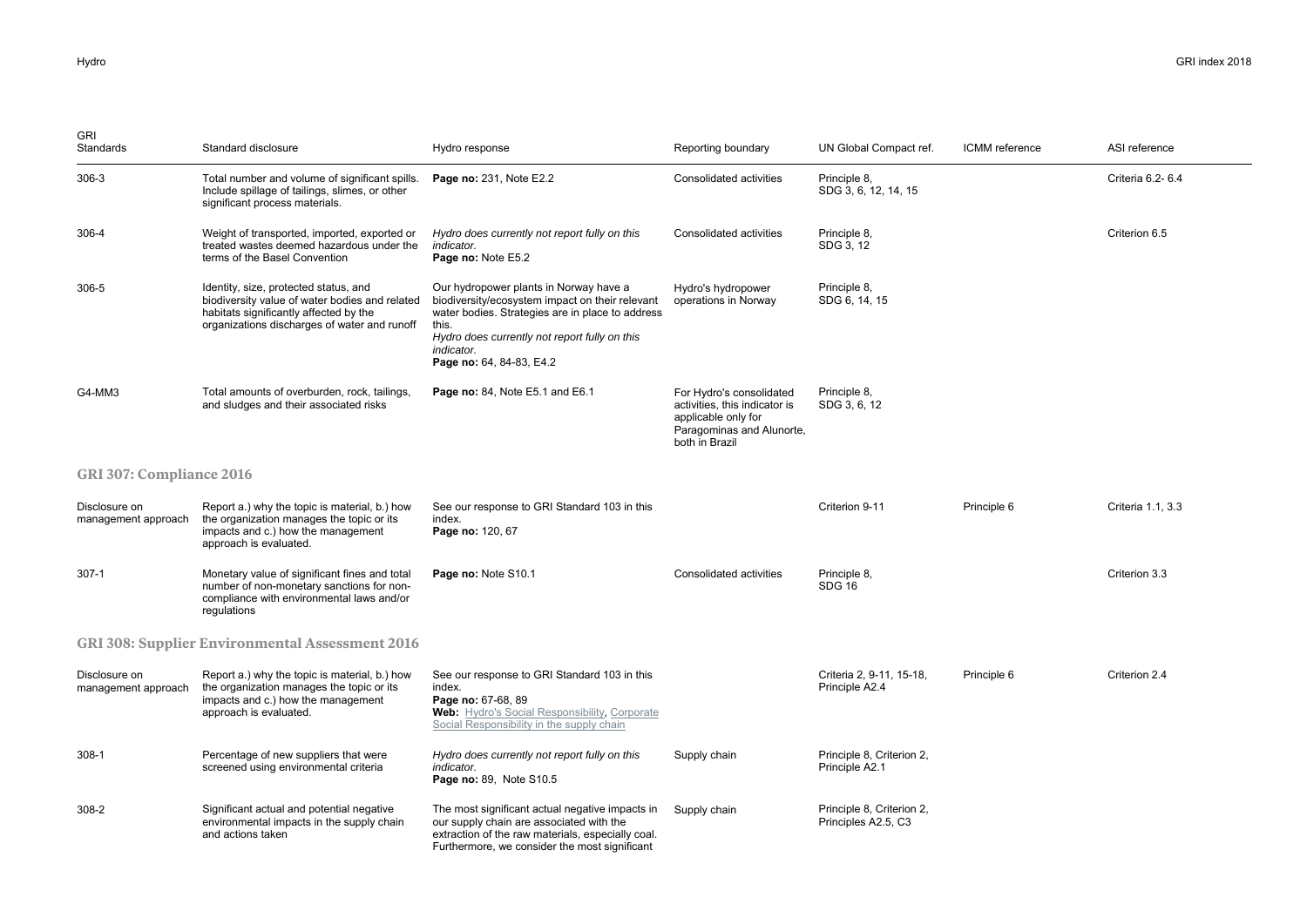| GRI<br>Standards | Standard disclosure | Hydro response                                                                                                                                                                                                                                                                                                                                                                                                                                                                                                                                                                                                                                                                                               | Reporting boundary | UN Global Compact ref. | ICMM reference | ASI reference |
|------------------|---------------------|--------------------------------------------------------------------------------------------------------------------------------------------------------------------------------------------------------------------------------------------------------------------------------------------------------------------------------------------------------------------------------------------------------------------------------------------------------------------------------------------------------------------------------------------------------------------------------------------------------------------------------------------------------------------------------------------------------------|--------------------|------------------------|----------------|---------------|
|                  |                     | potential negative environmental impacts to be<br>related to possible environmental accidents<br>related to the transportation of raw materials<br>such as coal and fuel oil to our mining sites as<br>well as the transportation of coke, pitch anodes,<br>alumina and fluorides to our primary metal<br>production sites.<br>The business areas have different systems in<br>place - based on different needs - to comply<br>with corporate requirements, i.e. number of<br>suppliers identified as having significant actual<br>and potential negative environmental impacts is<br>not consolidated and followed-up on corporate<br>level.<br>Hydro does currently not report fully on this<br>indicator. |                    |                        |                |               |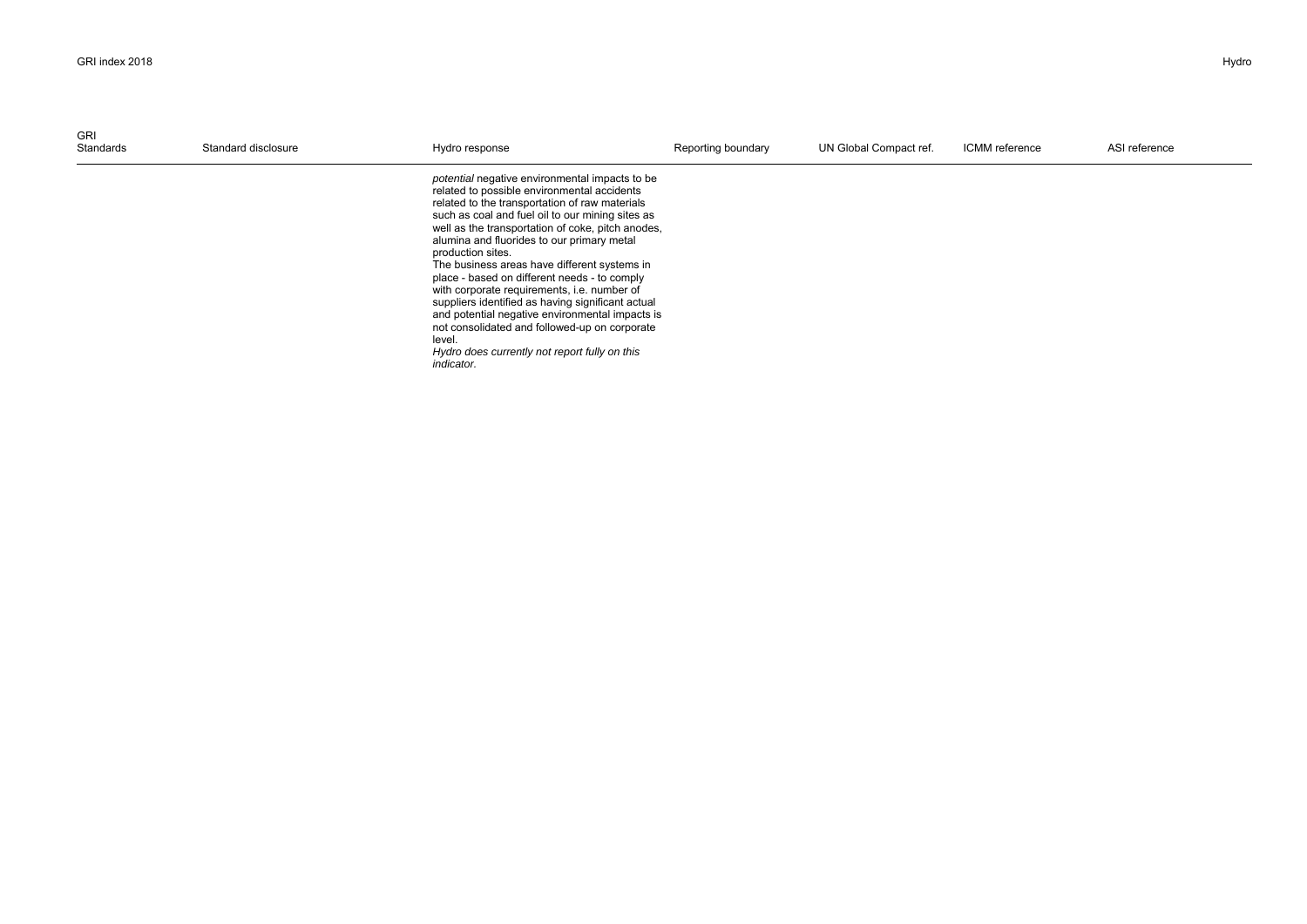# GRI 400: Social

## Labor Practices and Decent Work (LPDW)

| <b>GRI</b><br>Standards  | Standard disclosure                                                                                                                                                                                                                                                                                                   | Hydro response                                                                                                                                                                                                                                                                                                                                                                                                                                                                                                                                                                                                        | Reporting boundary | UN Global Compact ref.               | ICMM reference | ASI reference  |  |  |  |
|--------------------------|-----------------------------------------------------------------------------------------------------------------------------------------------------------------------------------------------------------------------------------------------------------------------------------------------------------------------|-----------------------------------------------------------------------------------------------------------------------------------------------------------------------------------------------------------------------------------------------------------------------------------------------------------------------------------------------------------------------------------------------------------------------------------------------------------------------------------------------------------------------------------------------------------------------------------------------------------------------|--------------------|--------------------------------------|----------------|----------------|--|--|--|
| GRI 401: Employment 2016 |                                                                                                                                                                                                                                                                                                                       |                                                                                                                                                                                                                                                                                                                                                                                                                                                                                                                                                                                                                       |                    |                                      |                |                |  |  |  |
| approach                 | Disclosure on management Report a.) why the topic is material, b.) how<br>the organization manages the topic or its<br>impacts and c.) how the management<br>approach is evaluated.<br><b>Mining and Metals Sector Supplement:</b><br>Report how all policies, standards and<br>practices are applied to contractors. | See our response to GRI Standard 103 in this<br>index.<br>For contractors, suppliers and commercial<br>contracts, we shall exert our influence to create<br>consistency with Hydro's policies. We seek to<br>secure labor rights of contractor employees<br>through Hydro's code of conduct and<br>requirements towards our suppliers.<br>Page no: 29, 37, 45, 54, 64, 94, 135<br>Web: Hydro's Social Responsibility,<br>Hydro's Human Rights Policy,<br>People policy, Code of conduct                                                                                                                               |                    | Criteria 6-8, 15-18.<br>Principle C1 |                | Criterion 10.8 |  |  |  |
| $401 - 1$                | Total number and rates of new employees<br>hires and employee turnover by age group,<br>gender and region                                                                                                                                                                                                             | Page no: Note S1.3                                                                                                                                                                                                                                                                                                                                                                                                                                                                                                                                                                                                    |                    | Principle 6,<br>SDG 5, 8             |                |                |  |  |  |
| $401 - 2$                | Benefits provided to full-time employees that<br>are not provided to temporary or part-time<br>employees, by significant locations of<br>operations                                                                                                                                                                   | In Norway and Germany, part time employees<br>are provided the same benefits as full-time<br>employees, but the size of the benefit varies<br>depending on employment fraction. Examples<br>of benefits are bonuses, shares, employee<br>loans and use of company cabins. In Norway,<br>such benefits are provided to permanent<br>employees only.<br>There are very few part-time employees in<br>Brazil, but several interns that are temporary.<br>The interns do not participate in Hydro's benefit<br>plans.<br>We do still not have data for other significant<br>locations of operation.<br>Page no: Note S1.2 |                    | SDG <sub>8</sub>                     |                |                |  |  |  |
| $401 - 3$                | Return to work and retention rates after<br>parental leave, by gender                                                                                                                                                                                                                                                 | In Norway, Germany and Brazil almost all<br>employees return to work after parental leave.<br>We do still not have data for other significant<br>locations of operation.                                                                                                                                                                                                                                                                                                                                                                                                                                              |                    | Principle 6,<br>SDG 5, 8             |                |                |  |  |  |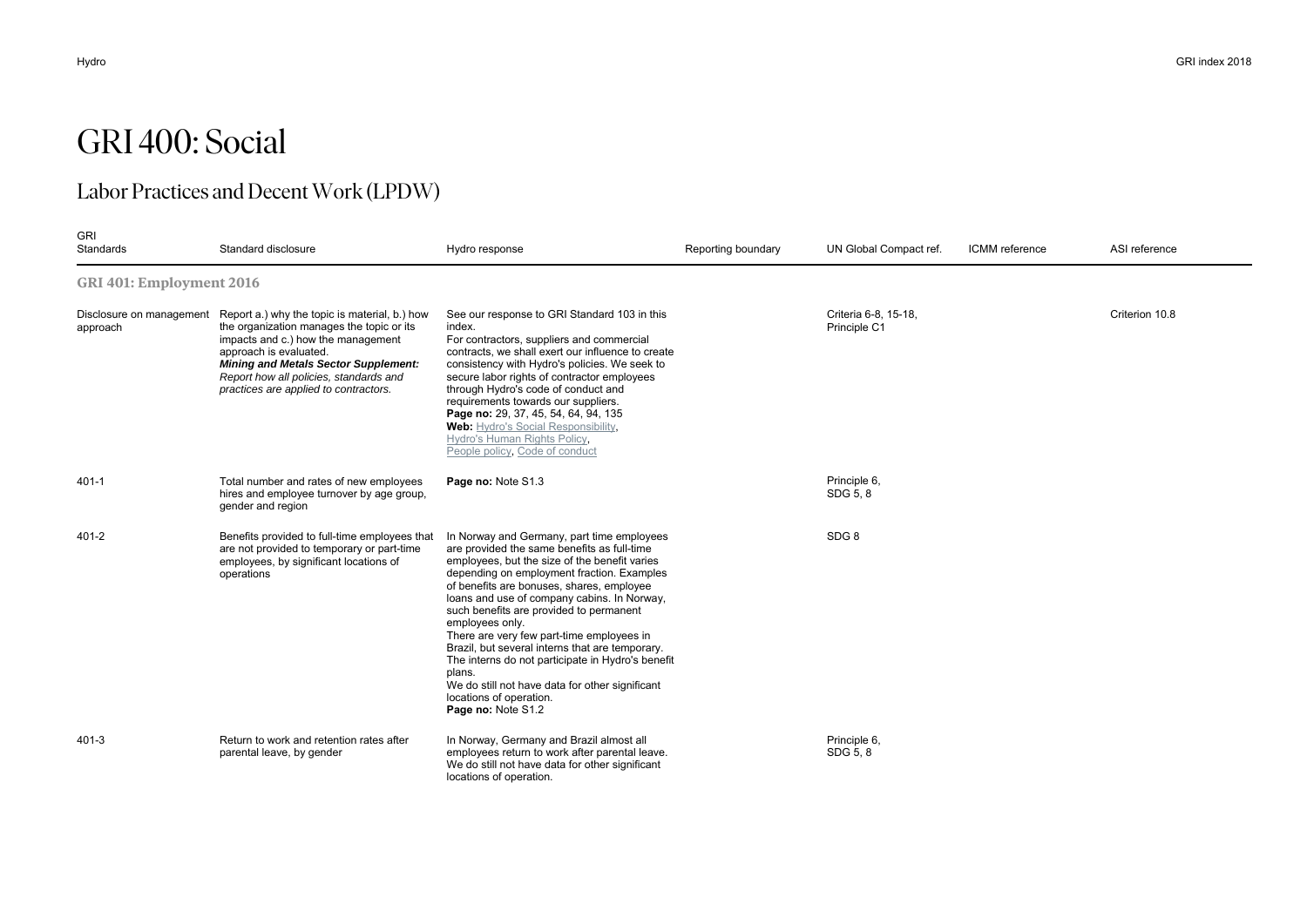| <b>GRI</b><br>Standards | Standard disclosure                                                                                                                                                                                                                                                                                                                                                                                                                                                                                        | Hydro response                                                                                                                                                                                                                                                                                                                                                                                                                                                              | Reporting boundary      | UN Global Compact ref. | ICMM reference | ASI reference             |
|-------------------------|------------------------------------------------------------------------------------------------------------------------------------------------------------------------------------------------------------------------------------------------------------------------------------------------------------------------------------------------------------------------------------------------------------------------------------------------------------------------------------------------------------|-----------------------------------------------------------------------------------------------------------------------------------------------------------------------------------------------------------------------------------------------------------------------------------------------------------------------------------------------------------------------------------------------------------------------------------------------------------------------------|-------------------------|------------------------|----------------|---------------------------|
|                         | GRI 402: Labor/Management relations 2016                                                                                                                                                                                                                                                                                                                                                                                                                                                                   |                                                                                                                                                                                                                                                                                                                                                                                                                                                                             |                         |                        |                |                           |
| approach                | Disclosure on management Report a.) why the topic is material, b.) how<br>the organization manages the topic or its<br>impacts and c.) how the management<br>approach is evaluated.<br>Mining and metal specific disclosure:<br>DMA should include reporting on the<br>representation and engagement with<br>employees, other workers and their trade<br>unions in stakeholder consultation processes<br>is of high importance given their direct<br>involvement and significance in mining<br>operations. | See our response to GRI Standard 103 in this<br>index.<br>Page no: 29, 34, 91-93, 94-95, 97<br><b>Web:</b> The workplace,<br>Society, Employee relations                                                                                                                                                                                                                                                                                                                    |                         | Criteria 6-8, 15-18    |                | Criterion 10.5            |
| $402 - 1$               | Minimum notice periods regarding<br>operational changes, including whether<br>specified in collective agreements                                                                                                                                                                                                                                                                                                                                                                                           | Our practice is to give notice as early as<br>possible and cooperate with the employee<br>representatives in the organization(s) affected.<br>In cases where employees are made temporary<br>redundant the notice period in Norway is 14<br>calendar days and the duty to pay period is 20<br>working days. In Germany we have a similar<br>system. There are no requirements under the<br>national law or the collective bargaining<br>agreements on this issue in Brazil. |                         | Principle 3.<br>SDG 8  |                |                           |
| G4-MM4                  | Number of strikes and lock-outs exceeding<br>one week's duration, by country                                                                                                                                                                                                                                                                                                                                                                                                                               | Note: S6                                                                                                                                                                                                                                                                                                                                                                                                                                                                    | Consolidated activities | SDG <sub>8</sub>       |                |                           |
|                         | GRI 403: Occupational Health and Safety 2018                                                                                                                                                                                                                                                                                                                                                                                                                                                               |                                                                                                                                                                                                                                                                                                                                                                                                                                                                             |                         |                        |                |                           |
| approach                | Disclosure on management Report a.) why the topic is material, b.) how<br>the organization manages the topic or its<br>impacts and c.) how the management<br>approach is evaluated.<br><b>Mining and Metals Sector Supplement:</b><br>Organizations should report in particular on<br>the application of ILO Convention 176 on<br>health and safety in mines.                                                                                                                                              | See our response to GRI Standard 103 in this<br>index.<br>Hydro complies with the requirements in the<br>ILO Convention 176 on health and safety in<br>mines.<br>Page no: 29, 103, 97-98<br>Web: Policies and tools                                                                                                                                                                                                                                                         |                         | Criteria 6-8, 15-18    | Principle 5    | Criteria 11.1, 11.2, 11.4 |
| 403-1                   | Report occupational health and safety<br>management system implemented                                                                                                                                                                                                                                                                                                                                                                                                                                     | Page no: 134, 97                                                                                                                                                                                                                                                                                                                                                                                                                                                            | Consolidated activities | SDG <sub>8</sub>       |                | Criterion 11.3            |
| 403-2                   | Report processes for hazard identification,<br>risk assessment, and incident investigation                                                                                                                                                                                                                                                                                                                                                                                                                 | Page no: 135, Note S5.1                                                                                                                                                                                                                                                                                                                                                                                                                                                     | Consolidated activities | SDG <sub>8</sub>       |                | Criterion 11.3            |
| 403-3                   | Report occupational health services'<br>functions that contribute to the identification<br>and elimination of hazards and minimization<br>of risks                                                                                                                                                                                                                                                                                                                                                         | The practice will vary from site to site<br>depending on legislation and actual risks. We<br>do currently not report fully on this indicator.                                                                                                                                                                                                                                                                                                                               | Consolidated activities | SDG <sub>8</sub>       |                | Criterion 11.3            |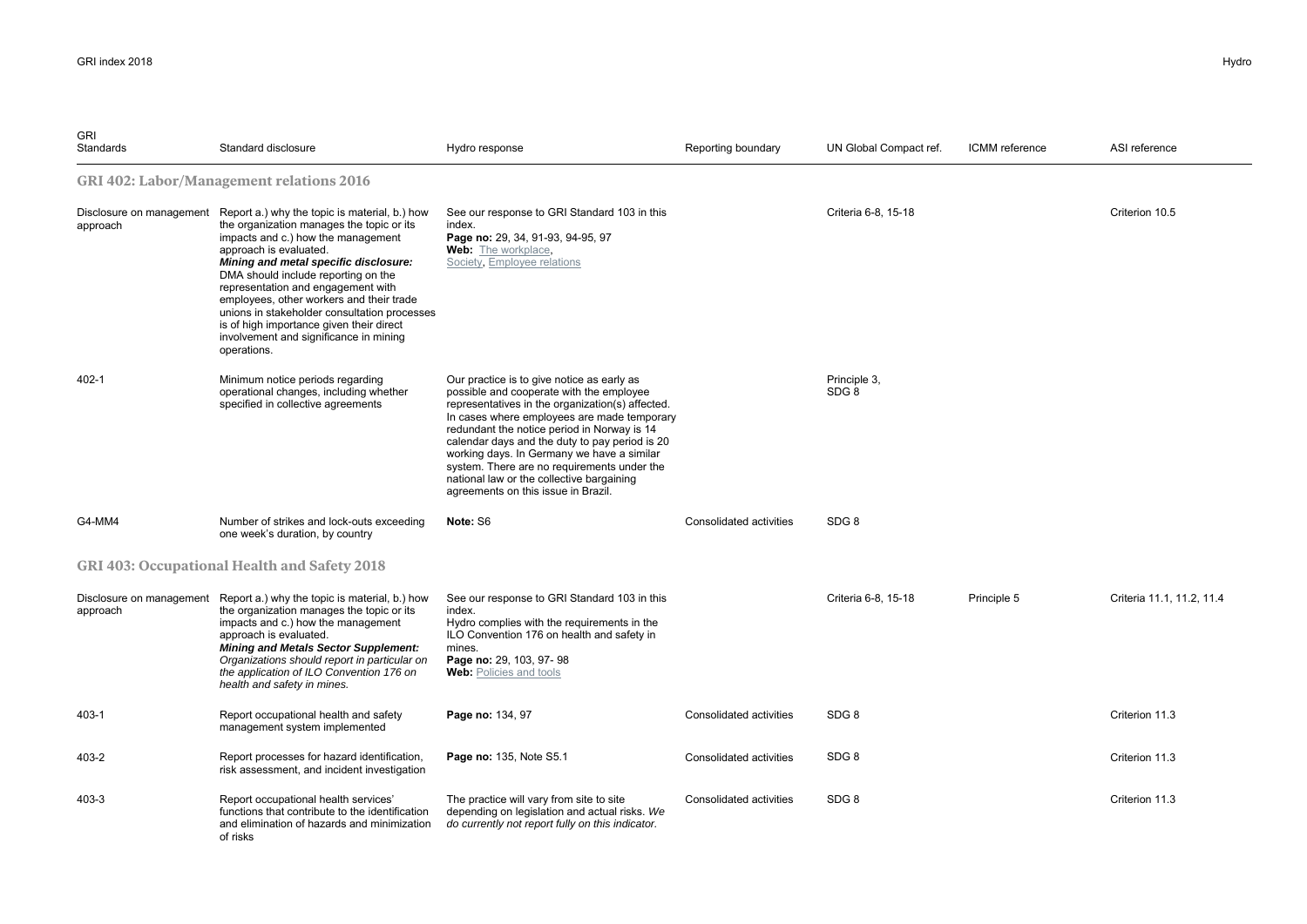| <b>GRI</b><br>Standards                     | Standard disclosure                                                                                                                                                                                                                                                                                                                                                                                      | Hydro response                                                                                                                                                                                                                                                                                              | Reporting boundary      | UN Global Compact ref.      | ICMM reference | ASI reference  |
|---------------------------------------------|----------------------------------------------------------------------------------------------------------------------------------------------------------------------------------------------------------------------------------------------------------------------------------------------------------------------------------------------------------------------------------------------------------|-------------------------------------------------------------------------------------------------------------------------------------------------------------------------------------------------------------------------------------------------------------------------------------------------------------|-------------------------|-----------------------------|----------------|----------------|
| 403-4                                       | Report worker participation, consultation, and Page no: 91<br>communication on occupational health and<br>safety                                                                                                                                                                                                                                                                                         |                                                                                                                                                                                                                                                                                                             | Consolidated activities | SDG <sub>8</sub>            |                | Criterion 11.3 |
| 403-5                                       | Report occupational health and safety<br>training provided to workers                                                                                                                                                                                                                                                                                                                                    | All contractors and sub-contractor employees<br>receive HSE training before they start their<br>work at any of Hydro's plants.                                                                                                                                                                              | Consolidated activities | SDG <sub>8</sub>            |                | Criterion 11.3 |
|                                             |                                                                                                                                                                                                                                                                                                                                                                                                          | In Europe health and safety topics are covered<br>through legal requirements. In Brazil, certain<br>health issues (including health insurance) are<br>covered through the labor contracts. In Norway,<br>health insurance is imposed by law<br>("Yrkesskadeloven"), not by labor contracts.<br>Page no: 297 |                         |                             |                |                |
| 403-6                                       | Promotion of workers health                                                                                                                                                                                                                                                                                                                                                                              | Page no: Note S5.4                                                                                                                                                                                                                                                                                          | Consolidated activities | SDG <sub>8</sub>            |                | Criterion 11.3 |
| 403-7                                       | Prevention and mitigation of occupational<br>health and safety impacts directly linked by<br>business relationships                                                                                                                                                                                                                                                                                      | Page no: 97-98, 247, Note S5.3; 297, 89,                                                                                                                                                                                                                                                                    | Consolidated activities | SDG <sub>8</sub>            |                | Criterion 11.3 |
| 403-8                                       | Workers covered by an occupational health<br>and safety management system                                                                                                                                                                                                                                                                                                                                | All workers at Hydro's sites are covered by an<br>occupational health and management system<br>Page no: Note S6                                                                                                                                                                                             | Consolidated activities | SDG <sub>8</sub>            |                | Criterion 11.3 |
| 403-9                                       | Type of injury and rates of injury,<br>occupational diseases, lost days and<br>absenteeism, and total number of work-<br>related fatalities for all employees, by region<br>and by gender. Provide a description of each<br>accident resulting in a fatality, and actions<br>taken following the accident. These may be<br>aggregated where the causes of accidents or<br>the actions taken are similar. | Page no: 247, Note S5.1                                                                                                                                                                                                                                                                                     | Consolidated activities | Principle 6,<br>SDG 3, 8    |                | Criterion 11.4 |
| 403-10                                      | Report work-related ill health                                                                                                                                                                                                                                                                                                                                                                           | Page no: Note S5.3                                                                                                                                                                                                                                                                                          | Consolidated activities | SDG <sub>8</sub>            |                | Criterion 11.3 |
| <b>GRI 404: Training and Education 2016</b> |                                                                                                                                                                                                                                                                                                                                                                                                          |                                                                                                                                                                                                                                                                                                             |                         |                             |                |                |
| Disclosure on management<br>approach        | Report a.) why the topic is material, b.) how<br>the organization manages the topic or its<br>impacts and c.) how the management<br>approach is evaluated.                                                                                                                                                                                                                                               | See our response to GRI Standard 103 in this<br>index.<br>Page no: 29, 94-95, 101<br><b>Web:</b> Policies and tools                                                                                                                                                                                         |                         | Criteria 6-8, 15-18         |                | Criterion 2.1  |
| 404-1                                       | Average hours of training per year per<br>employee by gender, and by employee<br>category                                                                                                                                                                                                                                                                                                                | This indicator is relevant at a local level with<br>regard to organizational and individual<br>development, but not on an aggregated level.<br>Hydro's corporate indicator is the share of<br>employees participating in My Way (Hydro's                                                                    | Consolidated activities | Principle 6,<br>SDG 4, 5, 8 |                |                |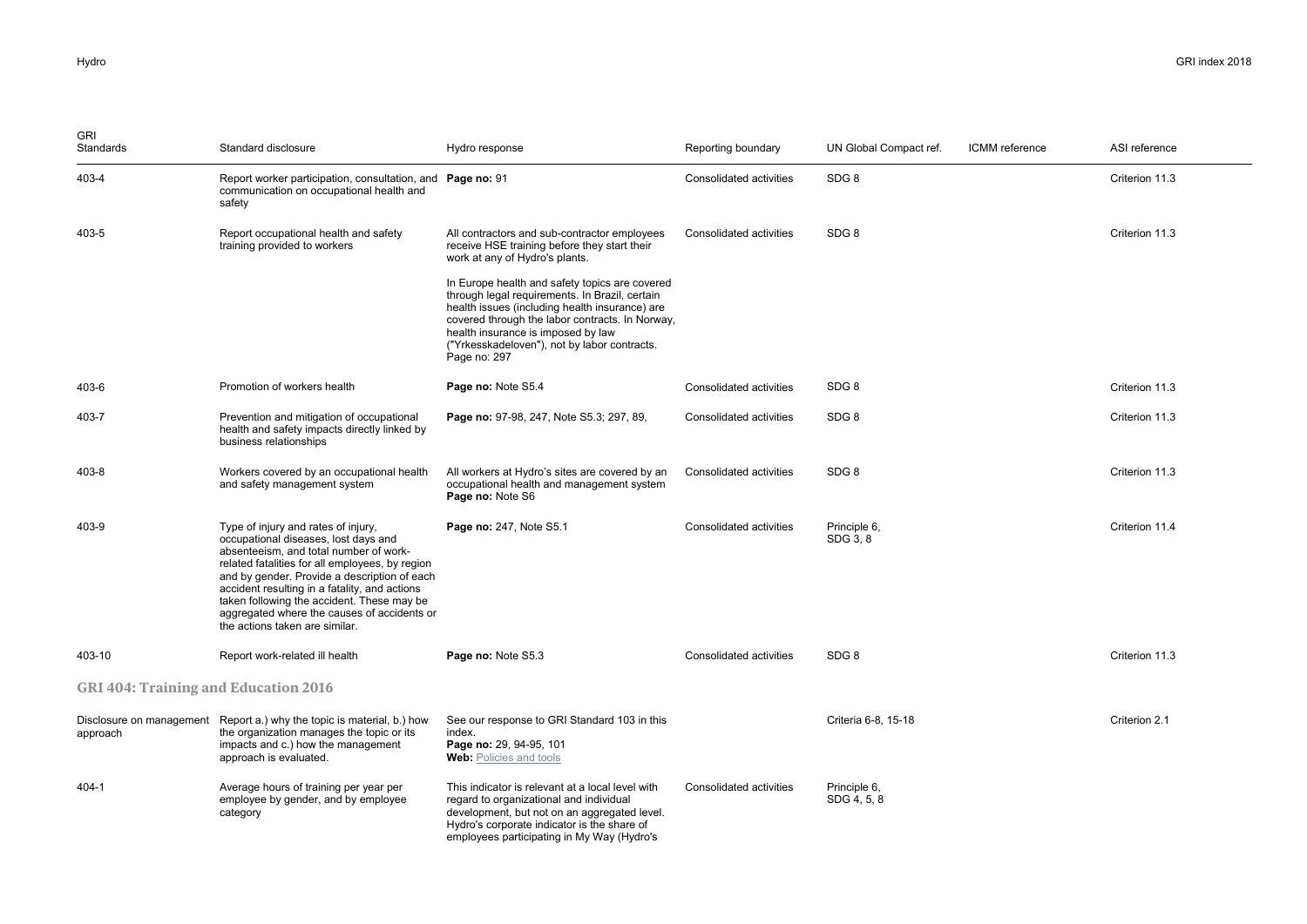| <b>GRI</b><br><b>Standards</b>       | Standard disclosure                                                                                                                                                     | Hydro response                                                                                            | Reporting boundary                    | UN Global Compact ref.       | ICMM reference | ASI reference      |
|--------------------------------------|-------------------------------------------------------------------------------------------------------------------------------------------------------------------------|-----------------------------------------------------------------------------------------------------------|---------------------------------------|------------------------------|----------------|--------------------|
|                                      |                                                                                                                                                                         | people performance and development<br>process). See GRI Standards 404-3.<br>Page no: 94-97                |                                       |                              |                |                    |
| 404-2                                | Programs for skills management and lifelong<br>learning that support the continued<br>employability of employees and assist them<br>in managing career endings          | Page no: 94-95                                                                                            | Consolidated activities               | SDG <sub>8</sub>             |                |                    |
| 404-3                                | Percentage of employees receiving regular<br>performance and career development<br>reviews, by gender and by employee<br>category                                       | Page no: 94-97                                                                                            | Consolidated activities               | Principle 6<br>SDG 5, 8      |                |                    |
|                                      | GRI 405: Diversity and equal opportunity 2016                                                                                                                           |                                                                                                           |                                       |                              |                |                    |
| Disclosure on management<br>approach | Report a.) why the topic is material, b.) how<br>the organization manages the topic or its<br>impacts and c.) how the management<br>approach is evaluated.              | See our response to GRI Standard 103 in this<br>index.<br>Page no: 29, 94-97<br><b>Web: People Policy</b> |                                       | Criteria 6-8, 15-18          | Principle 3    | Criteria 9.2, 10.4 |
| 405-1                                | Composition of governance bodies and<br>breakdown of employees per employee<br>category according to gender, age group,<br>membership and other indicators of diversity | Page no: Note S1, Note S3.1                                                                               | Consolidated activities               | Principle 6,<br>SDG 5, 8     |                |                    |
| 405-2                                | Ratio of basis salary and remuneration of<br>women to men by employee category, by<br>significant locations of operation                                                | Page no: Note S2.1                                                                                        | Hydro excluding Extruded<br>Solutions | Principle 6,<br>SDG 5, 8, 10 |                |                    |

## Human rights

| <b>GRI</b><br>Standards                 | Standard disclosure                                                                                                                                        | Hydro response                                                                                                                                                      | Reporting boundary      | UN Global Compact ref.                                                                          | ICMM reference | ASI reference      |  |  |
|-----------------------------------------|------------------------------------------------------------------------------------------------------------------------------------------------------------|---------------------------------------------------------------------------------------------------------------------------------------------------------------------|-------------------------|-------------------------------------------------------------------------------------------------|----------------|--------------------|--|--|
| <b>GRI 406: Non-discrimination 2016</b> |                                                                                                                                                            |                                                                                                                                                                     |                         |                                                                                                 |                |                    |  |  |
| Disclosure on management<br>approach    | Report a.) why the topic is material, b.) how<br>the organization manages the topic or its<br>impacts and c.) how the management<br>approach is evaluated. | See our response to GRI Standard 103 in this<br>index.<br>Page no: 89<br><b>Web:</b> Hydro's Social Responsibility,<br>Hydro's Human Rights Policy, Code of conduct |                         | Criteria 3-5, 15-18<br>Principles A1.1,<br>A <sub>1</sub> .2, A <sub>2</sub> .1, C <sub>1</sub> |                | Criteria 9.2, 10.6 |  |  |
| 406-1                                   | Total number of incidents of discrimination<br>and corrective action taken                                                                                 | Page no: Note S10.1                                                                                                                                                 | Consolidated activities | Principle 6, Criterion 8,<br>SDG 5, 16                                                          |                |                    |  |  |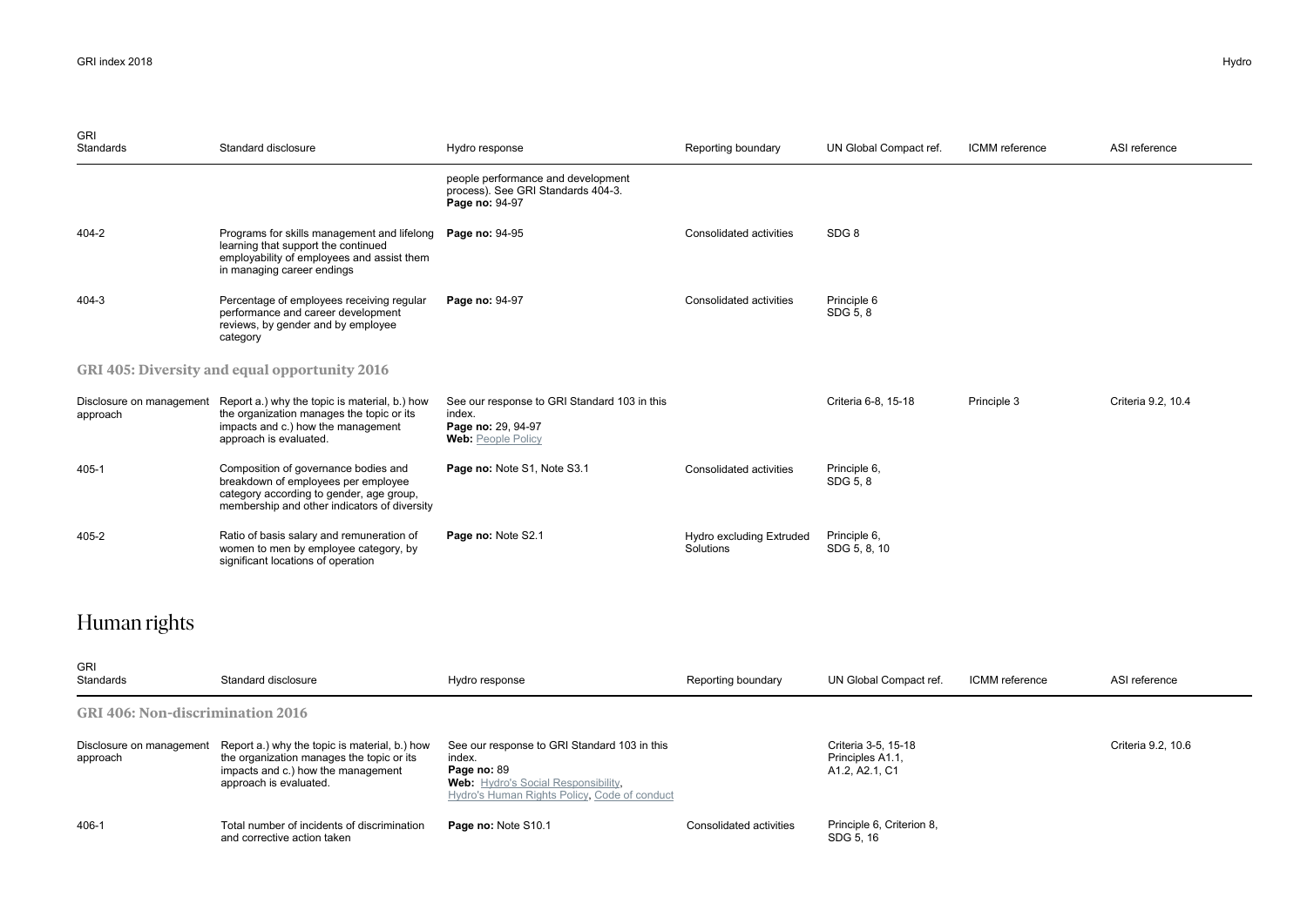| GRI<br>Standards                 | Standard disclosure                                                                                                                                                                                                                                                                                                    | Hydro response                                                                                                                                                                                      | Reporting boundary                          | UN Global Compact ref.                                           | <b>ICMM</b> reference | ASI reference  |  |  |
|----------------------------------|------------------------------------------------------------------------------------------------------------------------------------------------------------------------------------------------------------------------------------------------------------------------------------------------------------------------|-----------------------------------------------------------------------------------------------------------------------------------------------------------------------------------------------------|---------------------------------------------|------------------------------------------------------------------|-----------------------|----------------|--|--|
|                                  | GRI 407: Freedom of association & collective bargaining 2016                                                                                                                                                                                                                                                           |                                                                                                                                                                                                     |                                             |                                                                  |                       |                |  |  |
| approach                         | Disclosure on management Report a.) why the topic is material, b.) how<br>the organization manages the topic or its<br>impacts and c.) how the management<br>approach is evaluated.                                                                                                                                    | See our response to GRI Standard 103 in this<br>index.<br>Page no: 25, 291<br>Web: Hydro's Social Responsibility, Hydro's<br>Human Rights Policy, Hydro Integrity<br>Handbook, People Policy        |                                             | Criterion 3-5,<br>$15-18$<br>Principles A1.1,<br>A1.2, A2.1, C1  | Principle 3           | Criterion 10.5 |  |  |
| 407-1                            | Operations and suppliers identified in which<br>worker's right to exercise freedom of<br>association and collective bargaining may be<br>violated or at significant risk, and measures<br>taken to support these rights. Report how the<br>organization's freedom of association policy<br>is implemented in practice. | We do currently not report fully on this indicator<br>related to suppliers.<br>Page no: 297, 89 - 93, 265, Note S2.3, S6                                                                            | Consolidated activities and<br>supply chain | Principle 3, Criterion 2, 8,<br>SDG 8.<br>Principle C5           |                       | Criterion 10.5 |  |  |
| <b>GRI 408: Child labor 2016</b> |                                                                                                                                                                                                                                                                                                                        |                                                                                                                                                                                                     |                                             |                                                                  |                       |                |  |  |
| approach                         | Disclosure on management Report a.) why the topic is material, b.) how<br>the organization manages the topic or its<br>impacts and c.) how the management<br>approach is evaluated.                                                                                                                                    | See our response to GRI Standard 103 in this<br>index.<br>Page no: 25, 297, 89<br>Web: Hydro's Social Responsibility, Hydro's<br>Human Rights Policy, Hydro Integrity<br>Handbook, People Policy    |                                             | Criterion 3-5,<br>$15-18$<br>Principle A1.1,<br>A1.2, A2.1, C1   | Principle 3           |                |  |  |
| 408-1                            | Operations and suppliers identified as having Page no: 297, 86, 89, 247<br>significant risk for incidents of child labor,<br>and measures taken to contribute to the<br>effective abolition of child labor                                                                                                             |                                                                                                                                                                                                     | Consolidated activities and<br>supply chain | Principle 2, 5, Criterion 8,<br>SDG 16.<br>Principle B3, C5      |                       |                |  |  |
|                                  | GRI 409: Forced or compulsory labor 2016                                                                                                                                                                                                                                                                               |                                                                                                                                                                                                     |                                             |                                                                  |                       |                |  |  |
| approach                         | Disclosure on management Report a.) why the topic is material, b.) how<br>the organization manages the topic or its<br>impacts and c.) how the management<br>approach is evaluated.                                                                                                                                    | See our response to GRI Standard 103 in this<br>index.<br>Page no: 25, 297, 89-89<br>Web: Hydro's Social Responsibility, Hydro's<br>Human Rights Policy, Hydro Integrity<br>Handbook, People Policy |                                             | Criteria 3-5,<br>$15 - 18$<br>Principles A1.1,<br>A1.2, A2.1, C1 | Principle 3           |                |  |  |
| 409-1                            | Operations and suppliers identified as having Page no: 297, 86, 89-89, 247<br>significant risk for incidents of forced or<br>compulsory labor, and measures to<br>contribute to the elimination of all forms of<br>forced or compulsory labor                                                                          |                                                                                                                                                                                                     | Consolidated activities and<br>supply chain | Principle 4, Criteria 2, 8<br>SDG 8.<br>Principles B3, C5        |                       |                |  |  |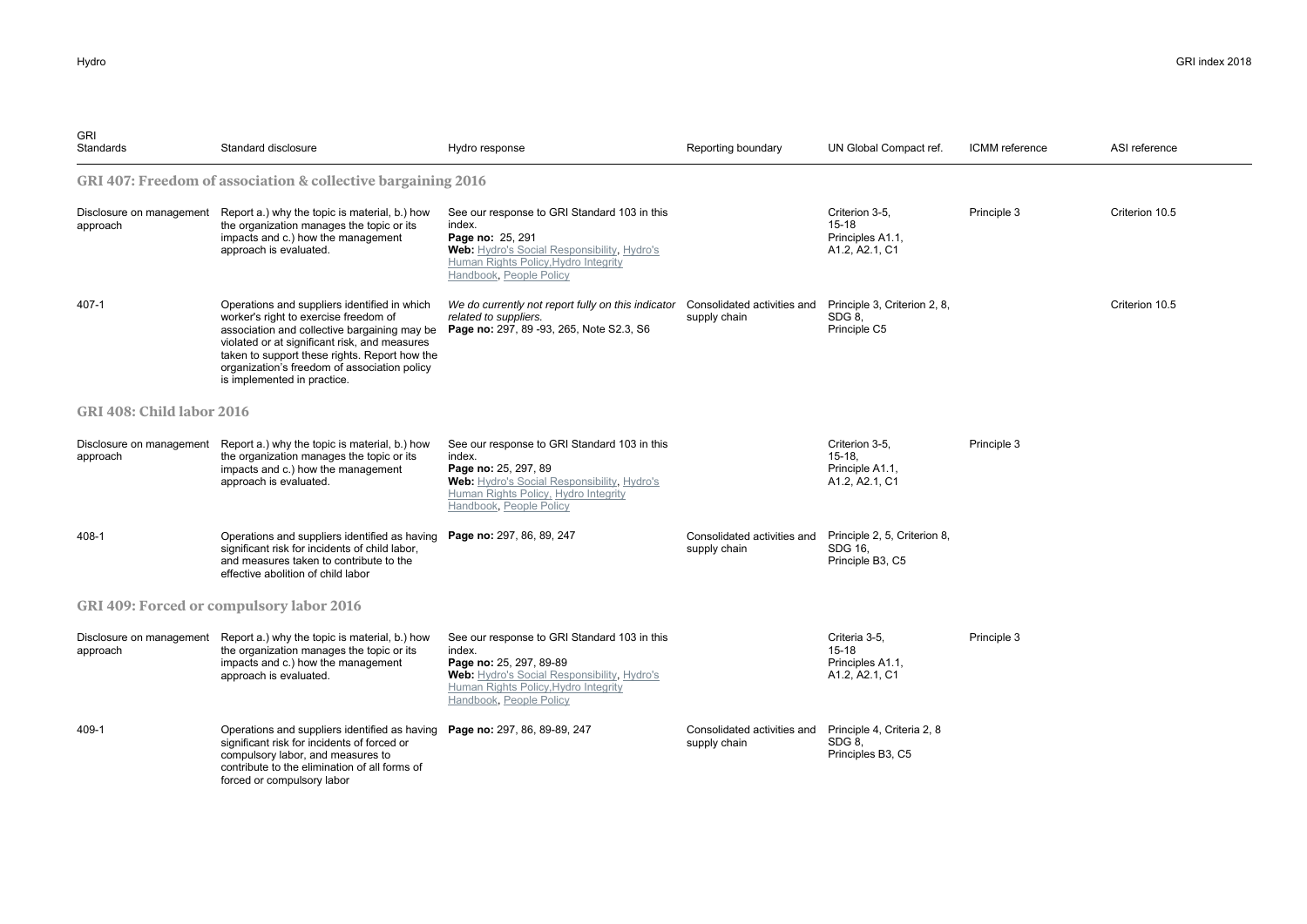| <b>GRI</b><br>Standards                      | Standard disclosure                                                                                                                                                                                                                                                                                                                                                                                                             | Hydro response                                                                                                                                                                                 | Reporting boundary                                                                                           | UN Global Compact ref.                                          | ICMM reference | ASI reference                             |  |  |
|----------------------------------------------|---------------------------------------------------------------------------------------------------------------------------------------------------------------------------------------------------------------------------------------------------------------------------------------------------------------------------------------------------------------------------------------------------------------------------------|------------------------------------------------------------------------------------------------------------------------------------------------------------------------------------------------|--------------------------------------------------------------------------------------------------------------|-----------------------------------------------------------------|----------------|-------------------------------------------|--|--|
| <b>GRI 410: Security practices 2016</b>      |                                                                                                                                                                                                                                                                                                                                                                                                                                 |                                                                                                                                                                                                |                                                                                                              |                                                                 |                |                                           |  |  |
| approach                                     | Disclosure on management Report a.) why the topic is material, b.) how<br>the organization manages the topic or its<br>impacts and c.) how the management<br>approach is evaluated.                                                                                                                                                                                                                                             | See our response to GRI Standard 103 in this<br>index.<br>Page no: 297, 98<br>Web: Hydro's Social Responsibility, Hydro's<br>Human Rights Policy, Hydro Integrity<br>Handbook, Code of conduct |                                                                                                              | Criteria 15-18.<br>Principles A1.1,<br>A1.2, A2.1, C1           | Principle 3    | Criteria 9.9, 9.10                        |  |  |
| 410-1                                        | Percentage of security personnel trained in<br>the organization's human rights policies or<br>procedures that are relevant to operations.<br>Report whether training requirements also<br>apply to third-party organizations providing<br>security personnel                                                                                                                                                                    | We do currently not report fully on this<br>indicator.<br>Page no: 297, 98                                                                                                                     | Consolidated activities                                                                                      | Principle 1,<br><b>SDG 16</b>                                   | Principle 3    | Criteria 9.9, 9.10                        |  |  |
| GRI 411: Indigenous Rights 2016              |                                                                                                                                                                                                                                                                                                                                                                                                                                 |                                                                                                                                                                                                |                                                                                                              |                                                                 |                |                                           |  |  |
| Disclosure on management<br>approach         | Report a.) why the topic is material, b.) how<br>the organization manages the topic or its<br>impacts and c.) how the management<br>approach is evaluated.<br>Mining and metal specific disclosure:<br>Report on any policies relating to community<br>consultation and support (including free, prior<br>and informed consent), and settings where<br>such dialogues are required by company<br>policy and where they are not. | See our response to GRI Standard 103 in this<br>index.<br>Page no: 89, 91<br>Web: Hydro's Social Responsibility, Hydro's<br>Human Rights Policy                                                |                                                                                                              | Criteria 3-5,<br>$15-18.$<br>Principles A1.1,<br>A1.2, A2.1, C1 | Principle 3    | Criteria 2.5, 9.3,<br>9.4, 9.6, 9.7, 9.11 |  |  |
| $411 - 1$                                    | Total number of incidents of violations<br>involving the rights of indigenous peoples<br>and actions taken                                                                                                                                                                                                                                                                                                                      | Page no: 89, 247                                                                                                                                                                               | Consolidated activities                                                                                      | Principle 1,<br>SDG 2.<br>Principle C5                          |                | Criteria 9.5, 9.7, 9.11                   |  |  |
| G4-MM5                                       | Total number of operations taking place in or Page no: 89, 93<br>adjacent to Indigenous Peoples' territories,<br>and number and percentage of operations or<br>sites where there are formal agreements with<br>Indigenous Peoples' communities                                                                                                                                                                                  |                                                                                                                                                                                                | Only applicable for Hydro's SDG 1, 2,<br>operations in Brazil and in<br>minority-owned Alouette in<br>Canada | Principle C5                                                    |                | Criteria 9.6, 9.7, 9.11                   |  |  |
| <b>GRI 412: Human Rights Assessment 2016</b> |                                                                                                                                                                                                                                                                                                                                                                                                                                 |                                                                                                                                                                                                |                                                                                                              |                                                                 |                |                                           |  |  |
| Disclosure on management<br>approach         | Report a.) why the topic is material, b.) how<br>the organization manages the topic or its<br>impacts and c.) how the management<br>approach is evaluated.                                                                                                                                                                                                                                                                      | See our response to GRI Standard 103 in this<br>index.<br>Page no: 25, 297, 89-93<br>Web: Hydro's Social Responsibility, Hydro's<br>Human Rights Policy, Hydro Integrity<br>Handbook           |                                                                                                              | Criteria 3-5,<br>$15-18.$<br>Principles A1.1,<br>A1.2, A2.1, C1 | Principle 3    | Criteria 2.5, 9.1-9.8                     |  |  |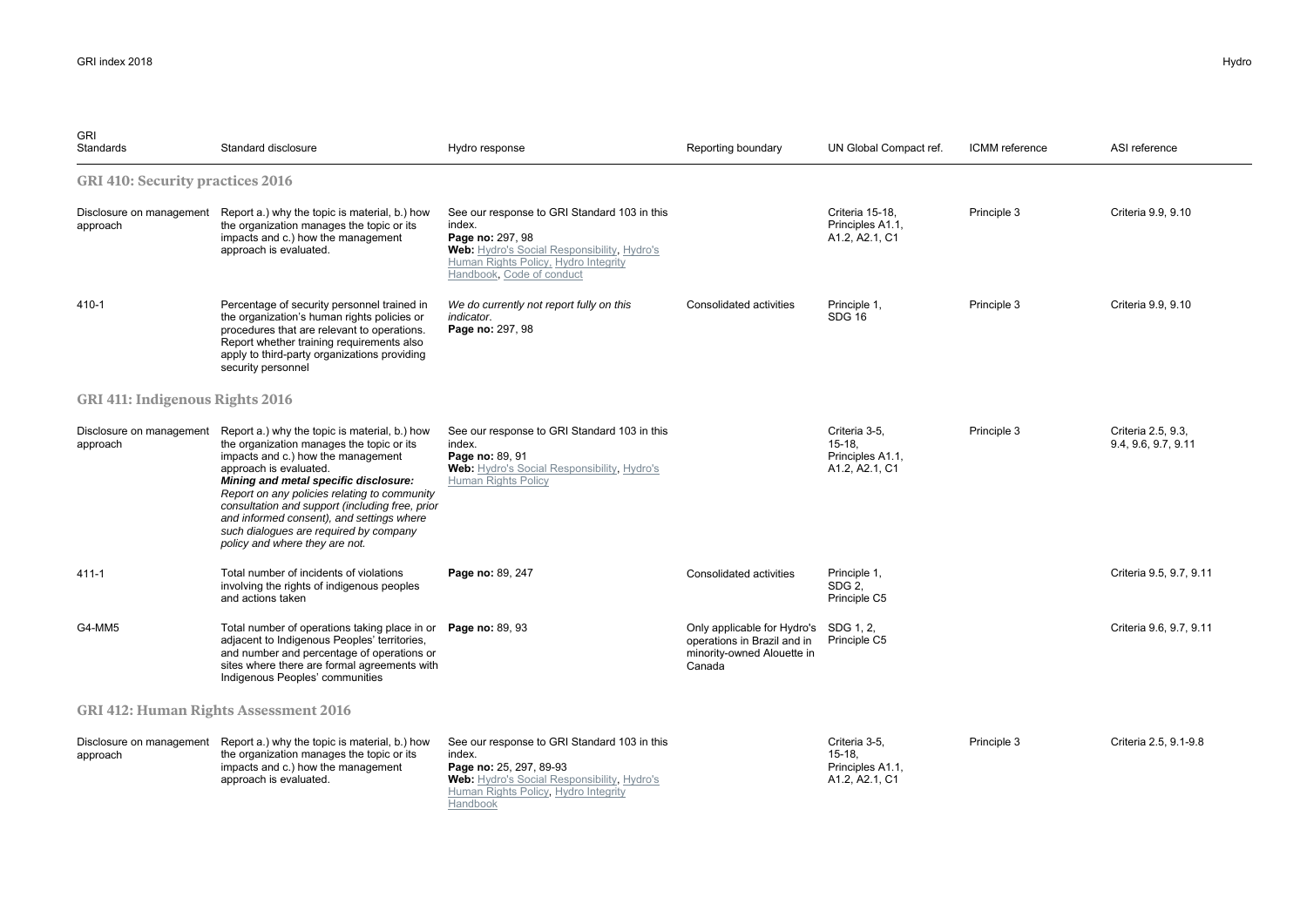| <b>GRI</b><br>Standards                | Standard disclosure                                                                                                                                                                                                             | Hydro response                                                                                                                                                                                                                                                                                                                                                                                             | Reporting boundary      | UN Global Compact ref.                                                             | ICMM reference  | ASI reference                        |
|----------------------------------------|---------------------------------------------------------------------------------------------------------------------------------------------------------------------------------------------------------------------------------|------------------------------------------------------------------------------------------------------------------------------------------------------------------------------------------------------------------------------------------------------------------------------------------------------------------------------------------------------------------------------------------------------------|-------------------------|------------------------------------------------------------------------------------|-----------------|--------------------------------------|
| 412-1a                                 | Total number and percentage of operations<br>that have been subject to human rights<br>reviews or impact assessments                                                                                                            | All relevant operations have been subject to<br>human rights reviews or impact assessments.<br>A mapping of human rights impact was<br>performed in 2017 by The Danish Institute for<br>Human Rights<br>Page no: 91<br>Web: DIHR 2017 assessment report                                                                                                                                                    | Ownership equity        | Principle 1,<br>Criteria 5,<br>Principles A2.3,<br>C <sub>3</sub> , C <sub>5</sub> |                 | Criterion 2.5                        |
| 412-2                                  | Total number of employee training on human Page no: 247, Note S10.4<br>rights policies or procedures concerning<br>aspects of human rights that are relevant to<br>operations, including the percentage of<br>employees trained |                                                                                                                                                                                                                                                                                                                                                                                                            | Consolidated activities | Principle 1, Criterion 5,<br>Principle A2.3                                        |                 | Criteria 2.1, 9.10                   |
| 412-3                                  | Total number of significant investment<br>agreements and contracts that include<br>human rights clauses or that underwent<br>human rights screening                                                                             | According to Hydro's steering documents, all<br>significant investment agreements and<br>contracts are required to contain human rights<br>clauses. Human rights screening is a part of<br>our environmental and social impact<br>assessments, which are conducted in the early<br>phase of all major projects.<br>Page no: 91                                                                             | Ownership equity        | Principle 2                                                                        |                 | Criteria 2.5, 9.1                    |
| Society                                |                                                                                                                                                                                                                                 |                                                                                                                                                                                                                                                                                                                                                                                                            |                         |                                                                                    |                 |                                      |
| GRI<br>Standards                       | Standard disclosure                                                                                                                                                                                                             | Hydro response                                                                                                                                                                                                                                                                                                                                                                                             | Reporting boundary      | UN Global Compact ref.                                                             | ICMM reference  | ASI reference                        |
| <b>GRI 413: Local communities 2016</b> |                                                                                                                                                                                                                                 |                                                                                                                                                                                                                                                                                                                                                                                                            |                         |                                                                                    |                 |                                      |
| Disclosure on management<br>approach   | Report a.) why the topic is material, b.) how<br>the organization manages the topic or its<br>impacts and c.) how the management<br>approach is evaluated.                                                                      | See our response to GRI Standard 103 in this<br>index.<br>Good dialogue with communities and<br>authorities is a prerequisite for our operations.<br>The dialogue is maintained through meetings,<br>information and discussions.<br>Both men and women are represented in<br>Hydro's dialogue with local communities.<br>Page no: 25, 75, 91-93<br>Web: Community engagement, Hydro Integrity<br>Handbook | Consolidated activities | Criteria 15-18                                                                     | Principles 3, 9 | Criteria 2.5, 9.2, 9.7, 9.8,<br>9.11 |
| 413-1                                  | Percentage of operations with implemented                                                                                                                                                                                       | Page no: 75, 91-93, Note S6, Note S10.3                                                                                                                                                                                                                                                                                                                                                                    | Consolidated activities | Principle 1                                                                        |                 | Criteria 2.5, 9.3-9.7, 9.11          |

local community engagement, impact assessments, and/or development programs.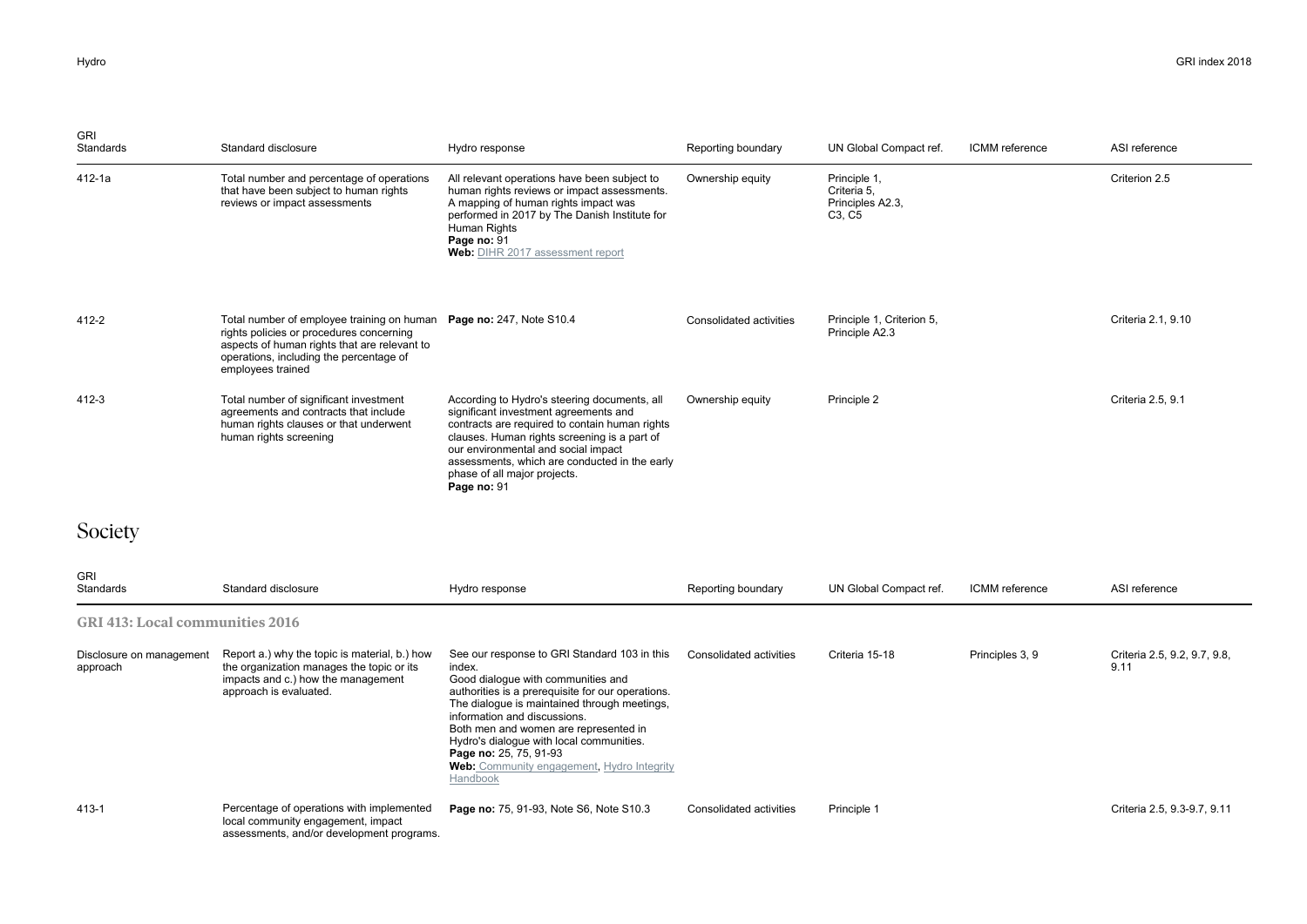| <b>GRI</b><br>Standards | Standard disclosure                                                                                                                                                                                                                                                                                                                                                                                                                                                                                                                                                                                                                                                                                                                                                                                                                                                                                                                                                                                                                    | Hydro response                                                                                                                                                                                                                                                                                                                                                                                                                                       | Reporting boundary | UN Global Compact ref.  | ICMM reference | ASI reference           |
|-------------------------|----------------------------------------------------------------------------------------------------------------------------------------------------------------------------------------------------------------------------------------------------------------------------------------------------------------------------------------------------------------------------------------------------------------------------------------------------------------------------------------------------------------------------------------------------------------------------------------------------------------------------------------------------------------------------------------------------------------------------------------------------------------------------------------------------------------------------------------------------------------------------------------------------------------------------------------------------------------------------------------------------------------------------------------|------------------------------------------------------------------------------------------------------------------------------------------------------------------------------------------------------------------------------------------------------------------------------------------------------------------------------------------------------------------------------------------------------------------------------------------------------|--------------------|-------------------------|----------------|-------------------------|
|                         | <b>Mining and Metals Sector specific</b><br>addition:<br>Issues for particular consideration include:<br>• Community economic development<br>planning processes, including sources of<br>community income, community access to<br>services and social infrastructure, access<br>to capital and natural resources, and<br>access to further education and skills<br>training.<br>• Co-ordination with other agencies, for<br>example on poverty alleviation and natural<br>resource management.<br>• Procedures for identifying and protecting<br>subsistence-related resources of local<br>communities, including water, plants, and<br>wildlife.<br>• Measures of community health and well-<br>being, including prevalence of cultural<br>practices and associations. Report on<br>measures in place for social inclusion.<br>Such measures may be disclosed (for<br>example) in corporate policies, approaches<br>to stakeholder selection, participatory<br>approaches in community consultation, and<br>in assessment procedures. |                                                                                                                                                                                                                                                                                                                                                                                                                                                      |                    |                         |                |                         |
| 413-2                   | Operations with significant actual and<br>potential negative impacts on local<br>communities                                                                                                                                                                                                                                                                                                                                                                                                                                                                                                                                                                                                                                                                                                                                                                                                                                                                                                                                           | Page no: All industrial activity has potential<br>negative impacts on local communities. In<br>Hydro's case, the positive impact through direct<br>and indirect job creation, taxes etc. are usually<br>regarded more beneficial than the negative<br>impacts. The most negative impact from our<br>operations on local communities are usually<br>related to closures, the last time in Kurri Kurri in<br>Australia.<br>Page no: 13, 71, Note S10.2 | Local communities  | Principle 1<br>SDG 1, 2 |                | Criteria 2.5, 9.11      |
| G4-MM6                  | Number and description of significant<br>disputes relating to land use, customary<br>rights of local communities and Indigenous<br>Peoples                                                                                                                                                                                                                                                                                                                                                                                                                                                                                                                                                                                                                                                                                                                                                                                                                                                                                             | Please refer to GRI Standards 411-1<br>Page no: 71, 101, Note S10.2, Note S10.3<br><b>Web:</b> Alunorte situation                                                                                                                                                                                                                                                                                                                                    | Local communities  | SDG 1, 2                |                | Criteria 9.7, 9.8, 9.11 |
| G4-MM7                  | The extent to which grievance mechanisms<br>were used to resolve disputes relating to<br>land use, customary rights of local<br>communities and Indigenous Peoples, and<br>the outcomes                                                                                                                                                                                                                                                                                                                                                                                                                                                                                                                                                                                                                                                                                                                                                                                                                                                | Page no: 25                                                                                                                                                                                                                                                                                                                                                                                                                                          | Local communities  | SDG 1, 2                | Principle 9    | Criterion 3.2           |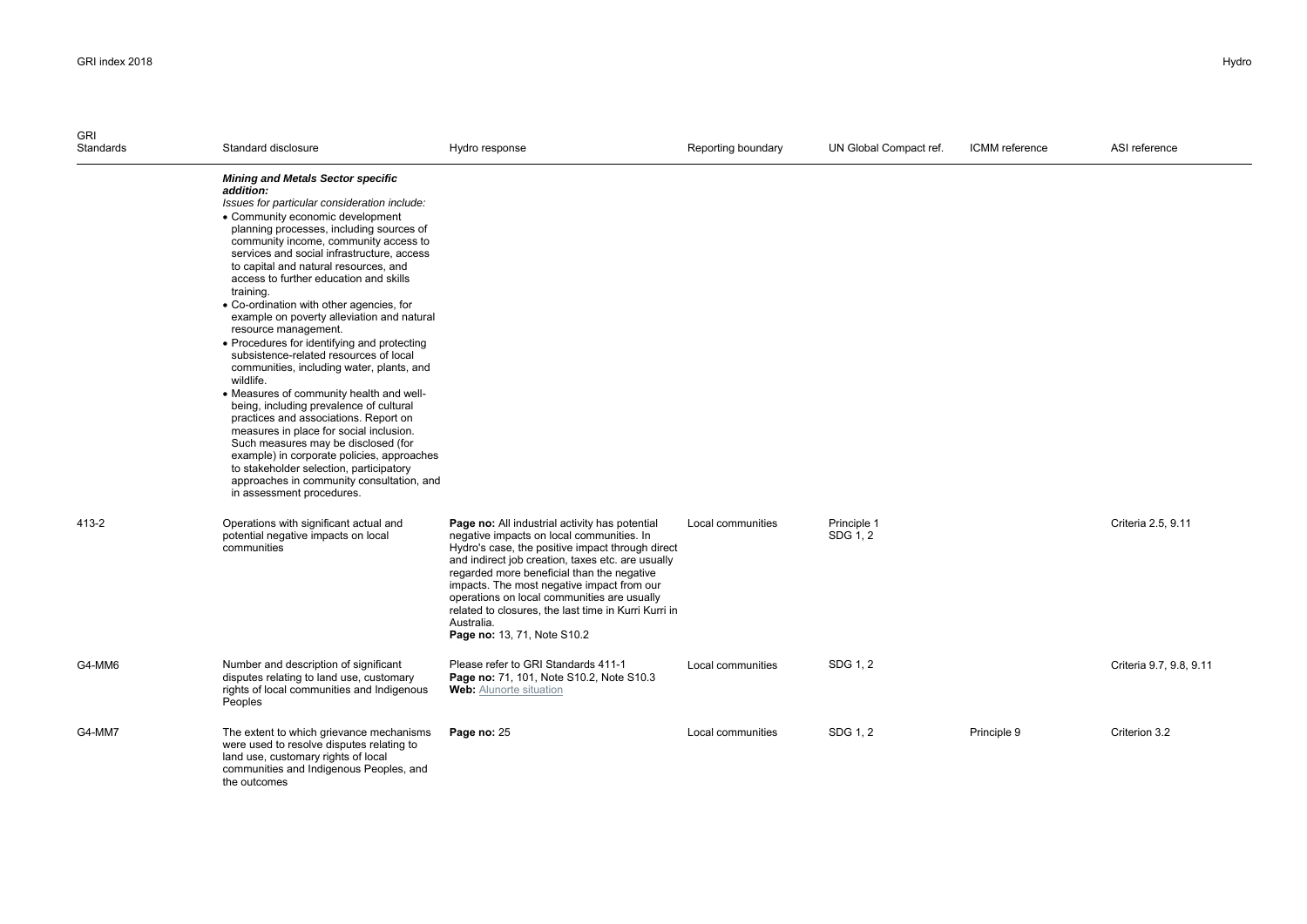| <b>GRI</b><br>Standards                         | Standard disclosure                                                                                                                                                                                                                     | Hydro response                                                                                                                                                            | Reporting boundary      | UN Global Compact ref.                                  | ICMM reference | ASI reference |
|-------------------------------------------------|-----------------------------------------------------------------------------------------------------------------------------------------------------------------------------------------------------------------------------------------|---------------------------------------------------------------------------------------------------------------------------------------------------------------------------|-------------------------|---------------------------------------------------------|----------------|---------------|
| <b>GRI 414: Supplier social assessment 2016</b> |                                                                                                                                                                                                                                         |                                                                                                                                                                           |                         |                                                         |                |               |
| Disclosure on management<br>approach            | Report a.) why the topic is material, b.) how<br>the organization manages the topic or its<br>impacts and c.) how the management<br>approach is evaluated.                                                                              | See our response to GRI Standard 103 in this<br>index.<br>Page no: 25, 297, 86-87, 89<br>Web: Corporate social responsibility in the<br>supply chain                      |                         | Criteria 2, 15-18,<br>Principle A2.3                    |                | Criterion 2.4 |
| 414-1                                           | Percentage of new suppliers that were<br>screened using social criteria                                                                                                                                                                 | Page no: 247, Note S10.5                                                                                                                                                  | Supply chain            | Criterion 2.5<br>SDG 5, 8, 16,<br>Principle A2.1        |                |               |
| 414-2                                           | Significant actual and potential negative<br>social impacts in the supply chain and<br>impacts taken                                                                                                                                    | We do currently not report fully on this<br>disclosure.<br>Page no: 297, 89, 247                                                                                          |                         | Criterion 2<br>SDG 5, 8, 16,<br>Principles A2.5, C3, C5 |                | Criterion 2.1 |
| GRI 415: Public policy 2016                     |                                                                                                                                                                                                                                         |                                                                                                                                                                           |                         |                                                         |                |               |
| Disclosure on management<br>approach            | Report a.) why the topic is material, b.) how<br>the organization manages the topic or its<br>impacts and c.) how the management<br>approach is evaluated.                                                                              | See our response to GRI Standard 103 in this<br>index.<br>Page no: 93                                                                                                     |                         | Criteria 12-14, 15-18,<br>especially 17                 | Principle 9    |               |
| 415-1                                           | Total value of political contributions by<br>country and recipient beneficiary                                                                                                                                                          | According to Hydro's Code of Conduct, Hydro<br>is not permitted to make financial contributions<br>to political parties.<br>Page no: 93, note S12<br>Web: Code of conduct | Consolidated activities | Principle 10,<br><b>SDG 16</b>                          | Principle 1    |               |
|                                                 | G4 MM: Society: Artisanal and small-scale mining                                                                                                                                                                                        |                                                                                                                                                                           |                         |                                                         |                |               |
| G4-MM8                                          | Number (and percentage) of company<br>operating sites where artisanal and small-<br>scale mining (ASM) takes place on, or<br>adjacent to, the site; the associated risks and<br>the actions taken to manage and mitigate<br>these risks | Not applicable for bauxite mining                                                                                                                                         |                         |                                                         |                |               |
| <b>G4 MM: Society: Resettlement</b>             |                                                                                                                                                                                                                                         |                                                                                                                                                                           |                         |                                                         |                |               |
| Disclosure on management<br>approach            | the organization manages the aspect or its<br>impacts and c.) how the management<br>approach is evaluated.                                                                                                                              | Report a.) why the aspect is material, b.) how See our response to GRI Standard 103 in this<br>index.<br>Page no: 89                                                      |                         |                                                         | Principle 3    | Criterion 9.6 |
| G4-MM9                                          | Sites where resettlements took place, the<br>number of households resettled in each, and                                                                                                                                                | See our response to GRI Standard 103 in this<br>index.                                                                                                                    | Local communities       | SDG 1, 2                                                |                |               |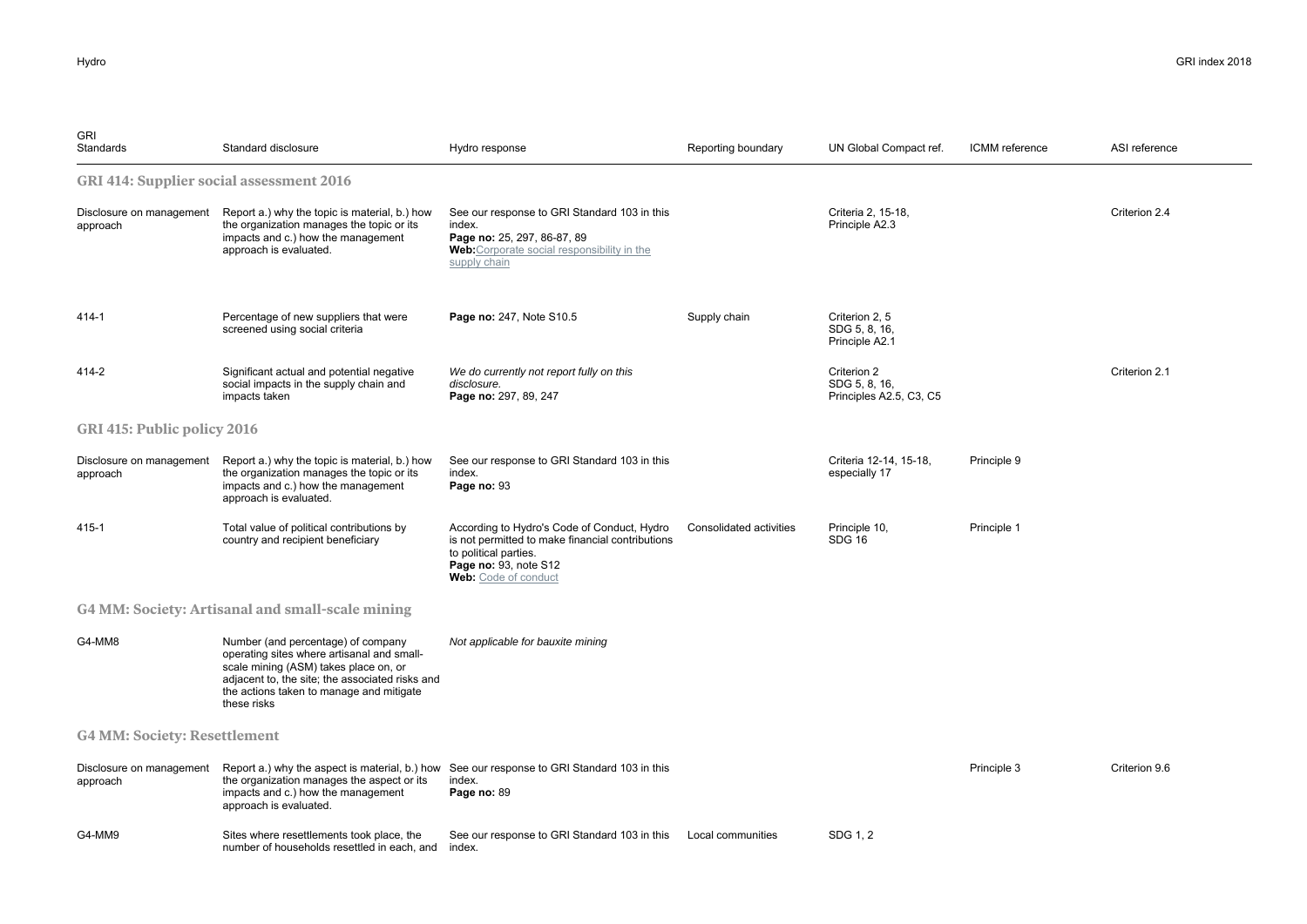| <b>GRI</b><br>Standards                                | Standard disclosure                                                                                                                                                                                                                                                                                                                                                                                     | Hydro response                                                                                                                                                                                                                                                                                                                                                                                                                                       | Reporting boundary             | UN Global Compact ref. | <b>ICMM</b> reference | ASI reference |
|--------------------------------------------------------|---------------------------------------------------------------------------------------------------------------------------------------------------------------------------------------------------------------------------------------------------------------------------------------------------------------------------------------------------------------------------------------------------------|------------------------------------------------------------------------------------------------------------------------------------------------------------------------------------------------------------------------------------------------------------------------------------------------------------------------------------------------------------------------------------------------------------------------------------------------------|--------------------------------|------------------------|-----------------------|---------------|
|                                                        | how their livelihoods were affected in the<br>process                                                                                                                                                                                                                                                                                                                                                   | Page no: Note S10.2, Note S10.3                                                                                                                                                                                                                                                                                                                                                                                                                      |                                |                        |                       |               |
| <b>G4 MM: Society: Closure planning</b>                |                                                                                                                                                                                                                                                                                                                                                                                                         |                                                                                                                                                                                                                                                                                                                                                                                                                                                      |                                |                        |                       |               |
| Disclosure on management<br>approach                   | Report a.) why the aspect is material, b.) how<br>the organization manages the aspect or its<br>impacts and c.) how the management<br>approach is evaluated.<br>Mining and metal specific disclosure:<br>Report the scope of closure planning; its<br>associated financial provision, and its<br>coverage of health, safety, social,<br>environmental, legal, governance and human<br>resource aspects. | See our response to GRI Standard 103 in this<br>index.<br>Closure of operations will always leave a<br>legacy, either positive or negative from an<br>environmental and/or social point of view.<br>Hydro has a legacy program where closure has<br>been addressed. However, Hydro will over the<br>next few years do a more comprehensive<br>review of closure risks and opportunities both<br>social and environmental.<br>Page no: 83, E2.4, E6.2 |                                |                        | Principle 6,9         | Criterion 2.8 |
| G4-MM10                                                | Number and percentage of operations with<br>closure plans.                                                                                                                                                                                                                                                                                                                                              | Hydro's only consolidated mine, Paragominas,<br>has closure plans. Hydro has a long tradition in<br>closing down operations with respect for<br>employees and local society. The most recent<br>example was in Kurri Kurri, Australia in 2012.<br>Page no: 83-84, 91-93                                                                                                                                                                              | Local communities              |                        |                       |               |
| <b>G4 EU: Disaster/Emergency Planning and Response</b> |                                                                                                                                                                                                                                                                                                                                                                                                         |                                                                                                                                                                                                                                                                                                                                                                                                                                                      |                                |                        |                       |               |
| Disclosure on management<br>approach                   | Electric Utilities sector specific aspect:<br>Contingency planning measures,<br>disaster/emergency management plan and<br>training programs, and recovery/restoration<br>plans.                                                                                                                                                                                                                         | Hydro has defined this Electric Utilities sector<br>specific aspect to be material to all our<br>operations.<br>Page no: 97, 21                                                                                                                                                                                                                                                                                                                      | <b>Consolidated activities</b> |                        |                       |               |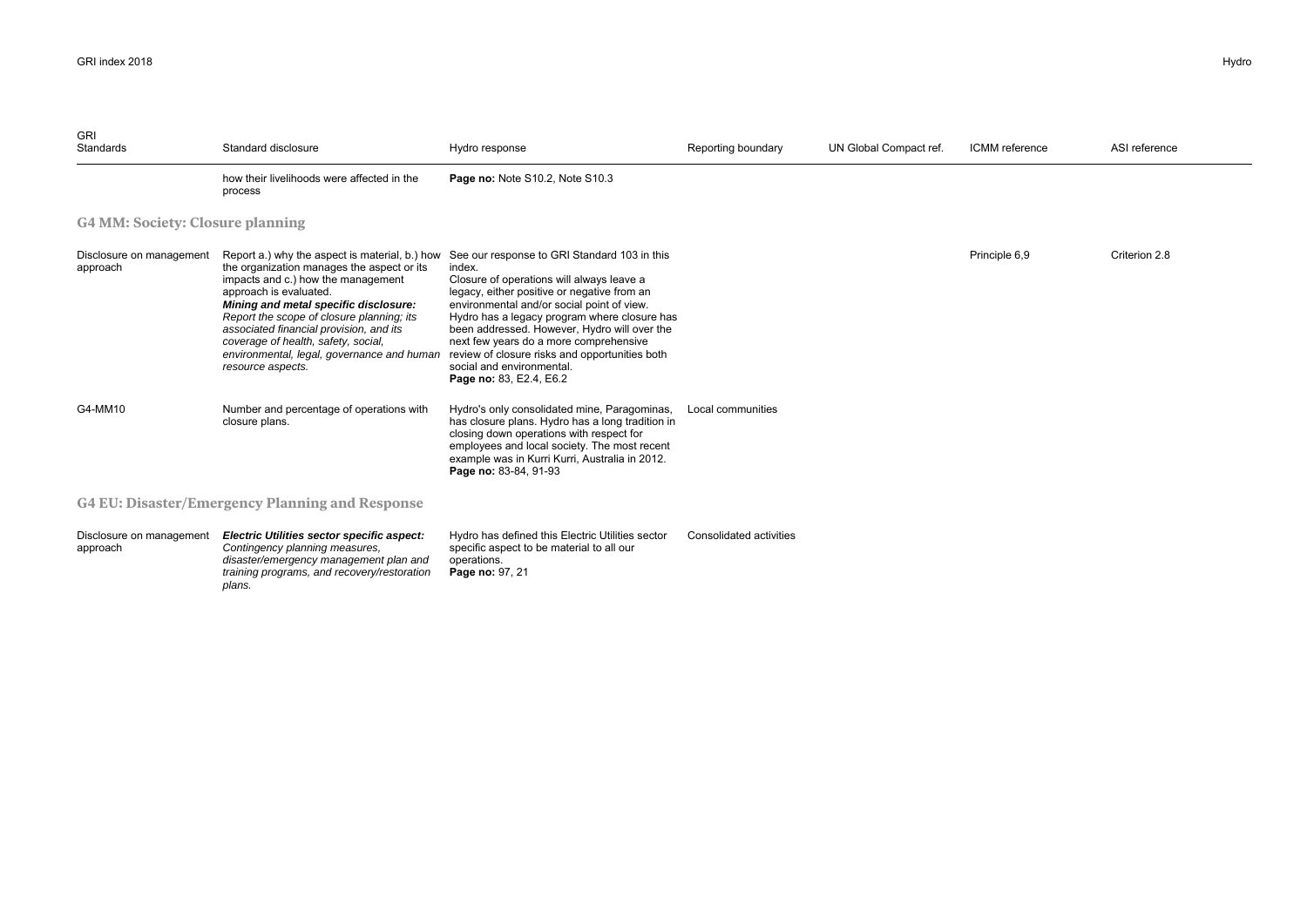## Product responsibility

| <b>GRI</b><br>Standards                     | Standard disclosure                                                                                                                                                                                                                                       | Hydro response                                                                                                                                                                                                                                                                                                                                                                                                                                                                                                                   | Reporting boundary                           | UN Global Compact ref. | <b>ICMM</b> reference | ASI reference |  |
|---------------------------------------------|-----------------------------------------------------------------------------------------------------------------------------------------------------------------------------------------------------------------------------------------------------------|----------------------------------------------------------------------------------------------------------------------------------------------------------------------------------------------------------------------------------------------------------------------------------------------------------------------------------------------------------------------------------------------------------------------------------------------------------------------------------------------------------------------------------|----------------------------------------------|------------------------|-----------------------|---------------|--|
|                                             | <b>GRI 416: Customer Health and Safety 2016</b>                                                                                                                                                                                                           |                                                                                                                                                                                                                                                                                                                                                                                                                                                                                                                                  |                                              |                        |                       |               |  |
| Disclosure on management<br>approach        | Report a.) why the topic is material, b.) how<br>the organization manages the topic or its<br>impacts and c.) how the management<br>approach is evaluated.                                                                                                | After the acquisition of Sapa on 2 October 2017<br>this topic has become material to Hydro, and<br>we are in the process of improving the<br>reporting on this topic.                                                                                                                                                                                                                                                                                                                                                            |                                              | Criteria 15-18         | Principle 8           |               |  |
| 416-1a                                      | Percentage of significant product and service See above.<br>categories for which health and safety<br>impacts are assessed for improvement                                                                                                                |                                                                                                                                                                                                                                                                                                                                                                                                                                                                                                                                  | Consolidated activities                      |                        | Principle 8           |               |  |
| 416-2                                       | Total number of instances of non-compliance See above.<br>with regulations and/or voluntary codes<br>concerning the health and safety impacts of<br>products and services during their life cycle,<br>by type of outcomes                                 |                                                                                                                                                                                                                                                                                                                                                                                                                                                                                                                                  | Consolidated activities and<br>its customers | SDG 16                 |                       |               |  |
| <b>GRI 417: Marketing and labeling 2016</b> |                                                                                                                                                                                                                                                           |                                                                                                                                                                                                                                                                                                                                                                                                                                                                                                                                  |                                              |                        |                       |               |  |
| Disclosure on management<br>approach        | Report a.) why the topic is material, b.) how<br>the organization manages the topic or its<br>impacts and c.) how the management<br>approach is evaluated.                                                                                                | See our response to GRI Standard 103 in this<br>index. Strong relationships with customers lead<br>to increased customer loyalty. Retaining<br>customers is often more cost effective than<br>acquiring new ones. All business areas have<br>routines for customer satisfaction surveys, but<br>the diversity of Hydro's businesses makes it not<br>relevant to aggregate this. While we believe<br>that this topic as such is material to Hydro, the<br>underlying indicators are not deemed to be<br>material.<br>Page: 5, 136 |                                              | Criteria 15-18         |                       |               |  |
| 417-1                                       | Type of product and service information<br>required by the organization's procedures for<br>product and service information and<br>labelling, and percentage of significant<br>product and service categories subject to<br>such information requirements | Not material                                                                                                                                                                                                                                                                                                                                                                                                                                                                                                                     |                                              | <b>SDG 12</b>          |                       |               |  |
| 417-2                                       | Total number of instances of non-compliance Not material<br>with regulations and/or voluntary codes<br>concerning product and service information<br>and labelling, by type of outcomes                                                                   |                                                                                                                                                                                                                                                                                                                                                                                                                                                                                                                                  |                                              | <b>SDG 16</b>          |                       |               |  |
| 417-3                                       | Total number of instances of non-compliance Not material<br>with regulations and voluntary codes<br>concerning marketing communications,                                                                                                                  |                                                                                                                                                                                                                                                                                                                                                                                                                                                                                                                                  |                                              | <b>SDG 16</b>          |                       |               |  |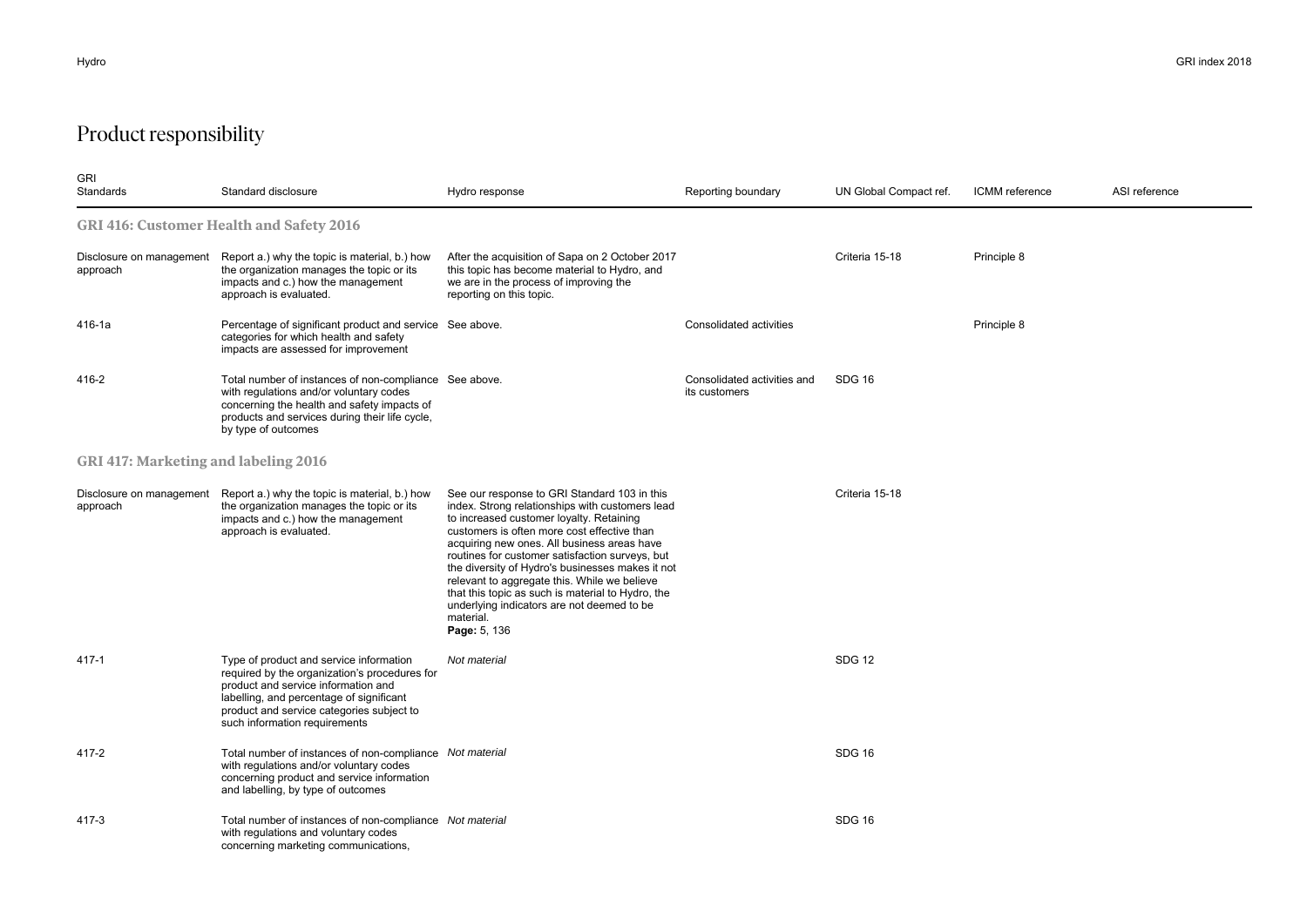| <b>GRI</b><br>Standards               | Standard disclosure                                                                                                                                                                 | Hydro response                                                                                                                 | Reporting boundary      | UN Global Compact ref. | ICMM reference | ASI reference         |
|---------------------------------------|-------------------------------------------------------------------------------------------------------------------------------------------------------------------------------------|--------------------------------------------------------------------------------------------------------------------------------|-------------------------|------------------------|----------------|-----------------------|
|                                       | including advertising, promotion and<br>sponsorship by type or outcome                                                                                                              |                                                                                                                                |                         |                        |                |                       |
| <b>GRI 418: Customer privacy 2016</b> |                                                                                                                                                                                     |                                                                                                                                |                         |                        |                |                       |
| approach                              | Disclosure on management Report a.) why the topic is material, b.) how<br>the organization manages the topic or its<br>impacts and c.) how the management<br>approach is evaluated. | Not material                                                                                                                   |                         |                        |                |                       |
| 418-1                                 | Total number of substantiated complaints<br>regarding breaches of customer privacy and<br>losses of customer data.                                                                  | Not material                                                                                                                   |                         | SDG <sub>16</sub>      |                |                       |
|                                       | <b>GRI 419: Socioeconomic compliance 2016</b>                                                                                                                                       |                                                                                                                                |                         |                        |                |                       |
| Disclosure on management<br>approach  | Report a.) why the topic is material, b.) how<br>the organization manages the topic or its<br>impacts and c.) how the management<br>approach is evaluated.                          | See our response to GRI Standard 103 in this<br>index.<br>Page no: 24, 86-87, 120, 21                                          |                         |                        |                | Criteria 1.1, 3.3     |
| 419-1                                 | Monetary value of significant fines and non-<br>monetary sanctions for non-compliance with<br>laws and/or regulations in the social and<br>economic area                            | Page no: Note S10.1, 76, 265, 21                                                                                               | Consolidated activities | SDG <sub>16</sub>      |                | Criterion 3.3         |
|                                       | <b>G4 MM: Materials stewardship</b>                                                                                                                                                 |                                                                                                                                |                         |                        |                |                       |
| Disclosure on management<br>approach  | Report a.) why the aspect is material, b.)<br>how the organization manages the aspect or<br>its impacts and c.) how the management<br>approach is evaluated.                        | See our response to GRI Standard 103 in this<br>index.<br>Page no: 82, 84, 86, 89, 265<br><b>Web:</b> R&D - Focus and strategy |                         | Criteria 15-18         | Principle 8    | Criteria 4.1-4.3, 4.6 |
| G4-MM11                               | Programs and progress relating to materials<br>stewardship                                                                                                                          | Page no: 86, 265, Note E4.3<br>Web: HSE Policy                                                                                 | Ownership equity        | <b>SDG 12</b>          | Principle 2    | Criteria 4.1-4.3, 4.6 |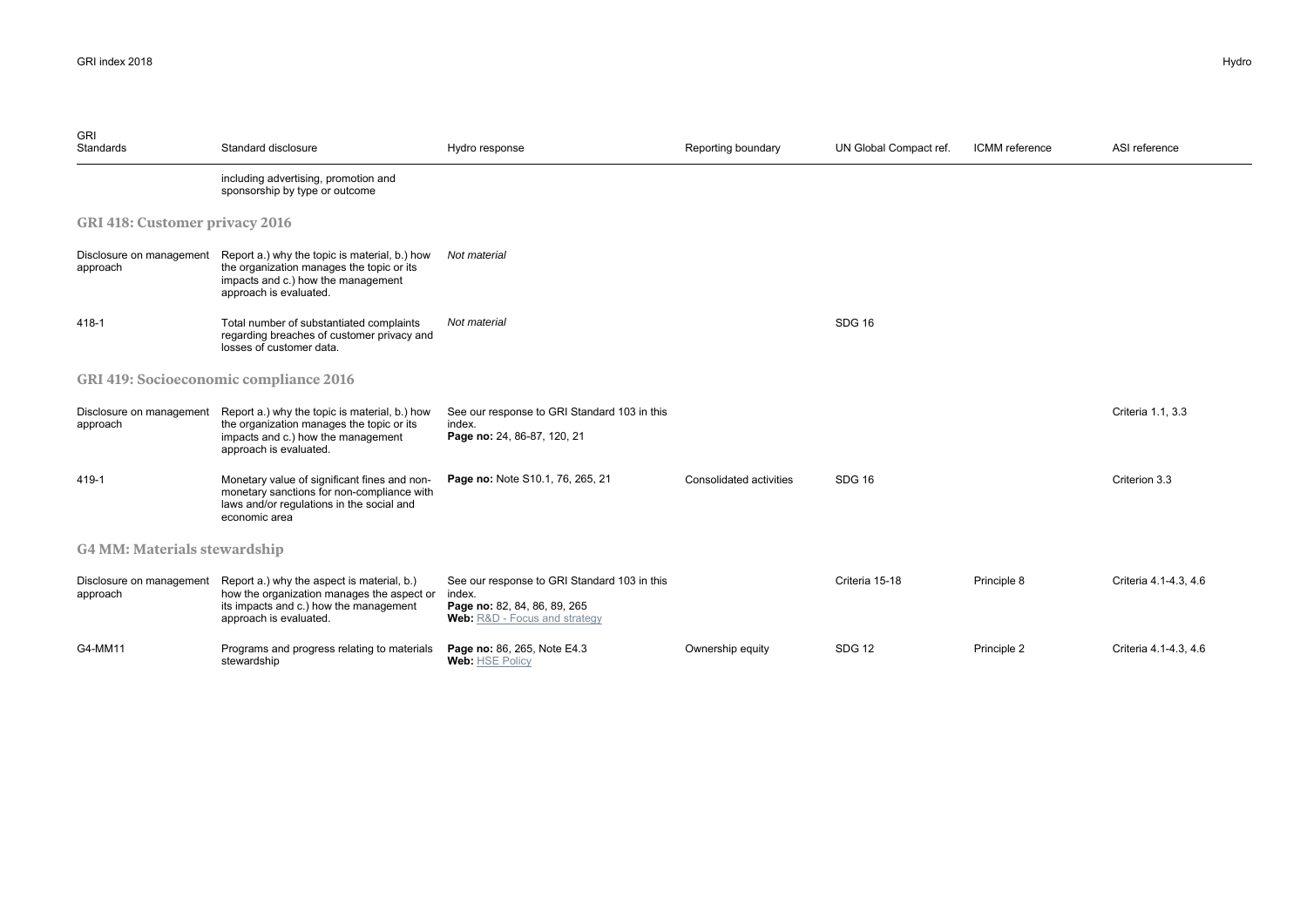| <b>GRI</b><br>Standards              | Standard disclosure                                                                                                                                                                                                                                                                                                                                                                                                                                                                                                                                                                                                                                                                                                                                                                                                                                                               | Hydro response                                                                                                                                                                                                                                                                                                                                                                 | Reporting boundary      | UN Global Compact ref. | ICMM reference | ASI reference |
|--------------------------------------|-----------------------------------------------------------------------------------------------------------------------------------------------------------------------------------------------------------------------------------------------------------------------------------------------------------------------------------------------------------------------------------------------------------------------------------------------------------------------------------------------------------------------------------------------------------------------------------------------------------------------------------------------------------------------------------------------------------------------------------------------------------------------------------------------------------------------------------------------------------------------------------|--------------------------------------------------------------------------------------------------------------------------------------------------------------------------------------------------------------------------------------------------------------------------------------------------------------------------------------------------------------------------------|-------------------------|------------------------|----------------|---------------|
|                                      | <b>G4 EU: Disaster/Emergency Planning and Response</b>                                                                                                                                                                                                                                                                                                                                                                                                                                                                                                                                                                                                                                                                                                                                                                                                                            |                                                                                                                                                                                                                                                                                                                                                                                |                         |                        |                |               |
| Disclosure on management<br>approach | Electric Utilities sector specific aspect:<br>Contingency planning measures,<br>disaster/emergency management plan and<br>training programs, and recovery/restoration<br>plans.                                                                                                                                                                                                                                                                                                                                                                                                                                                                                                                                                                                                                                                                                                   | Hydro has defined this Electric Utilities sector<br>specific aspect to be material to all our<br>operations. See our response to GRI Standard<br>103 in this index.<br>Page no: 71. 37, 99, 120, 136, 97, 21<br>Web: HSE Policy Alunorte situation                                                                                                                             | Consolidated activities |                        |                |               |
| <b>G4 MM: Emergency preparedness</b> |                                                                                                                                                                                                                                                                                                                                                                                                                                                                                                                                                                                                                                                                                                                                                                                                                                                                                   |                                                                                                                                                                                                                                                                                                                                                                                |                         |                        |                |               |
| Disclosure on management<br>approach | Report a.) why the aspect is material, b.)<br>how the organization manages the aspect or<br>its impacts and c.) how the management<br>approach is evaluated.<br>Mining and metal specific disclosure:<br>Communities adjacent to mining operations<br>will be concerned about the hazards and<br>risks the operations generate. Information is<br>sought on the existence of emergency plans,<br>how they are prepared (consultation,<br>rehearsal, reqular review and modification),<br>and their content (arrangements for the<br>management of crises should they arise);<br>this will assist community understanding of<br>risks. A fast and effective local response to<br>an incident, based on an adequately<br>informed and prepared community, can be<br>the most important factor in limiting injury to<br>people as well as damage to property and<br>the environment. | See our response to GRI Standard 103 in this<br>index.<br>In February 2018, extreme rainfall in Barcarena<br>in the state of Pará, Brazil, lead to regional<br>flooding. Our refinery operations in Barcarena<br>are linked to our mining operations. See more<br>in Hydro's annual report page 71.<br>Page no: 37, 120, 136, 128<br><b>Web:</b> HSE Policy Alunorte situation | Ownership equity        |                        | Principles 2-4 | Criterion 2.6 |

## Hydro defined topics

| <b>GRI</b><br>Standards  | Standard disclosure                                                                                                                                                            | Hydro response                                                                                                                                                                                                                                                                          | Reporting boundary      | UN Global Compact ref. | ICMM reference | ASI reference |
|--------------------------|--------------------------------------------------------------------------------------------------------------------------------------------------------------------------------|-----------------------------------------------------------------------------------------------------------------------------------------------------------------------------------------------------------------------------------------------------------------------------------------|-------------------------|------------------------|----------------|---------------|
| <b>Conflict Minerals</b> |                                                                                                                                                                                |                                                                                                                                                                                                                                                                                         |                         |                        |                |               |
| Disclosure on            | Report a.) why the topic is material, b.) how<br>management approach the organization manages the topic or its<br>impacts and c.) how the management<br>approach is evaluated. | This Hydro defined topic is currently under<br>development following certain customer<br>requests related to tin (Sn), tantalum (Ta),<br>tungsten (Tu) and gold (Au). These metals are<br>known to be at risk for coming from conflict<br>areas (conflict minerals). Hydro does not use | Consolidated operations |                        |                |               |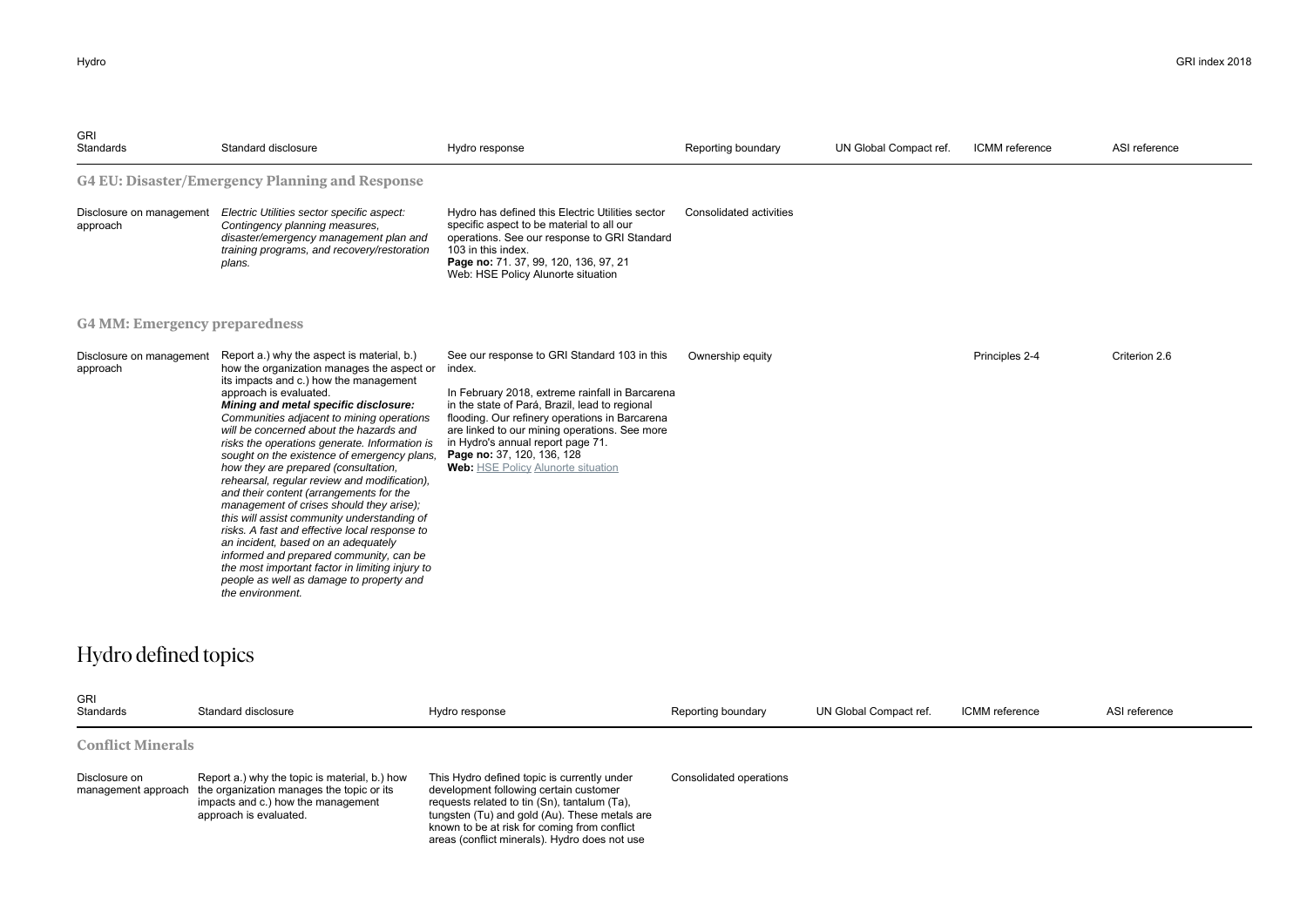| <b>GRI</b><br>Standards              | Standard disclosure                                                                                                                                        | Hydro response                                                                                                                                                                                                                                                                                 | Reporting boundary      | UN Global Compact ref. | ICMM reference | ASI reference |  |
|--------------------------------------|------------------------------------------------------------------------------------------------------------------------------------------------------------|------------------------------------------------------------------------------------------------------------------------------------------------------------------------------------------------------------------------------------------------------------------------------------------------|-------------------------|------------------------|----------------|---------------|--|
|                                      |                                                                                                                                                            | such metals as alloying metals, but is still<br>developing a common approach to the<br>identification of possible other sources. Hydro<br>analyses have shown very small amounts of tin<br>in certain recycled aluminium alloys. We are not<br>able to detect the source of tin in such cases. |                         |                        |                |               |  |
| <b>Cyber security</b>                |                                                                                                                                                            |                                                                                                                                                                                                                                                                                                |                         |                        |                |               |  |
| HDD-1                                | Number of employees completed reporting on<br>cyber security                                                                                               | This Hydro defined disclosure (HDD) is reported<br>under the G4 Electric Utilities Sector<br>Supplement aspect Disaster/Emergency<br>Planning and Response, under Society --><br>Society in this index.                                                                                        |                         |                        |                |               |  |
|                                      |                                                                                                                                                            | Page no: S10.6                                                                                                                                                                                                                                                                                 |                         |                        |                |               |  |
| <b>Data Privacy</b>                  |                                                                                                                                                            |                                                                                                                                                                                                                                                                                                |                         |                        |                |               |  |
| Disclosure on<br>management approach | Report a.) why the topic is material, b.) how<br>the organization manages the topic or its<br>impacts and c.) how the management<br>approach is evaluated. | See our response to GRI Standard 103 in this<br>index.<br>Page no: 87                                                                                                                                                                                                                          | Consolidated operations |                        |                |               |  |
| Innovation                           |                                                                                                                                                            |                                                                                                                                                                                                                                                                                                |                         |                        |                |               |  |
| Disclosure on<br>management approach | Report a.) why the topic is material, b.) how<br>the organization manages the topic or its<br>impacts and c.) how the management<br>approach is evaluated. | See our response to GRI Standard 103 in this<br>index.<br>Page no: 99-101                                                                                                                                                                                                                      | Consolidated operations |                        |                |               |  |
| HDD-2                                | R&D expenses in the reporting year                                                                                                                         | Hydro's response to GRI-201-4 is also relevant<br>for this indicator.<br>Page no: 25, S8                                                                                                                                                                                                       | Consolidated operations |                        |                |               |  |
| HDD-3                                | Cooperation with other institutions                                                                                                                        | Page no: 101                                                                                                                                                                                                                                                                                   | Consolidated operations |                        |                |               |  |
| HDD-4                                | Initiatives to stimulate innovation in the<br>organization                                                                                                 | Page no: 101                                                                                                                                                                                                                                                                                   | Consolidated operations |                        |                |               |  |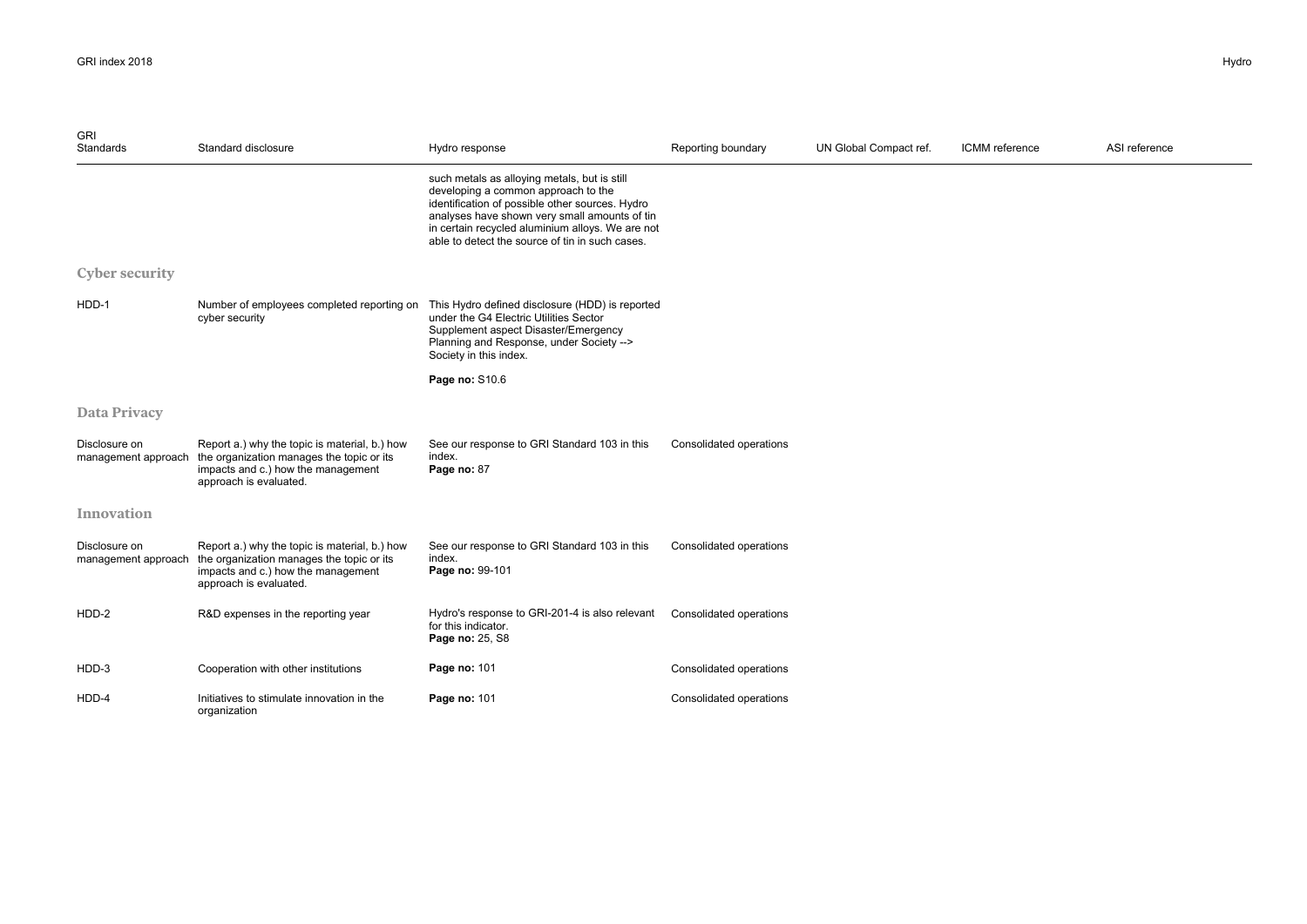# Renamed and merged GRI topics

The table below displays the GRI topics that Hydro has chosen to merge or rename in the visual presentation of our materiality analysis, page 79 in the Annual report 2018. We have renamed topics in order to make the titles more intuitive in our materiality process and more in line with the corresponding indicators that are material for Hydro. The merger is primarily done on groups of topics that concern similar issues, or on topics that is natural for Hydro to address as a whole.

#### **Renamed and merged GRI topics**

|                      | Hydro defined topic name        | Original topic name(s)                                                                                                                                                                                                                                  |
|----------------------|---------------------------------|---------------------------------------------------------------------------------------------------------------------------------------------------------------------------------------------------------------------------------------------------------|
|                      | Anti-competitive behavior       | GRI 206: Anti-competitive Behavior 2016                                                                                                                                                                                                                 |
|                      | Biodiversity                    | GRI 304: Biodiversity 2016                                                                                                                                                                                                                              |
|                      | Closure planning                | G4 MM10: Society: Closure planning                                                                                                                                                                                                                      |
|                      | Corruption                      | GRI 205: Anti-corruption 2016                                                                                                                                                                                                                           |
|                      | Data privacy (HD)               | Hydro defined topic                                                                                                                                                                                                                                     |
|                      | Diversity and equal opportunity | GRI 405: Diversity and Equal Opportunity 2016<br>GRI 406: Non-discrimination 2016<br>Disabilities (Hydro defined topic)                                                                                                                                 |
| Most material topics | <b>Effluents and waste</b>      | GRI 303: Water and Effluents 2018<br>GRI 306: Effluents and Waste 2016                                                                                                                                                                                  |
|                      | GHG emissions and energy        | GRI 302: Energy 2016<br>GRI 305: Emissions 2016<br>G4 EU: Availability and reliability<br>GRI 201: Economic Performance 2016                                                                                                                            |
|                      | Human and workers' rights       | GRI 407: Freedom of Association and Collective Bargaining 2016<br>GRI 408: Child Labor 2016<br>GRI 409: Forced or Compulsory Labor 2016<br>GRI 411: Rights of Indigenous Peoples 2016<br>GRI 412: Human Rights Assessments 2016<br>G4 MM: Resettlements |
|                      | Fines and other sanctions       | GRI 419: Socioeconomic Compliance 2016                                                                                                                                                                                                                  |
|                      | Impact on local communities     | GRI 413: Local Communities 2016                                                                                                                                                                                                                         |